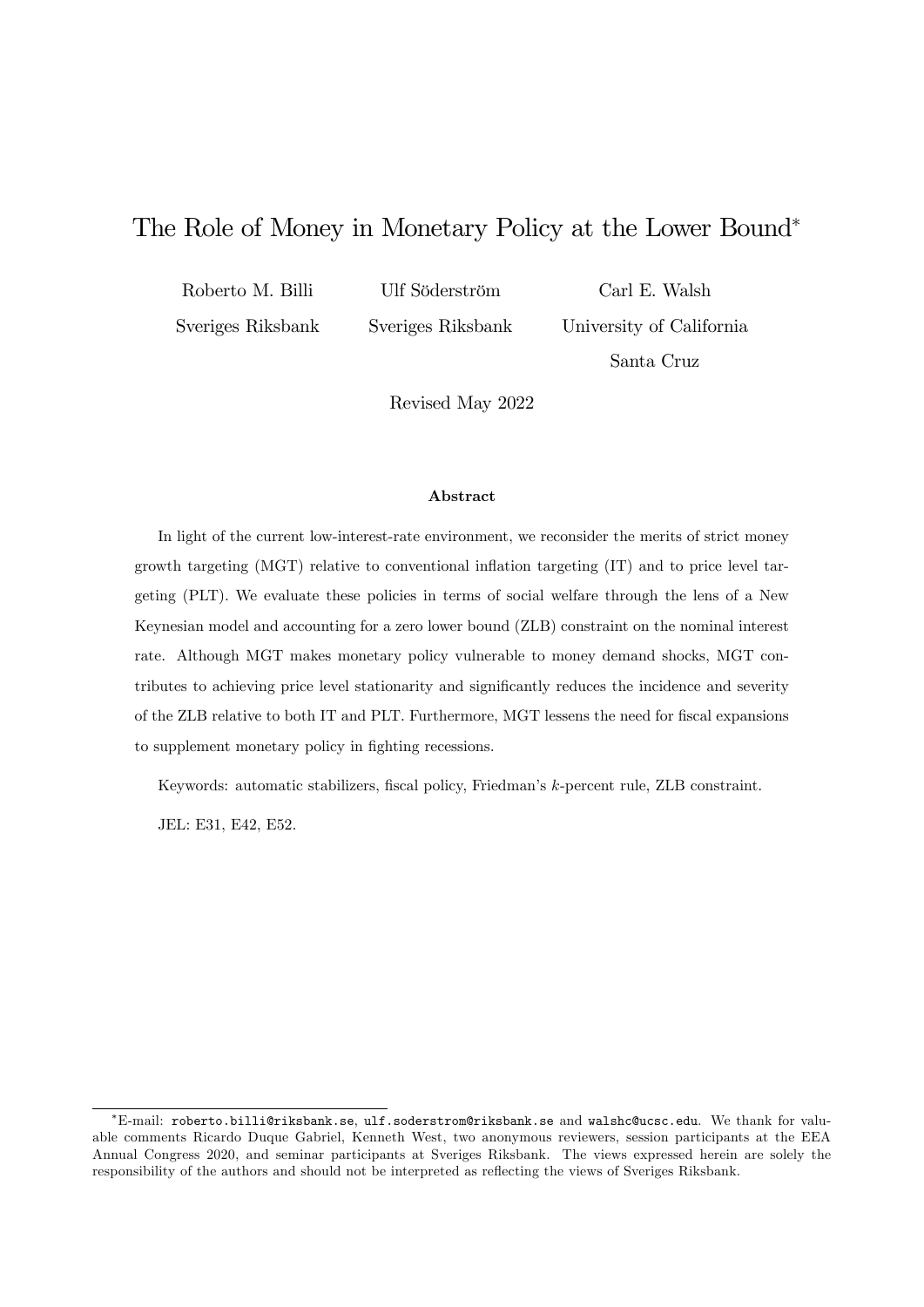In November 2018, both the Federal Reserve and the Bank of Canada launched reviews of their monetary policy frameworks, and in January 2020, ECB President Lagarde announced the ECB would also conduct a similar review. One important motivation for these reviews arose from concerns that existing strategies would prove inadequate in an environment of a lower natural rate of interest, with more frequent episodes during which policy rates will be constrained by the effective lower bound on nominal interest rates. When this constraint is binding, policy rate cuts are no longer an option to stimulate the economy after a contractionary shock, thereby worsening the decline in economic activity and causing inflation to fall below the central bank's target.

The decline in economic activity and inflation would be moderated if any fall in inflation automatically caused households and firms to expect higher inflation in the future. The rise in expected ináation would reduce real interest rates and help stimulate economic activity. Such a stabilizing movement in inflation expectations might occur if the public believed the central bank was credibly committed to compensating for periods of below-target inflation by allowing inflation to rise temporarily above the target. Thus, higher ináation expectations would serve as a form of automatic stabilizer when the central bank's ability to stimulate the economy with policy rate cuts is constrained by the lower bound on its policy rate.

A key question posed for the Fed's review was "Can the Federal Reserve best meet its statutory objectives with its existing monetary policy strategy, or should it consider strategies that aim to reverse past misses of the inflation objective?" (Clarida (2019a)). The research that has addressed this question focused on replacing the Fed's strategy of flexible inflation targeting with alternative strategies such as price level targeting, average inflation targeting, and nominal income targeting, all of which involve making up for past target misses in order to make ináation expectations move in a stabilizing fashion.<sup>1</sup> In August 2020, Federal Reserve Chairman Powell (2020) described the Fed's new policy strategy as a "flexible form of average inflation targeting".

Absent from the strategic policy review of the Federal Reserve was any consideration of the role of money in monetary policy. Friedman (1960) provided the classic argument for adopting a constant money growth rate, based on his conclusion that "long and variable lags" in the effects of monetary policy meant that attempts to employ cyclical variation in the money supply to stabilize the economy would be more likely to increase instability. He, therefore, advocated for the Federal Reserve to ensure the money supply grew at a constant rate (the k-percent money growth rule).

<sup>&</sup>lt;sup>1</sup>See, for example, the discussion of these alternative strategies in Walsh (2019) and Svensson (2020).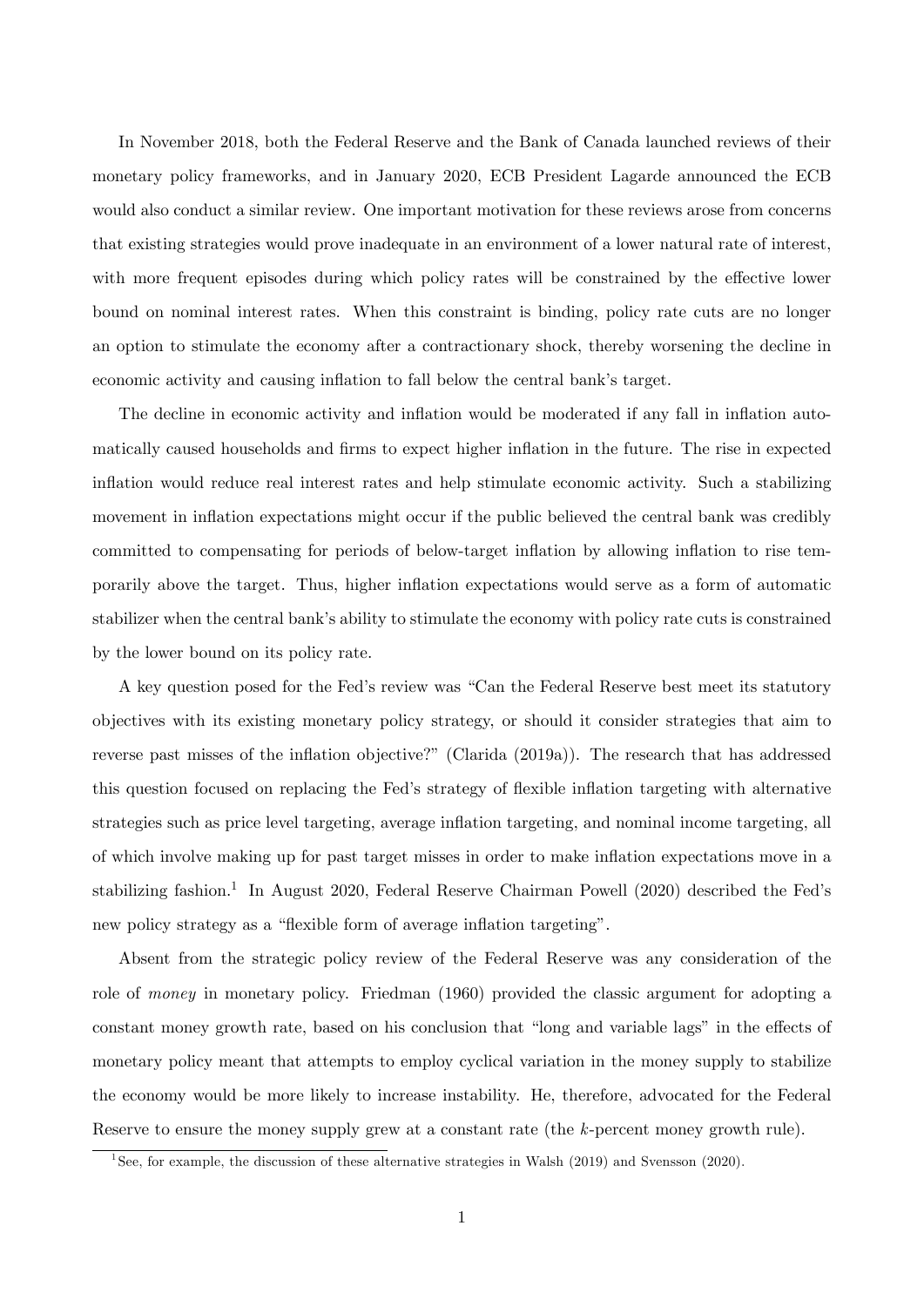Recently, Clarida (2019b) has argued that "the Fed's job would be (much) easier if the real world of 2019 satisfied the requirements to run Friedman's  $k$ -percent policy rule, but it does not and has not for at least 50 years, and our policy framework must and does reflect this reality". This view is consistent with a key lesson Mishkin (2001) drew from his review of the monetary targeting experiences of Canada, Germany, Switzerland, the United Kingdom, and the United States: "The instability of the relationship between monetary aggregates and goal variables (inflation and nominal income) make monetary targeting problematic".

However, in the two decades since Mishkin highlighted the potential advantages of inflation targeting over monetary targeting, the effective lower bound on policy rates has become a more pressing constraint for monetary policy. A key ingredient of "make up" policies such as price level targeting is that they induce (trend) stationarity in the price level. It is the belief that the price level will return to a long-run path that ensures inflation expectations adjust in a stabilizing way. While inflation targeting produces a non-stationary price level, credible money growth targeting could also induce (trend) stationarity in the price level, as does price-level targeting, and so ensure inflation expectations adjust in a stabilizing way. Thus, a full review of monetary strategies should include an evaluation of the performance of a target expressed in terms of a monetary aggregate. We contribute to such an evaluation by comparing the performance of flexible inflation targeting (IT), price level targeting (PLT) and strict money growth targeting (MGT) in a New Keynesian model subject to an occasionally binding zero lower bound  $(ZLB)$  on the central bank's policy interest rate.<sup>2</sup>

In contrast with the literature that interprets alternative policy strategies in terms of the variables appearing in a simple instrument rule, we model alternative policies in terms of targeting rules.<sup>3</sup> For our analysis, we use a basic New Keynesian model that is subject to stochastic fluctuations in the natural rate of interest and to money demand shocks. In addition to accounting for the ZLB, we employ a model-consistent measure of welfare to rank outcomes under different policies. We show that, unsurprisingly, PLT performs best in terms of social welfare. However, the ranking between IT and MGT is not a forgone conclusion. In particular, although MGT makes monetary policy vulnerable to money demand shocks, it contributes to achieving price level stationarity and,

 $2$ Several central banks have implemented negative interest rate policies, demonstrating that the effective lower bound is below zero. For simplicity, and given the uncertainty about the exact value of any effective lower bound, we follow the literature and treat its value as equal to zero. Our analysis remains valid with a negative effective lower bound.

<sup>3</sup> See Svensson (2020) for a recent discussion of the advantages of targeting rules over instrument rules. Mertens and Williams (2020) adopt a hybrid approach by adding variables such as the price level to policy rules that respond directly to expected inflation and to the underlying shocks. Bianchi, Melosi and Rottner (2021) study policy rules that respond more aggressively to inflation when it is below target or is too far away from the target.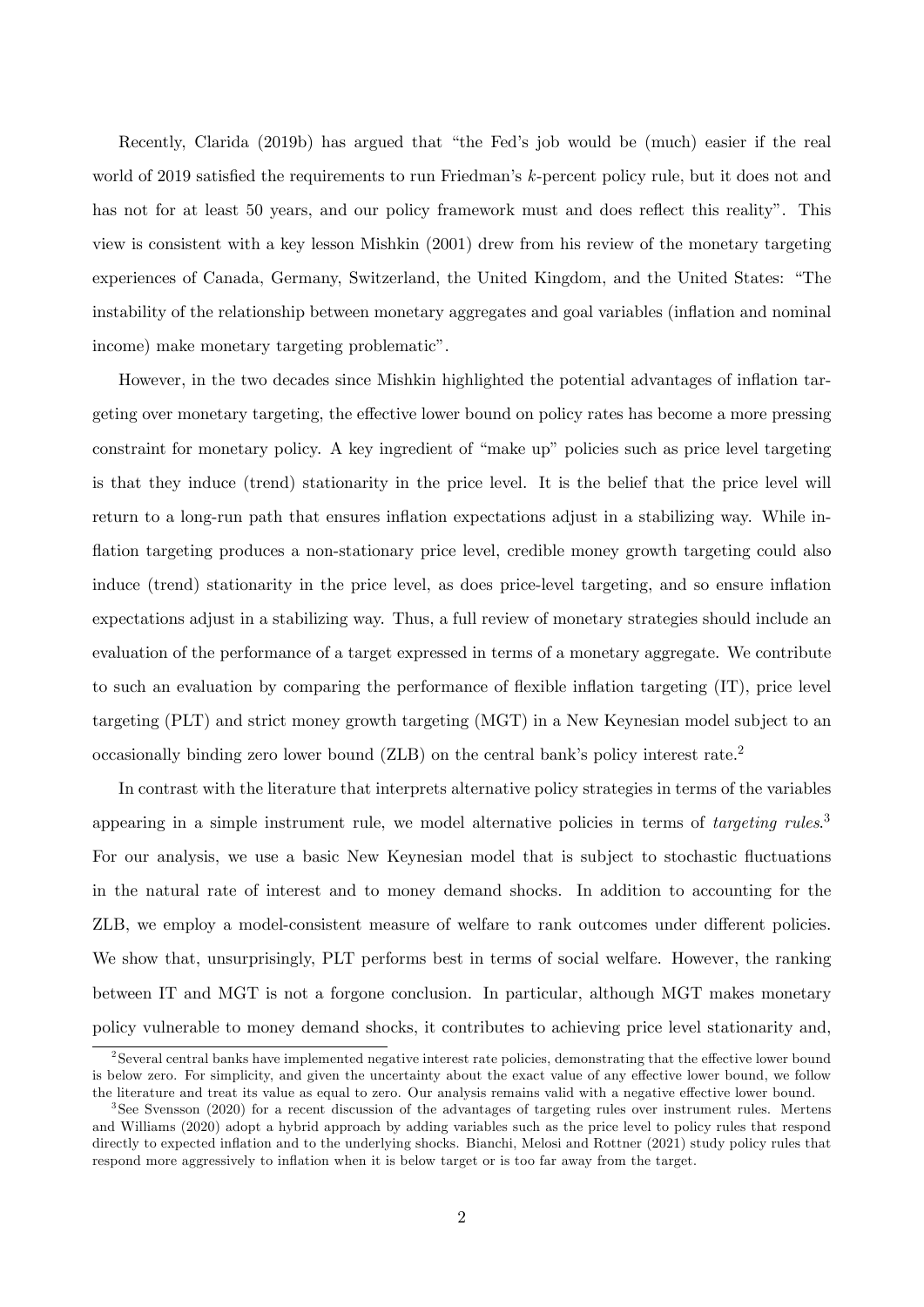importantly, *significantly reduces the incidence and severity of the ZLB* relative to both PLT and IT. As a result, MGT outperforms IT in the face of aggregate demand shocks when the ZLB is occasionally binding.

Intuitively, strict MGT produces a trend stationary price level in which below trend inflation is followed by above trend inflation, and vice versa. Thus, like PLT, MGT serves to generate a rise in expected inflation after contractionary shocks that push current inflation below target. This movement in expected inflation helps mute the effects of such shocks, particularly at the ZLB. In comparison with PLT or IT, however, MGT succeeds in reducing the frequency of ZLB episodes. As we show, away from the ZLB, both IT and PLT cut the policy rate one-for-one with a fall in the natural rate of interest; MGT does not. Rather, under MGT, the policy rate does not respond directly to the natural rate but to nominal income, and it moves much less than one-for-one with nominal income. Hence, our benchmark negative aggregate demand shock, which pushes the policy rate to the ZLB under IT and PLT, does not reduce the policy rate to the ZLB under MGT. The welfare performance of PLT is very dependent on expectations moving appropriately during the much more frequent episodes at the ZLB. In contrast, MGT relies less on its credibility and ability to move expectations, because monetary policy is much less often constrained by the ZLB and can remain active even after large negative shocks to aggregate demand.

Evaluations of monetary policy strategies usually ignore the role of countercyclical fiscal policy. Yet, when monetary policy is constrained by the ZLB, fiscal policy can play an important role in ensuring macroeconomic stability. Debt to GDP ratios have risen sharply in many OECD countries as a result of COVID-19, suggesting that fiscal space for responding to future crises may potentially have shrunk. The question of whether in a low-interest-rate environment there are limits to fiscal debt is, of course, an active topic of debate; see the AEA Presidential Lecture by Blanchard (2019). However, if fiscal space has contracted, the ability of fiscal policy to compensate for any limits on monetary policy may be reduced.

We show that a reduction in fiscal space poses a more serious problem for IT than MGT. As MGT significantly reduces the incidence and duration of episodes at the ZLB, it also reduces the need for countercyclical fiscal policy. To illustrate this fiscal benefit of MGT, we introduce a simple rule for the Öscal authority to raise government purchases when GDP falls below potential. If the government fails to make up for a substantial share of the shortfalls in GDP, then IT performs worse than MGT from the perspective of society. Hence, facing concerns that fiscal space has been reduced, or that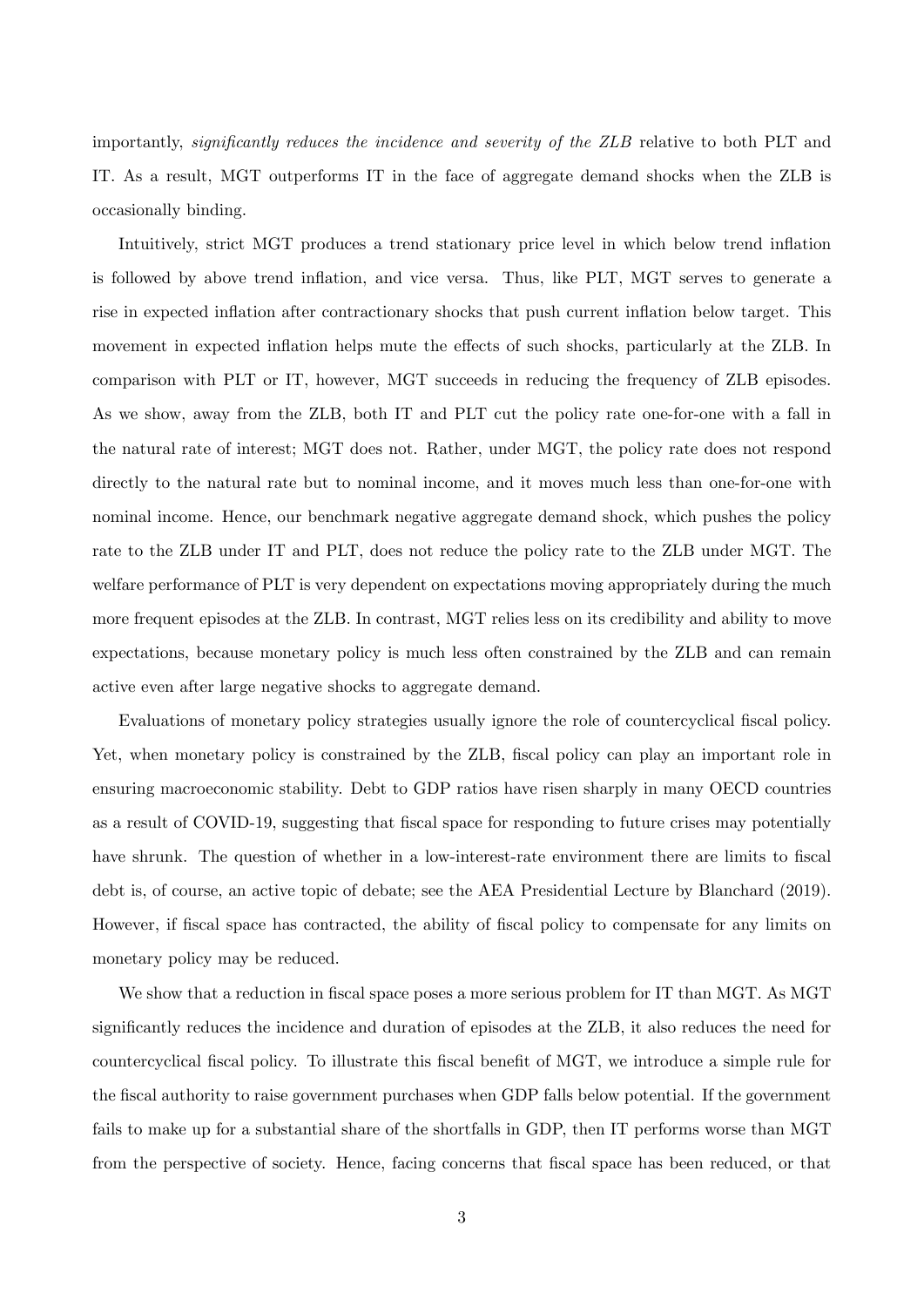fiscal support might not be forthcoming, monetary policy strategies that not only ensure inflation expectations act as an automatic stabilizer at the ZLB but also reduce the incidence of the ZLB, both of which MGT does, are particularly desirable.

Our paper contributes to the large literature that seeks to evaluate alternative monetary policy strategies. Mishkin (2001) reviewed the history of monetary growth targeting. Following the logic of the classic instrument choice problem of Poole (1970), the perceived instability of money demand in the 1980s led major central banks to shift explicitly to the use of a short-term interest rate as their policy instrument. While conceptually distinct from the choice of target, this shift in instruments led to a de-emphasis of money, both as an instrument and as an appropriate target for monetary policy. This de-emphasis was reinforced by the development of the New Keynesian model during the 1990s, and the disappearance of monetary aggregates from mainstream monetary policy models. As a result, monetary policy design and practice have been focused on employing a short-term interest rate in support of objectives such as inflation targeting.

When the ECB was established, the analysis of monetary trends played an important part in the analysis of the risks to price stability—it was one of the ECB's two pillars. The focus on monetary analysis was a nod to the Bundesbank's success in controlling inflation based on money growth targeting prior to the creation of the euro. Beck and Wieland (2007) discussed the role of money as a pillar in ECB policy. However, Svensson (1999) argued that while the Bundesbank seemed like a money growth targeter it actually behaved as an inflation targeter "in disguise". And in practice, the influence of the monetary pillar for ECB monetary policy has decreased over time (Dybowski and Kempa (2020)). In July 2021, the ECB replaced the two-pillar strategy with a policy strategy based on an integrated framework that combines economic analysis with an analysis of financial and monetary factors.

The dominance of the New Keynesian model and the rise of inflation targeting meant that relatively little formal analysis of money growth targeting has been done over the last 20 years. Woodford (2003) (p. 298) compared an optimal interest rate policy to a policy that Öxed the level (or growth rate) of the monetary aggregate. Similarly, Ireland (2000) compared a Taylor-type interest rate rule with a fixed money growth rate target, while Collard and Dellas (2005) compared an interest rate rule that was close to a random walk for the nominal rate (with just enough response to ináation to ensure determinacy) versus a fixed money growth rate policy.<sup>4</sup> Importantly, neither Ireland (2000)

<sup>4</sup>Collard and Dellas (2005) found that their interest rate rule led to more stable output and consumption in the face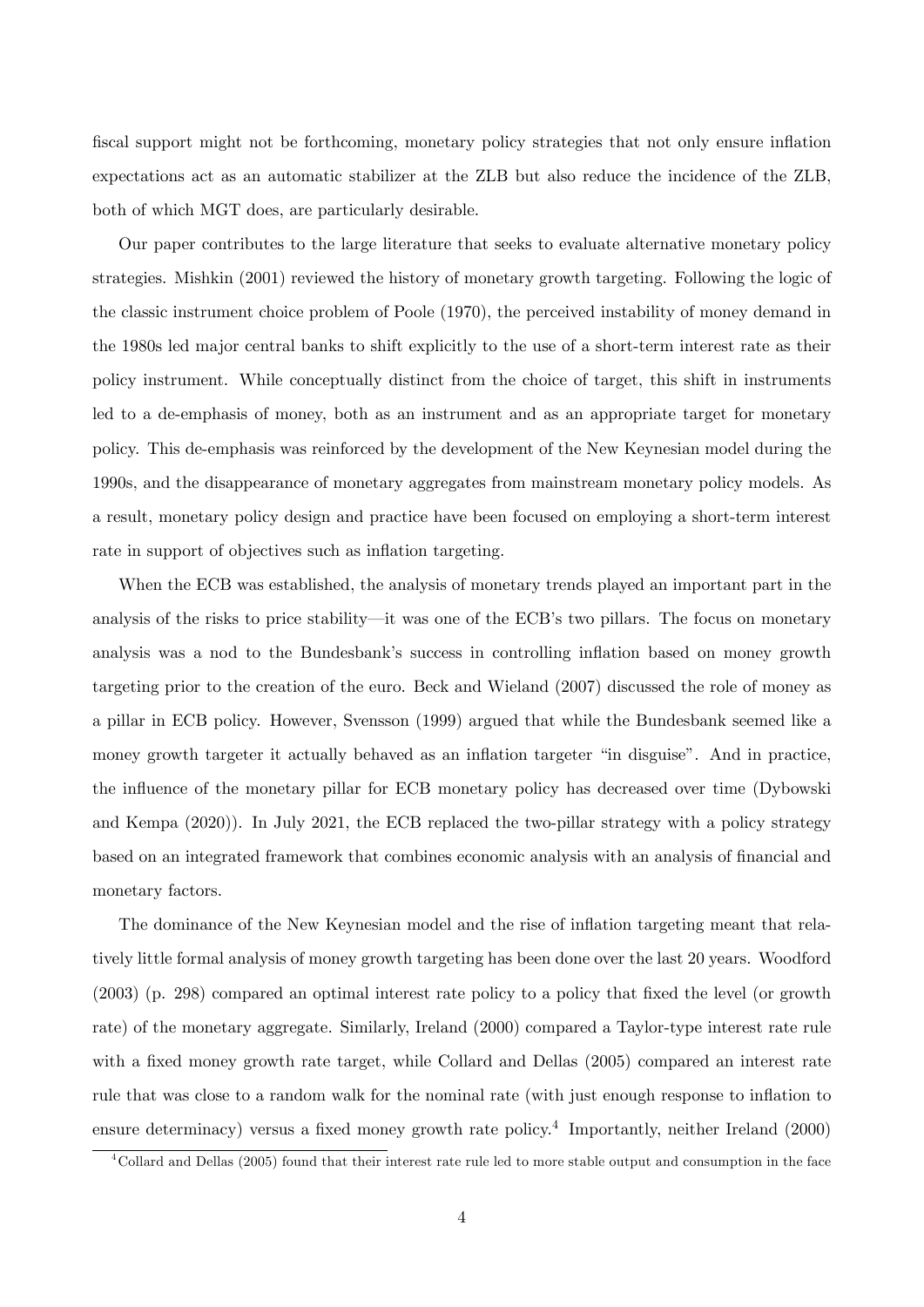nor Collard and Dellas (2005) considered the relative performance of MGT and alternatives in the face of the ZLB, which is a major focus of our assessment of alternative policies. Galí (2003), like Collard and Dellas, used a welfare metric to compare a simple Taylor rule to a money growth peg; he too did not consider the ZLB, nor did he incorporate money demand shocks into his analysis.

Rather than examining a fixed money growth rate rule, Söderström (2005) investigated optimal discretionary policy when a measure of money growth relative to target is included in the central bank's loss function, along with the standard terms in the output gap and inflation (relative to target). He found that extending inflation targeting to incorporate an MGT objective makes discretionary policy more inertial, which improves the performance of monetary policy compared with a standard, flexible inflation-targeting regime. As we show below, the inertia and price level stationarity introduced under MGT is central to why MGT does well in the face of the ZLB.

As noted, none of these papers considers the performance of MGT when the ZLB might bind, an issue that is the main focus of our analysis. Policies such as flexible inflation targeting, average ináation targeting, price level targeting, and nominal income targeting have been analyzed accounting for the  $ZLB$ <sup>5</sup> Belongia and Ireland (2018, 2019) are, to our knowledge, the only studies of money growth targeting in the face of the  $ZLB$ .<sup>6</sup> Belongia and Ireland (2018) examined a counterfactual simulation in which the Federal Reserve maintained a constant money growth rate once the federal funds rate reached its lower bound in December 2008. Using a structural VAR framework, they concluded that "the Fed could have successfully directed its efforts towards stabilizing money growth while the funds rate remained at its zero lower bound and, in so doing, generated more favorable economic outcomes."

Belongia and Ireland (2019) estimated a New Keynesian model over the period from 1983 to 2019, thus including the 2008 to 2015 period during which the funds rate was at the ZLB. They then replaced the estimated interest rate rule with a money growth rule in which money growth responds negatively and gradually to the output gap. Overall, they found this money growth rate rule performed well, even in the face of money demand shocks. However, they did not provide a welfare ranking of the alternative rules they considered. They impose the ZLB only when analyzing

of money demand shocks; however, MGT did best in the face of money demand shocks when household welfare, rather than output volatility, was used to rank alternative policies. In their baseline calibration, money and consumption are substitutes, while money and leisure are complements. Thus, in response to a positive money demand shock under MGT, the interest rate rises and consumption falls, but leisure rises, muting the negative effects on household welfare.

<sup>&</sup>lt;sup>5</sup>See, for example, Adam and Billi (2006, 2007), Billi (2011, 2017), and Budianto, Nakata and Schmidt (2020).

<sup>6</sup> See also Belongia and Ireland (2017).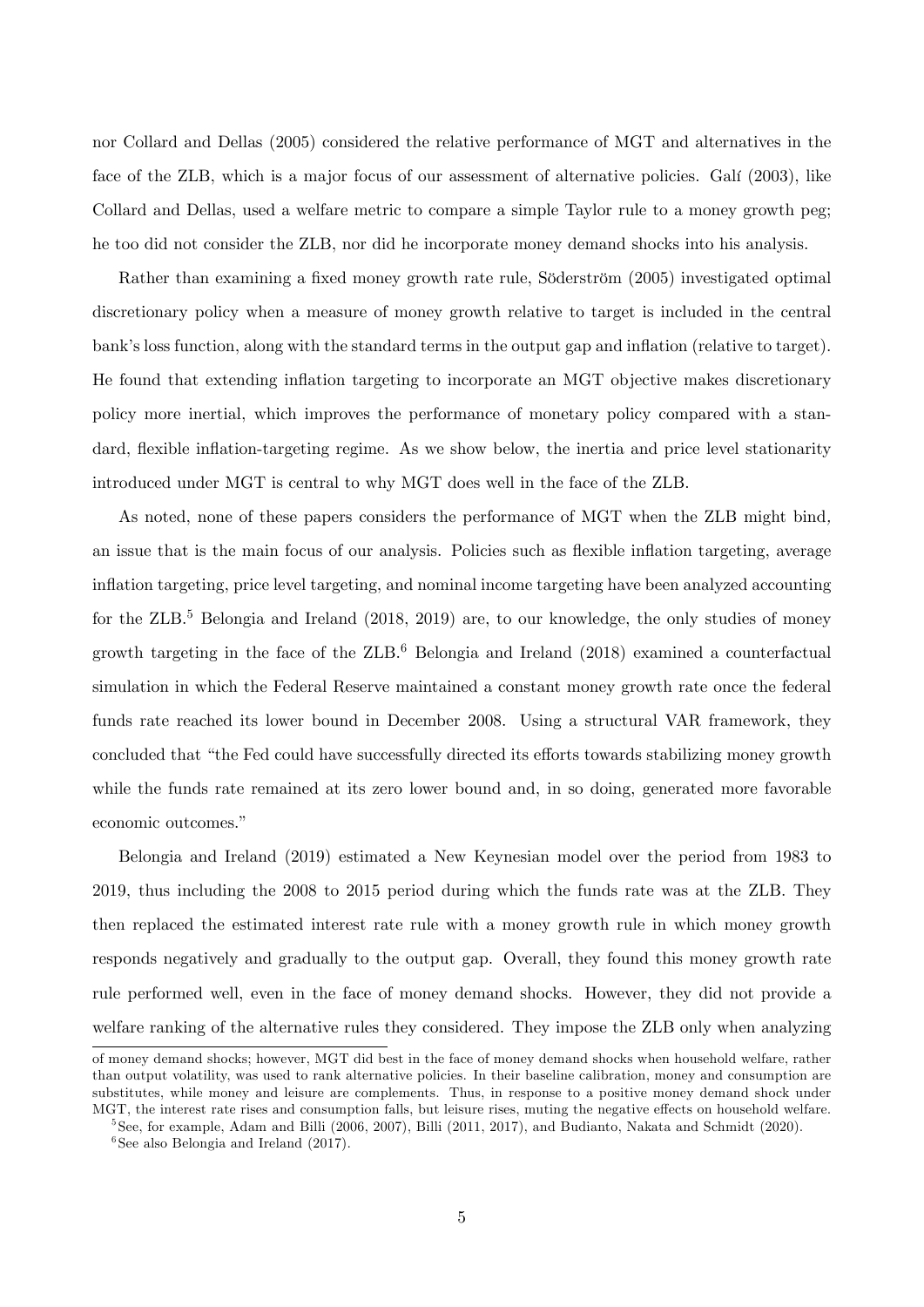the performance of the estimated interest rate rule, while allowing for negative nominal interest rates under the MGT regimes.

None of the aforementioned papers considers the role of fiscal policy as an additional stabilization tool when monetary policy is constrained by the ZLB. And none considers endogenous fiscal policy rules that could act as an automatic stabilizer at the ZLB. In their study of fiscal automatic stabilizers, McKay and Reis (2016) concluded that fiscal automatic stabilizers in the U.S. economy have had "little effect on the volatility of aggregate output fluctuations" but can play a more important role when the ZLB constrains monetary policy. The evidence on the declining neutral rate of interest and the possibility of more frequent ZLB episodes led Blanchard and Summers (2017) to argue that these developments increase the scope for using fiscal policy.

To capture the type of asymmetric automatic stabilizers advocated by Eichenbaum (2019) and Blanchard and Summers (2020), we adopt a fiscal rule that operates only when the output gap is negative. In contrast to money-financed fiscal policy, as analyzed for example by English et al. (2017) and Galí (2020), the fiscal policy we study does not involve monetary financing of a fiscal expansion. We thus do not consider monetary and fiscal policies that directly raise issues of policy coordination nor threaten central bank independence. Instead, we focus on how alternative targeting regimes may affect the need for countercyclical fiscal policies at the ZLB.

The rest of the paper is organized as follows. In Section 1, we set up a simple New Keynesian model, and describe our characterization of flexible inflation targeting, strict price level targeting, and strict money growth targeting, as well as the calibration of the model. Our main results are reported in Section 2. A rule for fiscal policy is introduced in Section 3. Conclusions are summarized in Section 4. Some model extensions and robustness checks are provided in the Appendix.

### 1 The Model

We carry out our analysis using a version of the New Keynesian model with staggered price setting ‡ la Calvo, augmented with a ZLB constraint on the short-term nominal interest rate. In the scenarios considered, the conduct of monetary policy is described by three alternative targeting rules—specifically, flexible inflation targeting, strict price level targeting, and strict money growth targeting. Next, we introduce the equations describing the modelís equilibrium, and the targeting rules. We then estimate a stable money demand relationship in U.S. data to calibrate its parameters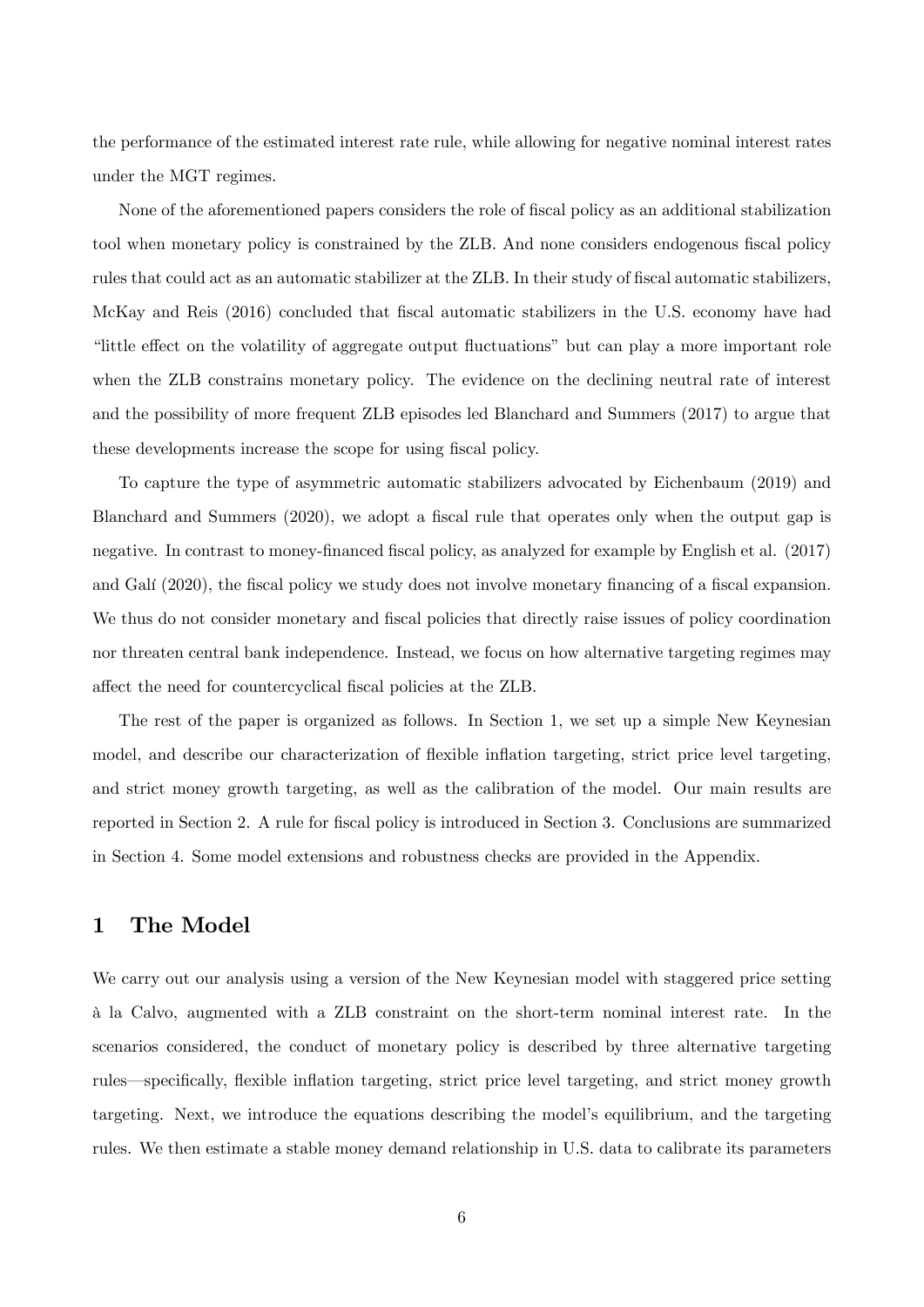and the volatility of money demand shocks, and rely on a standard calibration of the rest of the model as a baseline for our analysis.

### 1.1 Private Sector

The behavior of the private sector is described by the equilibrium conditions introduced in this section, which correspond to the closed-economy New Keynesian model with staggered price setting, flexible wages, and without capital accumulation. Government purchases are financed through lumpsum taxes. All equations are log-linearized around a steady state with zero government purchases and zero price inflation, and with a subsidy that exactly offsets the steady-state distortions resulting from price markups. Derivations can be found in Galí (2015) chapter 3, Walsh (2017) chapter 8, and Galí (2020).

The supply side of the economy is described by a New Keynesian Phillips curve representing the dynamics of inflation:

$$
\pi_t = \beta E_t \left\{ \pi_{t+1} \right\} + \kappa \tilde{y}_t,\tag{1}
$$

where  $\pi_t \equiv \Delta p_t = p_t - p_{t-1}$  is the rate of price inflation between periods  $t - 1$  and t, and where  $p_t \equiv$  $\log P_t$  is the (log) price level. The parameter  $\beta$  denotes the household's discount factor.  $\tilde{y}_t \equiv \hat{y}_t - \hat{y}_t^n$ denotes the output gap, where  $\hat{y}_t \equiv \log(Y_t/Y)$  denotes (log) output in deviation from steady state and where  $\hat{y}_t^n \equiv \log(Y_t^n/Y)$  represents the (log) natural level of output, i.e. its equilibrium level in the absence of nominal rigidities, in deviation from steady state.

The natural (flexible-price) level of output is given by  $\hat{y}_t^n \equiv \Gamma \hat{g}_t$ , where  $\Gamma \equiv \frac{\sigma(1-\alpha)}{\alpha+\varphi+\sigma(1-\alpha)}$  $\frac{\sigma(1-\alpha)}{\alpha+\varphi+\sigma(1-\alpha)}$  and where  $\hat{g}_t \equiv (G_t - G)/Y$  denotes (real) government purchases expressed as a fraction of steady state output. The parameters  $\alpha$ ,  $\sigma$ , and  $\varphi$  denote the degree of decreasing returns to labor in production, the household's coefficient of relative risk aversion and the curvature of labor disutility, respectively. In the neighborhood of a steady state with zero government purchases  $(G = 0)$ , the goods market equilibrium condition is given by  $\hat{y}_t = \hat{c}_t + \hat{g}_t$ , where  $\hat{c}_t \equiv \log (C_t/C)$  denotes (log) private consumption expressed in deviation from steady state.

In addition, the slope of the Phillips curve is given by  $\kappa \equiv \lambda \left(\sigma + \frac{\alpha + \varphi}{1 - \alpha}\right)$  $1-\alpha$ ), where  $\lambda \equiv \frac{(1-\theta)(1-\beta\theta)(1-\alpha)}{\theta(1-\alpha+\alpha\epsilon)}$  $\frac{\theta(1-\beta\theta)(1-\alpha)}{\theta(1-\alpha+\alpha\epsilon)}$ . The parameter  $\theta \in [0, 1)$  denotes the Calvo index of price rigidity (the probability that a firm does not reset its price in a given period), while  $\epsilon > 1$  denotes the elasticity of substitution among varieties of goods. In this benchmark model, there is zero trend ináation and there are no supply shocks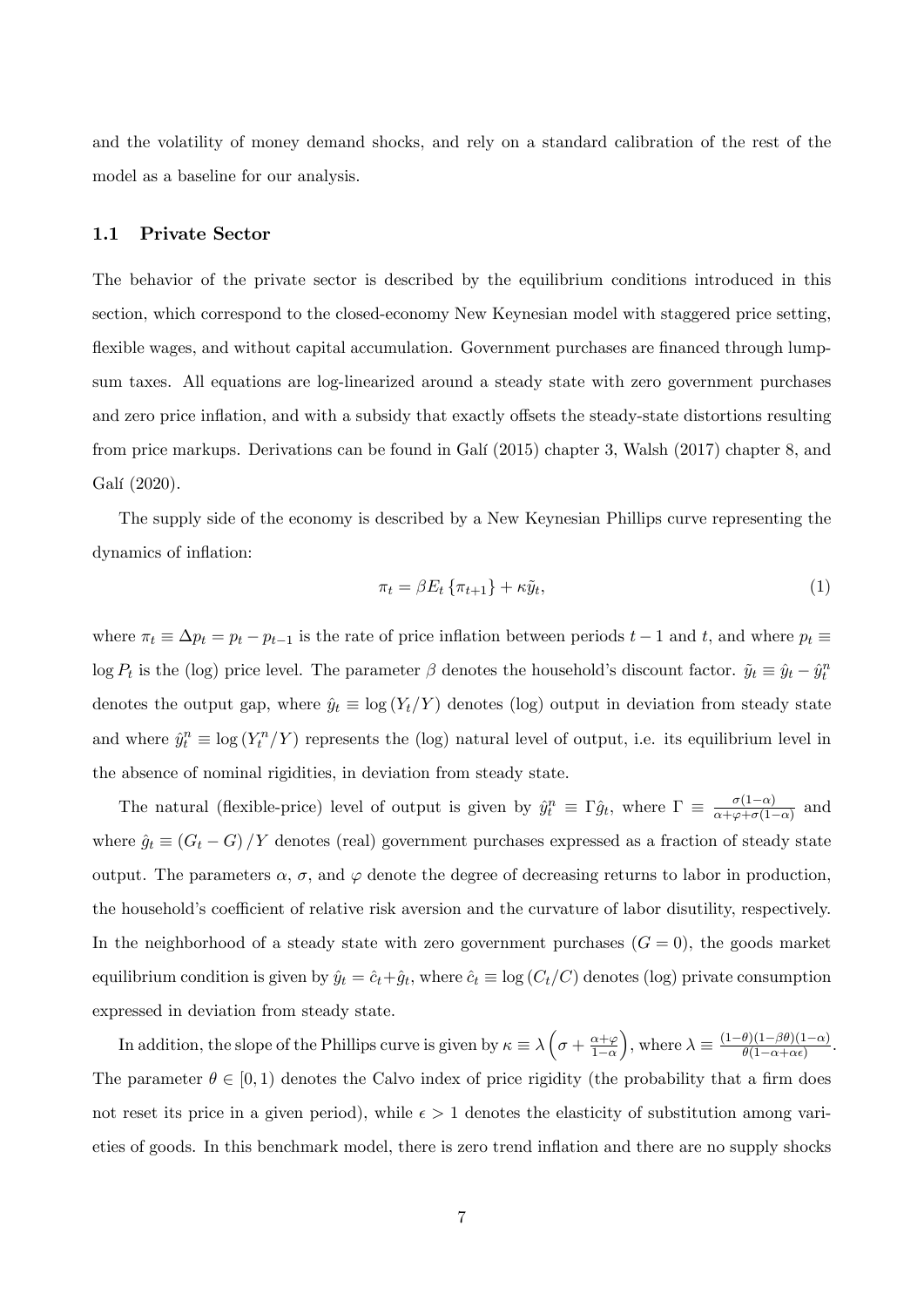buffeting the economy. We extend the analysis along those lines in the Appendix. Namely, Appendix A.1 provides a version of the model with a positive trend in the rate of inflation (and money growth), while Appendix  $A.2$  considers the effects of aggregate supply (markup) shocks.

The demand side of the economy is described by the following two expressions representing, respectively, a dynamic IS equation and a money demand equation:

$$
\tilde{y}_t = E_t \{ \tilde{y}_{t+1} \} - \frac{1}{\sigma} \left( \hat{\iota}_t - E_t \{ \pi_{t+1} \} - \hat{r}_t^n \right), \tag{2}
$$

$$
m_t - p_t = \hat{c}_t - \eta \hat{u}_t + v_t. \tag{3}
$$

These equations are derived from the optimality conditions of the representative household's utility maximization problem under two assumptions. First, real money holdings (real balances) provide a ìtransactions serviceîthat households value in terms of utility. The second, and related, assumption is that the household's utility function is additively separable in those real monetary balances, which ensures the disappearance of real-balance effects from both the Phillips curve and IS equation.

In these equations,  $\hat{i}_t \equiv i_t - \rho$  denotes the short-term nominal interest rate expressed in deviation from its zero-inflation steady state, and the latter corresponds to the discount rate  $\rho \equiv -\log \beta$ . The short-term real interest rate is given by  $\hat{i}_t - E_t \{\pi_{t+1}\}$ . The natural rate of interest is given by  $\hat{r}_t^n \equiv$  $(1 - \rho_z) z_t - \sigma (1 - \Gamma) E_t {\Delta \hat{g}_{t+1}},$  where  $z_t$  is a preference shifter (aggregate demand shock) which is assumed to follow an exogenous  $AR(1)$  process with autoregressive coefficient  $\rho_z$  and standard deviation  $\sigma_z$ .<sup>7</sup>

In the above money demand relationship,  $m_t \equiv \log M_t$  denotes the household's (log) nominal money holdings, while  $m_t - p_t$  denotes (log) real money holdings. Under inflation targeting, as we discuss in the next section, the price level can be non-stationary, but (3) ensures  $m_t$  and  $p_t$  are cointegrated. When calibrating the model, we note that the inverse velocity of circulation of the money stock is given by  $m_t - p_t - \hat{c}_t$ . The parameter  $\eta \geq 0$  denotes the interest semi-elasticity of money demand, while  $v_t$  represents a money demand shock which is assumed to follow an exogenous AR(1) process with autoregressive coefficient  $\rho_v$  and standard deviation  $\sigma_v$ .

A key objective of our analysis is the evaluation of monetary policy from a welfare perspective. For that purpose, we use as a welfare metric the second-order approximation of the average welfare

<sup>&</sup>lt;sup>7</sup>This shock's innovation is an i.i.d. normally distributed process with zero mean and standard deviation given by  $\sigma_{ez} = \sigma_z \sqrt{1-\rho_z^2}$ . Furthermore,  $z_t$  is interpreted as a shock to the effective discount factor; it affects the household's marginal utility of consumption and marginal value of leisure, while leaving unaffected the marginal rate of substitution between consumption and leisure. Thus,  $z_t$  affects  $\hat{r}_t^n$  but not  $\hat{y}_t^n$  in the model.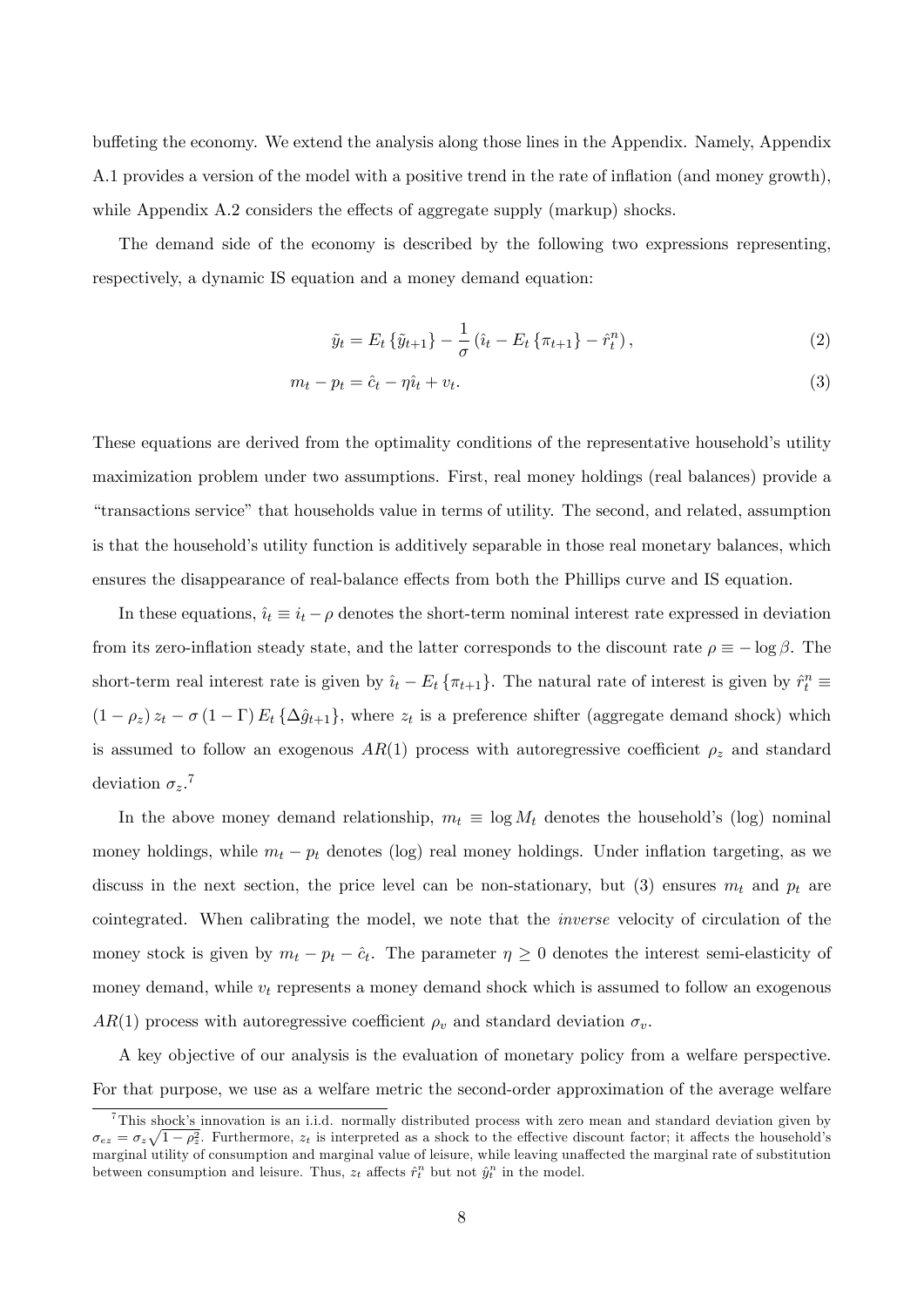loss experienced by the representative household as a consequence of fluctuations around an efficient steady state with zero inflation and zero government purchases. We express these losses as a fraction of steady state consumption. Assuming that the welfare effects of money holdings are negligible as in a "cashless limit" economy, the welfare loss can be written  $as^8$ 

$$
\mathbb{L} = \frac{1}{2} \left[ \frac{\epsilon}{\lambda} var \left( \pi_t \right) + \frac{\kappa}{\lambda} var \left( \tilde{y}_t \right) + \frac{\gamma \kappa}{\lambda} var \left( \hat{g}_t \right) \right],\tag{4}
$$

where  $\gamma \equiv \Gamma(1-\Gamma+\frac{\delta}{\sigma})$ , and where  $\delta$  denotes the curvature of utility from government purchases. The welfare loss has three components, respectively associated with the volatilities of ináation, the output gap, and government purchases. A derivation can be found in Woodford (2011).

We initially assume (real) government purchases remain unchanged over time as a fraction of output, irrespective of the state of the economy. That is, we impose  $\hat{g}_t = 0$  for all  $t = 0, 1, 2, \ldots$ which implies  $\hat{c}_t = \hat{y}_t = \tilde{y}_t$  for all  $t = 0, 1, 2 ...$  This allows us to focus on the role of money in monetary policy in isolation from other policy areas, such as fiscal policy. In Section 3, however, we will introduce an explicit role for government purchases to be employed as an additional stabilization tool alongside monetary policy by allowing  $\hat{g}_t$  to vary in a specific way in response to the state of the economy. We next close the model with a description of monetary policy.

### 1.2 Monetary Policy

In our analysis, we consider three alternative monetary policy regimes that take the form of targeting rules—that is, flexible inflation targeting (IT), strict price level targeting (PLT), and strict money growth targeting (MGT). In all of them, the central bank employs as its policy instrument the short-term nominal interest rate unless the ZLB constraint is binding. Output, inflation, and the stock of money in circulation are then determined by the equilibrium conditions together with the central bankís targeting rule. When we calibrate the model, we adopt a narrow transactions-based interpretation of money implying that control over the central bank's balance sheet allows policy to continue to control  $m_t$  even when the ZLB is binding. For all regimes, we ignore any control errors in their implementation. The policy regimes differ crucially in the central bank's choice of targets to

 ${}^8$ Equation (4) is derived under the usual assumption in the optimal monetary policy literature that, even if money is valued and held by households, the welfare effects of the transactions service provided by real monetary balances are negligible in relation to the size of the economy. For a discussion of the "cashless limit" economy in an MIU (money in the utility function) model, see Woodford (2003). In Appendix A.3 we consider a welfare metric with nonnegligible consequences from money holdings.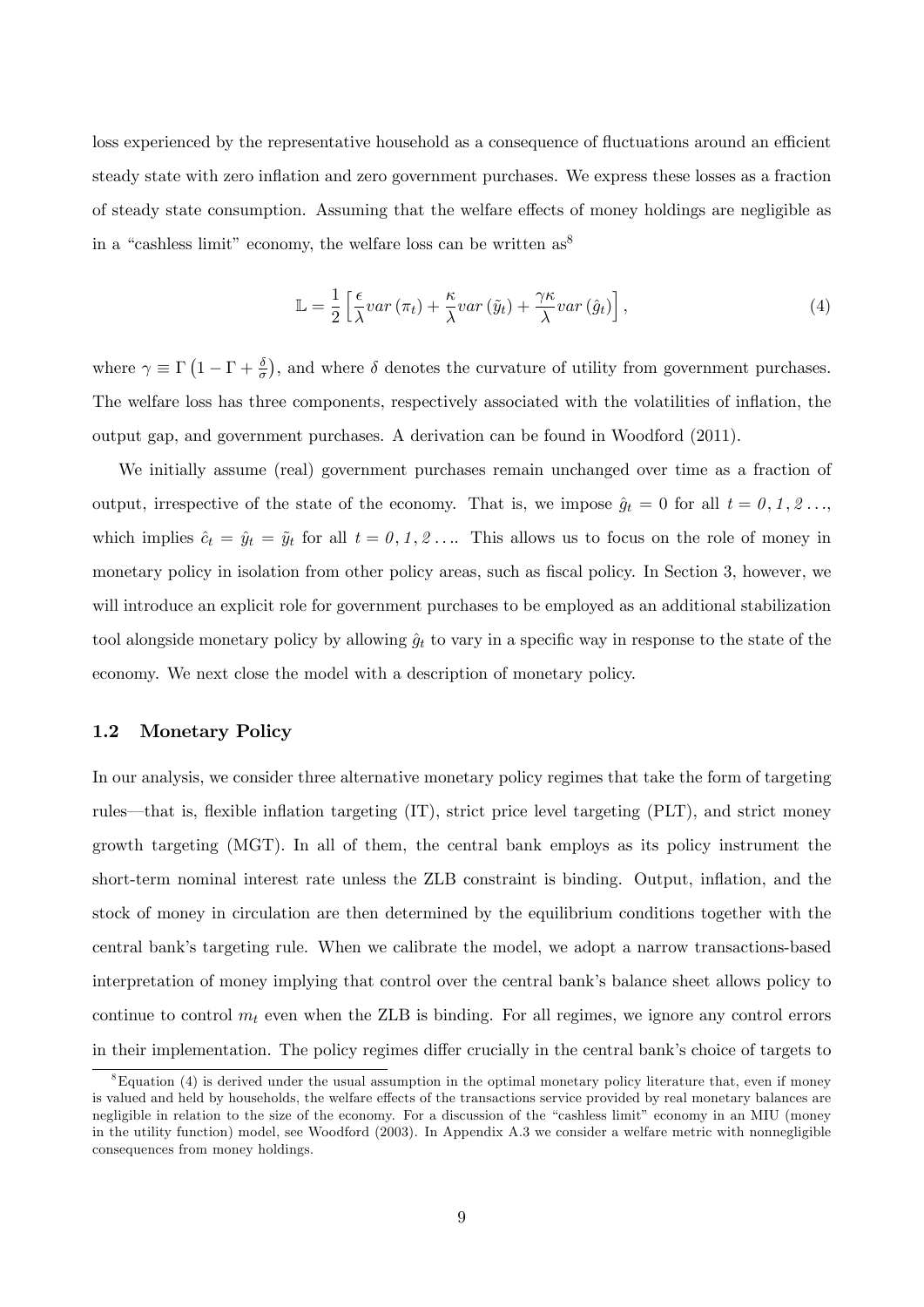pursue and in the implications for price level and output stability, as described next.

The first regime we consider  $(IT)$  corresponds to a typical notion of *flexible inflation targeting* (or dual mandate) under optimal discretion, in which the central bank not only aims to stabilize inflation around a target but also assigns some weight to stabilizing the output gap. The weight is assumed " $optimal"$  in the model from a welfare perspective, given the above welfare metric  $(4)$  and assuming the central bank does not aim to stabilize  $\hat{g}_t$ . Such a regime corresponds to the complementary slackness condition

$$
\left(\underbrace{\pi_t + \frac{1}{\epsilon}\tilde{y}_t}_{\leq 0}\right)\left(\underbrace{\hat{v}_t + \rho}_{\geq 0}\right) = 0,\tag{5}
$$

for all  $t = 0, 1, 2 \ldots$  The central bank conducts policy to achieve  $\pi_t + (1/\epsilon)\tilde{y}_t = 0$  to the extent feasible, i.e. as long as the ZLB is not binding,  $i_t > 0$  (and  $i_t > -\rho$ ). However, the ZLB may prevent the central bank from attaining its dual mandate. If the ZLB binds,  $i_t = 0$  (and  $i_t = -\rho$ ), the condition relating inflation to the output gap may not be satisfied, and  $\pi_t + (1/\epsilon)\tilde{y}_t < 0$ . In this regime the price level is not pinned down by policy, so the price level can be non-stationary. We interpret this regime as a stylized representation of the one prevailing in many advanced economies with formal inflation targets. For a discussion of optimal discretionary monetary policy under the ZLB constraint, see Eggertsson and Woodford (2003), Adam and Billi (2007), and Nakov (2008).

The second regime (PLT) is a description of *strict price level targeting*, where with respect to the previous regime the central bank aims to stabilize a single target, rather than pursue a dual mandate. Specifically, this regime corresponds to a version of optimal discretionary monetary policy in which the central bank sets  $i_t \geq 0$  to minimize a loss function  $(p_t - \bar{p})^2$ , where  $\bar{p}$  is the constant price-level target. It, thus, corresponds to the complementary slackness condition

$$
\left(\underbrace{p_t - \bar{p}}_{\leq 0}\right) \left(\underbrace{\hat{i}_t + \rho}_{\geq 0}\right) = 0,\tag{6}
$$

for all  $t = 0, 1, 2, \ldots$  In this regime, the central bank conducts policy to achieve  $p_t = \bar{p}$  as long as the ZLB does not bind,  $i_t > 0$ . But if the ZLB binds,  $i_t = 0$ , the price level may fall below target,  $p_t < \bar{p}$ . This regime implies that, in contrast to the previous one, the price level is (trend) stationary; that is, policy ensures  $p_t$  returns to  $\bar{p}$ . We normalize  $\bar{p}$  to equal zero in our analysis below. Positive trend inflation is considered in Appendix A.1.

In both of the regimes just introduced—that is, under the inflation target or price level target—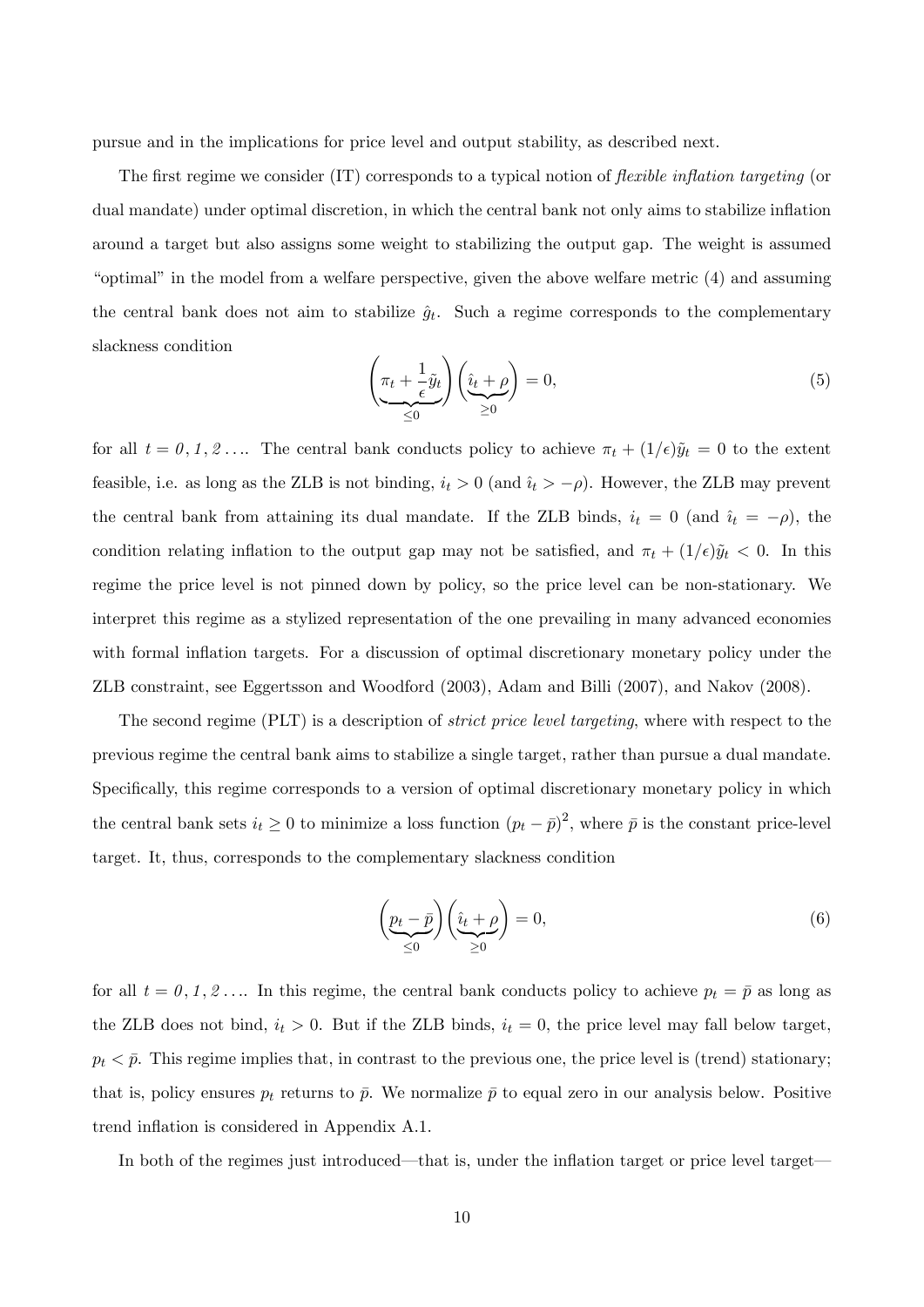money holdings adjust endogenously to support the interest rate as necessary to stabilize inflation and output, with real money balances determined by money demand, that is, by equation (3). As a consequence, in those regimes, equation  $(3)$  is "redundant" in the set of equilibrium conditions for the determination of inflation, output and the nominal interest rate, and therefore the stock of money in the economy does not play any role in the conduct of monetary policy. We next introduce a regime with a direct role for money in the conduct of monetary policy.

The third regime we consider (MGT) is a description of *strict money growth targeting*, a proposal generally associated with Friedman (1960). We assume a zero money growth target, which is consistent with zero inflation in the steady state of this benchmark model economy. This regimes takes the form

$$
\Delta m_t = 0,\t\t(7)
$$

for all  $t = 0, 1, 2, \ldots$ , where the central bank conducts policy to stabilize the growth of the stock of money. As in the previous regimes, the monetary policy instrument is the short-term nominal interest rate when the ZLB constraint is not binding. In this case, the money demand equation (3) can be written as<sup>9</sup>

$$
\hat{u}_t = \frac{1}{\eta} (p_t + \hat{c}_t + v_t - \bar{m}), \tag{8}
$$

where  $m_t = \bar{m}$  is the constant level of the money stock, as implied by the target (7). Policy now responds both to nominal income  $p_t + \hat{c}_t$  and to the money demand shock  $v_t$ , while in the steady state  $p = \bar{m}$ . Because policy ensures  $p_t$  returns to  $\bar{m}$ , the price level is (trend) stationary.

In contrast to the previous regimes, as the money demand equation (3) is no longer redundant, the ZLB is incorporated in the set of equilibrium conditions by replacing (3) with the complementary slackness condition

$$
\left(\underbrace{m_t - p_t - \hat{c}_t + \eta \hat{\imath}_t - v_t}_{\geq 0}\right) \left(\underbrace{\hat{\imath}_t + \rho}_{\geq 0}\right) = 0,\tag{9}
$$

whereby money balances may overshoot the satiation level,  $m_t > p_t + \hat{c}_t + \eta \rho + v_t$ , if the ZLB binds,  $i_t = 0$ . For this reason, the ZLB does not prevent the central bank from attaining its money growth target, although the ZLB can affect the adjustment of prices and output. In particular, given that  $\Delta m_t \equiv m_t - m_{t-1}$ , the zero money growth target (7) achieves  $m_t = \bar{m}$  in every period t. Hence, if

<sup>&</sup>lt;sup>9</sup>Equation (8) shows that under MGT the nominal interest rate  $\hat{i}_t$  responds to the level of nominal income  $p_t + \hat{c}_t$ . Nominal income targeting away from the ZLB is studied by Garín, Lester and Sims (2016) and at the ZLB by Billi  $(2020)$ , in an environment with price and wage rigidities. Billi and Galí  $(2020)$  analyze the effects of wage rigidities and the ZLB under the optimal monetary policy with commitment.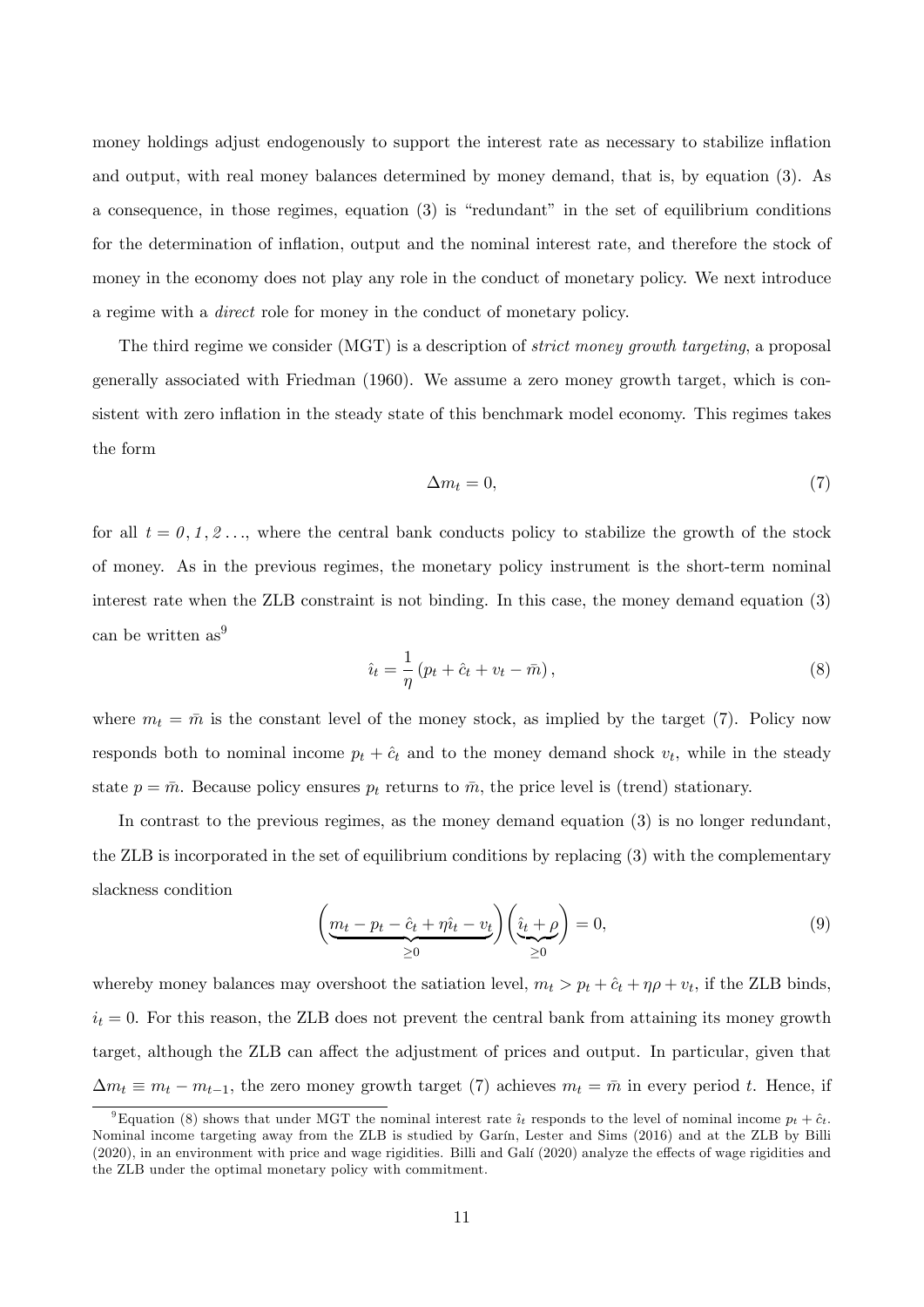the ZLB binds, then condition (9) simplifies to  $\bar{m} > p_t + \hat{c}_t + \eta \rho + v_t$ . We will normalize  $\bar{m}$  to equal zero in our analysis below.

We view the MGT regime as a modern representation of Friedman's  $k$ -percent policy rule, which takes explicitly into account the consequences of a ZLB constraint on the nominal interest rate. Equipped with these three monetary policy regimes, together with the equilibrium conditions describing the behavior of the private sector, we can study the implications of assigning a prominent role to money in the conduct of monetary policy. The model is stylized, but it contains the key elements for a meaningful analysis of the issue at hand: does the presence of a ZLB constraint provide a rationale for the central bank to stabilize money growth in the economy? We next describe the calibration of the model.

### 1.3 Calibration

To take the money demand relationship (3) to U.S. data, we must take a stand on the appropriate empirical counterpart to the modelís money stock variable. Our focus on the money growth rate as a policy target calls for using a monetary aggregate for which a stable money demand relationship exists in the data, as implied by the model. Thus, we employ MZM (money zero maturity) as our money stock variable.

As Teles and Zhou (2005) show, MZM provides a good approximation of the transactions demand for money, because MZM includes balances that can be used for transactions immediately at zero cost. MZM is defined as M2 less small-denomination time deposits plus institutional money funds. It was initially introduced by Motley (1988) and Poole (1991) as an "appropriate" measure of the transactions demand for money since the 1980s. In fact, a number of sweeping regulatory reforms and technological innovations in the banking sector (the rapid development of electronic payments and retail sweep programs) significantly changed the way banks operate and the way people use banking services and conduct transactions. Those developments made the classification of other monetary aggregates  $(M1, M2, and M3)$  inherently arbitrary, and therefore rendered "unstable" the money demand relationships based on those aggregates.

Furthermore, to account for the fact that money may earn interest, we follow Teles and Zhou  $(2005)$  and define MZM's opportunity cost as the spread between the 3-month Treasury Bill rate and MZM's own rate; the latter is a weighted average of the returns on the different components of MZM. Hence, in the estimation the opportunity cost is determined by two separate short-term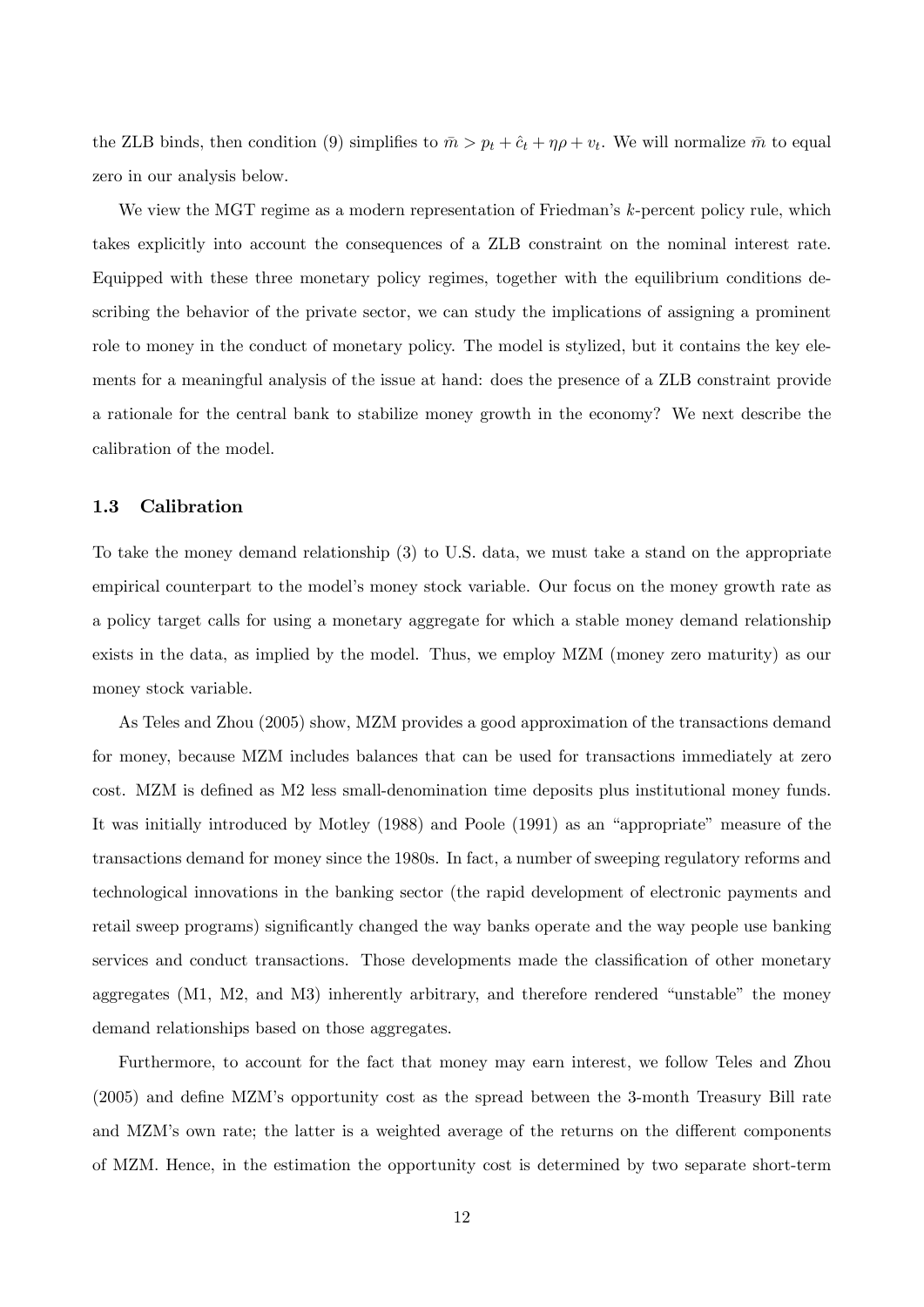nominal interest rates taken from the data, although the model is stylized with a single nominal interest rate employed by the central bank as its policy instrument. Before proceeding with the estimation, Figure 1 plots the (log) velocity of the MZM money stock and its opportunity cost. Both series are shown as quarterly averages. As this figure illustrates, over the course of the past five decades, movements in MZM velocity have been fairly closely related to movements in the opportunity cost. We next formally estimate the stable relationship between those two variables, and the residual variation then corresponds to the money demand shock in our model.

We proceed to estimate equation  $(3)$  and rely on that estimate for our baseline calibration.<sup>10</sup> Specifically, we estimate an OLS regression of (log) MZM *inverse* velocity on the opportunity cost (quarterly rate, per unit), using quarterly data over the period 1974Q1 to 2008Q4. The estimation period ends at 2008Q4 when an extended period at the ZLB began, because the model's complementary slackness condition (9) implies the stable relationship between money velocity and the opportunity cost given by (3) need not hold when at the ZLB. This estimation of equation (3) gives

$$
log(1/MZMV_t) = -0.73 - 25.68(TB3MS_t - MZMOWN_t)/400 + v_t,
$$
\n(10)

with standard errors in parentheses and  $\bar{R}^2 = 0.61$ . Based on that regression, we set the interest semielasticity of money demand  $\eta$  to 26. In the analysis, however, we also report findings for alternative values of  $\eta$  to stress the importance of a stable money demand relationship in generating some of the results. We use the residual from the previous regression,  $v_t$ , to construct an  $AR(1)$  time series model that we then estimate with OLS. This estimation gives:  $v_t = 0.92v_{t-1} + \varepsilon_t$ , with standard deviation of the dependent variable  $SD(v_t) = 0.11$ , and  $\bar{R}^2 = 0.83$ . Accordingly, we calibrate the process for the money demand shock to  $\rho_v = 0.92$  and  $\sigma_v = 0.11$ .

The rest of our calibration is quite conventional and largely follows Galí (2015), reflecting the current low-interest-rate environment. In particular, we set the discount factor  $\beta$  to 0.995 which implies a steady-state real interest rate of 2% annualized. We set  $\sigma = 1$ ,  $\varphi = 5$  and  $\alpha = 0.25$ . The elasticity of substitution  $\epsilon$  is set to 9, implying a steady-state price markup of 12.5%. We set  $\theta = 0.75$ , which is consistent with an average duration of price spells of one year. We set  $\delta = 1$ , which implies the marginal utility of government purchases decreases at the same rate as the marginal utility of

 $10$ To estimate the model's money demand relationship, we follow Galí (2015) chapters 3 and 4. As in Cochrane (2018), we include the post-1980s period and employ MZM (rather than M2) as our money stock variable. All data used are obtained from the Federal Reserve Bank of St. Louis FRED database (https://fred.stlouisfed.org), series MZMV, MZMOWN, and TB3MS. The MZM own rate is available starting from 1974.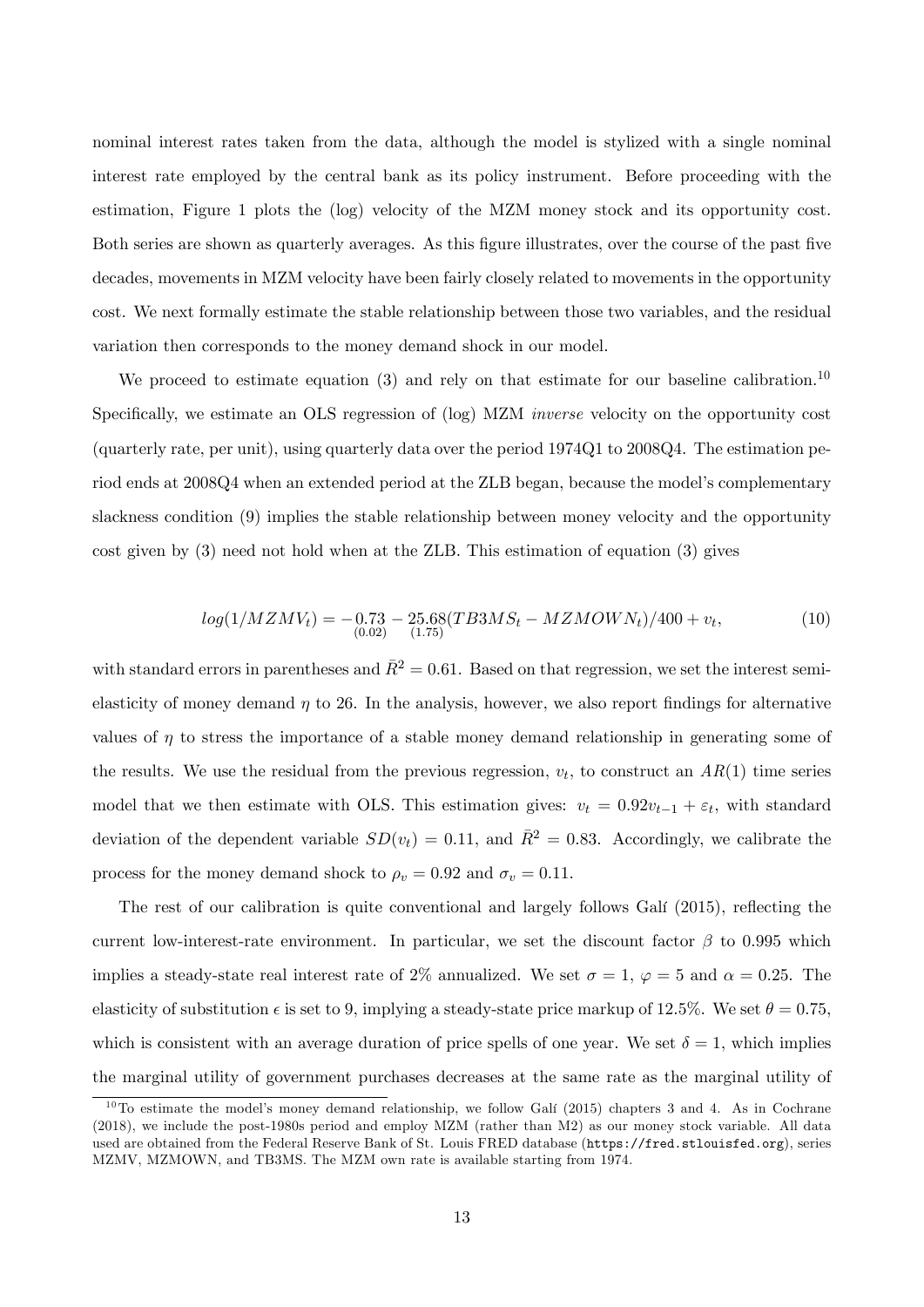private consumption, following Woodford (2011). We then calibrate the parameters of the process for the aggregate demand shock under the assumption that the monetary policy regime is *flexible inflation targeting* as described above. Specifically, we set  $\rho_z = 0.9$  to generate sufficient persistence, and set  $\sigma_z = 0.06$  to obtain an incidence of hitting the ZLB near 20%, reflecting the U.S. experience since 1983. Our baseline calibration is summarized in Table 1.

Next, we turn to the analysis of the model's predictions regarding the role of money in the conduct of monetary policy in the presence of a  $ZLB$  constraint.<sup>11</sup> We start by considering scenarios in which government purchases are not employed as an additional stabilization tool. Thus, for now, we impose  $\hat{g}_t = 0$  in every period t, but we modify this assumption later in the analysis.

### 2 The Effects of Stabilizing Money Growth Facing the ZLB

We use the New Keynesian model—given by the above equations (1) through (9)—as a framework to analyze a strict money growth target in the presence of a ZLB constraint on the nominal interest rate. We compare the model's predictions under the money growth target to those under flexible inflation targeting and strict price level targeting. In the scenarios presented in this section, the central bank is assumed to work in isolation from other policy areas at stabilizing the economy. In particular, fiscal policy is not employed as a stabilization tool, irrespective of whether the ZLB is binding or not. Later, we will analyze how the different regimes affect the need for fiscal support at the ZLB (Section 3).

Under each policy regime, we study the impact of negative shocks to aggregate demand  $(z_t)$  that push down the natural rate of interest, and we compare the outcomes with and without a ZLB on the nominal interest rate. We also analyze the effects of negative shocks to money demand  $(v_t)$ , which impact inflation and output only under the MGT regime. To rank the policy regimes, we evaluate the welfare loss experienced by a representative household using the welfare metric (4).

 $11$ The model outcomes are obtained with Dynare (https://www.dynare.org). To obtain the dynamic responses shown in the figures, we use the perfect-foresight, deterministic simulations algorithm implemented with the 'simul' command. To generate simulated equilibrium paths needed to compute the welfare losses shown in the tables, we employ the stochastic simulations algorithm (agents believe there will be no more shocks in the following periods) implemented with the 'extended path' command. These long simulations are used to compute the variances of inflation, the output gap, and government purchases that determine the welfare losses associated with each policy regime and parameter configuration considered. Replication files are available from the authors upon request.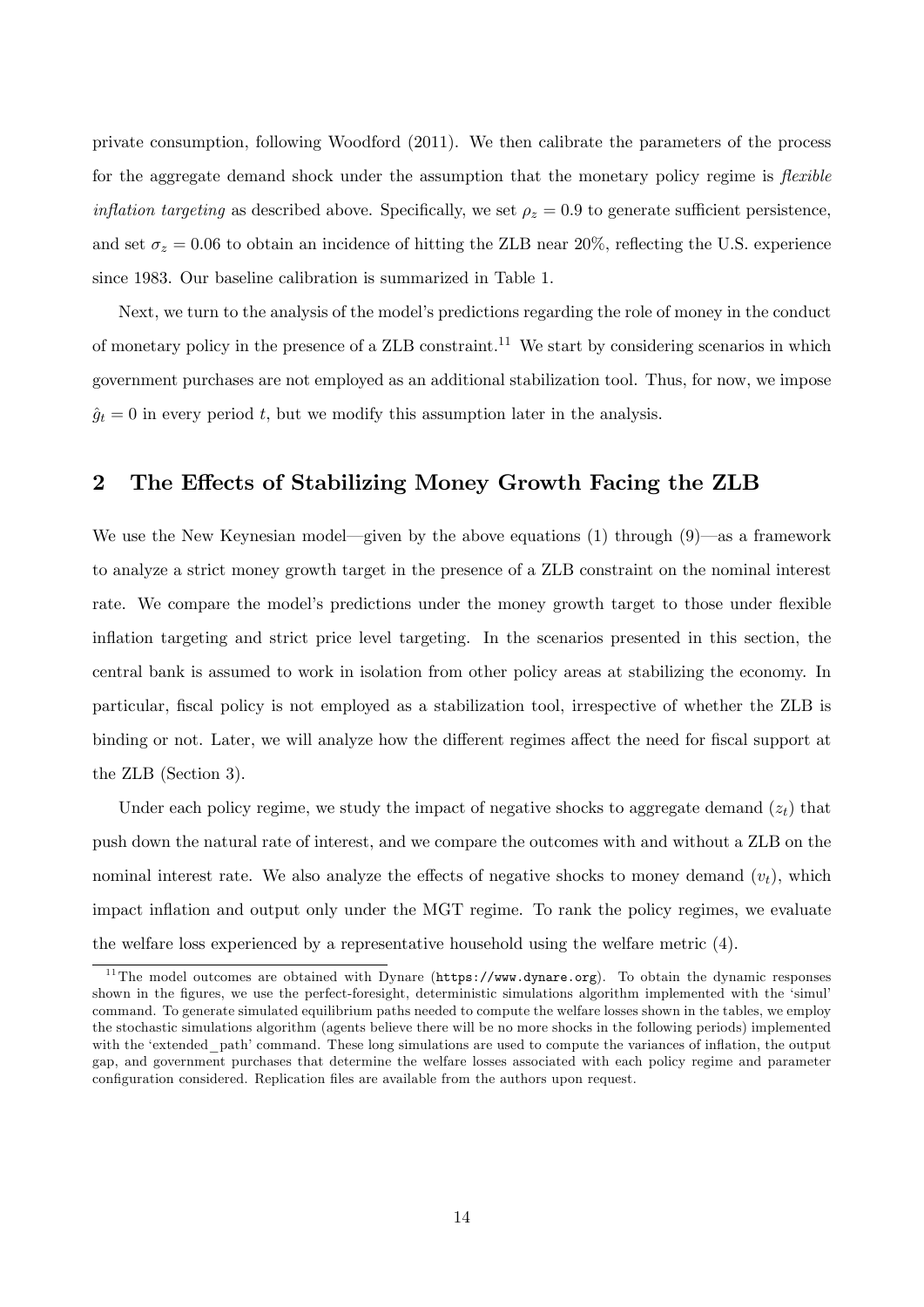#### 2.1 Effect of Shocks in the Baseline Model

The focus of the analysis is on shocks that have the potential to push the nominal interest rate to the ZLB. With and without the ZLB constraint, Figures 2 and 3 show the dynamic responses of the economy after a negative aggregate demand shock  $(z_t)$  that pushes down the natural rate of interest, and therefore warrants an expansionary monetary policy response.<sup>12</sup>

Without the ZLB, Figure 2 shows that in the face of a negative aggregate demand shock the nominal interest rate is cut under all three regimes, but not to the same extent. Under both inflation targeting (IT) and price-level targeting (PLT), the cut in the nominal rate is such that the real interest rate exactly shadows the natural interest rate, offsetting all effects of the shock on output and inflation. Absent a response of fiscal policy, i.e. if  $\hat{g}_t = 0$  in every period t, the natural interest rate is given by  $\hat{r}_t^n = (1 - \rho_z) z_t$ . The nominal rate cut under IT and PLT causes a temporary expansion of the money stock, but this has no impact on the rest of the economy. In contrast, MGT fully stabilizes the money growth rate, requiring a smaller cut in the nominal rate that is insufficient to exactly shadow the natural rate. The smaller policy rate cut under MGT implies an initial increase in the real interest rate, so output and ináation fall. Yet, the MGT regime ensures the price level is stationary, and inflation eventually rises above target, serving to return the price level to its initial equilibrium level.

With the ZLB, Figure 3 shows that facing a negative shock to aggregate demand, IT and PLT are no longer able to cut the nominal rate enough to ensure the real rate shadows perfectly the natural rate; output and inflation fall. Under IT the real rate increases, similar to MGT. Under PLT, however, the stationarity of the price level has a dampening effect in limiting the initial fall in inflation expectations, as households and firms foresee inflation will eventually overshoot the target. Hence, under PLT, the real rate falls, and therefore output and inflation fall less relative to the other regimes. Importantly, under MGT the nominal rate does not reach the ZLB—the MGT responses are thus the same in Figures 2 and 3. As discussed above when describing the model, both MGT and PLT ensure the price level is stationary, while under IT the price level can be non-stationary. Thus, during a ZLB episode, only the IT regime fails to generate the expectations of inflation needed to return the price level to its initial equilibrium level.

 $12$  In the various figures reporting the dynamic responses to shocks, the responses are driven by an initial impulse to  $z_t$  or  $v_t$ . The impulse to  $z_t$  is of size  $2\sigma_z$ , large enough to imply that under the IT regime the ZLB binds for 9 quarters. The impulse to  $v_t$  is set larger to  $3\sigma$ , so that under MGT the nominal interest rate is pushed to the ZLB. Note that growth rates and interest rates are shown in quarterly rates (not annualized).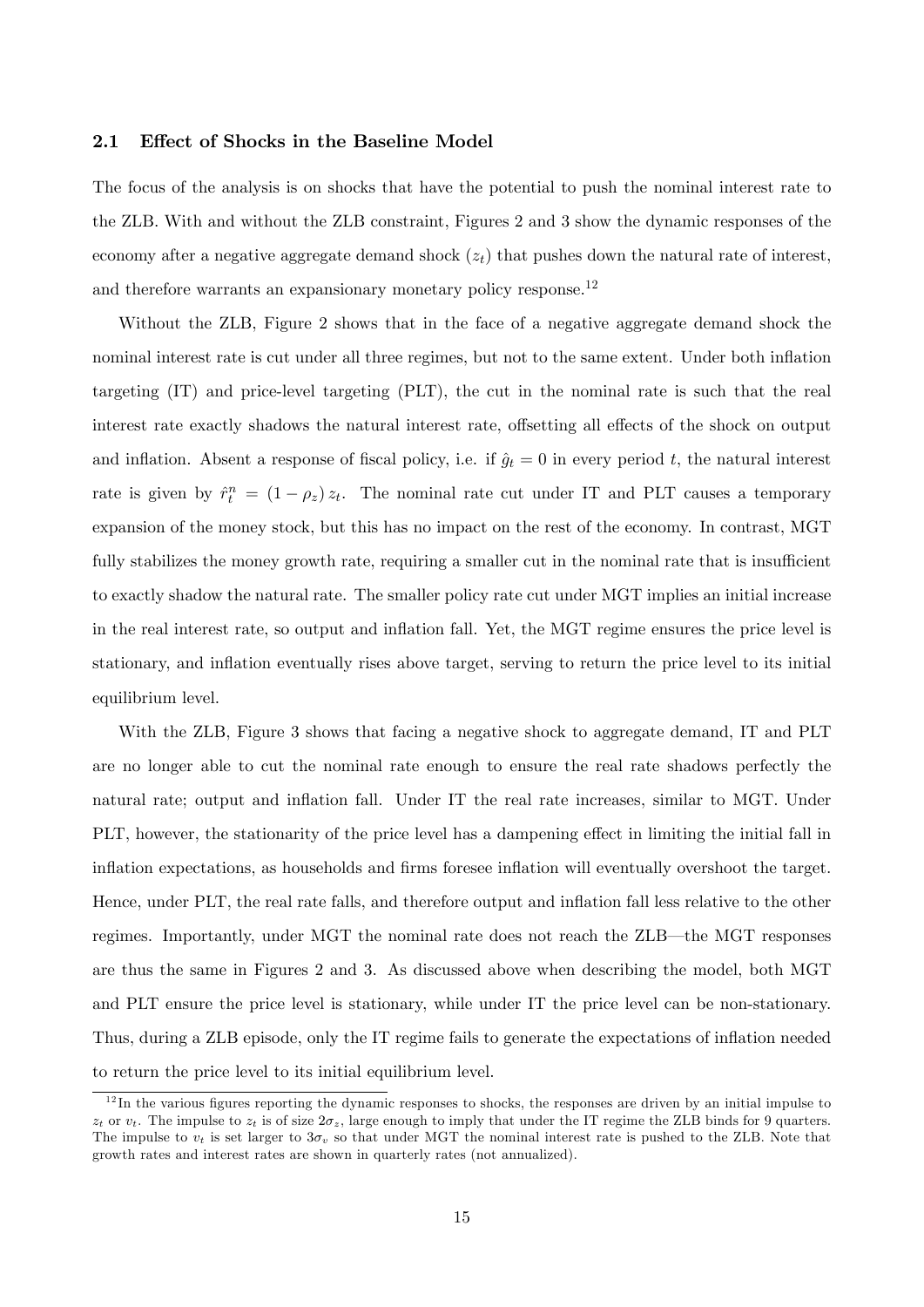To understand why MGT outperforms IT facing the ZLB, recall that under MGT the policy rate  $\hat{u}_{t}$  responds to nominal income  $p_{t} + \hat{c}_{t}$ , see equation (8). Because the price level equals  $p_{t} = \pi_{t} + p_{t-1}$ , outcomes under MGT depend endogenously on the past price level  $p_{t-1}$ . Thus, similarly to PLT, MGT remains expansionary as long as  $p_{t-1}$  remains below its steady-state level. MGT therefore provides more stimulus to the economy than IT. The stationarity of the price level under MGT mimics some of the advantages of PLT. As a result, the fall in inflation and output is smaller under MGT than  $IT.^{13}$ 

Importantly, relative to PLT and IT, MGT has the benefit of reducing the incidence of the ZLB. Under MGT, as  $m_t = \bar{m}$  in every period t, the money demand equation (3) implies the nominal interest rate is given by

$$
i_{t} = \max\left\{0, \rho + \frac{1}{\eta} \left(p_{t} + \hat{c}_{t} + v_{t} - \bar{m}\right)\right\}.
$$
 (11)

Away from the ZLB, both IT and PLT cut the policy rate one-for-one with a fall in the natural rate of interest  $r_t^n$ , and the reduction in the nominal interest rate makes households increase their demand for money. In contrast, as discussed above, under MGT the policy rate does not respond directly to  $r_t^n$ ; it reacts instead to nominal income,  $p_t + \hat{c}_t$ . In our estimation reported in Section 1.3, we found that money demand is relatively sensitive to its opportunity cost, so  $\eta$  is large in our baseline calibration. Thus, in the face of a negative aggregate demand shock, a fall in nominal income needs only a small cut in the policy rate to ensure  $m_t = \bar{m}$  under MGT. The smaller reduction in the policy rate reduces the likelihood of reaching the ZLB.

Similar to PLT, MGT generates a stationary price level, which reduces the immediate impact of shocks on inflation, because inflation expectations adjust to act as a stabilizing factor. To generate a stationary price level, the rate of inflation needs to overshoot the target in the medium term, which in itself generates a welfare cost in the medium term. But the welfare cost of the over-shooting is smaller than the welfare benefit gained in the short term, when inflation is closer to target than it otherwise would have been. Put differently, under PLT and MGT, the central bank is willing to suffer a small welfare cost down the road to reap a large welfare benefit today.

A disadvantage of MGT, along the lines of Poole (1970), is that money demand shocks have the potential to destabilize the economy. In our model, such shocks have no direct impact on the

 $13$  Facing a much larger aggregate demand shock than the one in Figure 3, under MGT the nominal interest rate will reach the ZLB and, of course, MGT still outperforms IT in stabilizing the economy at the ZLB. This result is shown analytically for the case of a one-period shock to aggregate demand in an online appendix.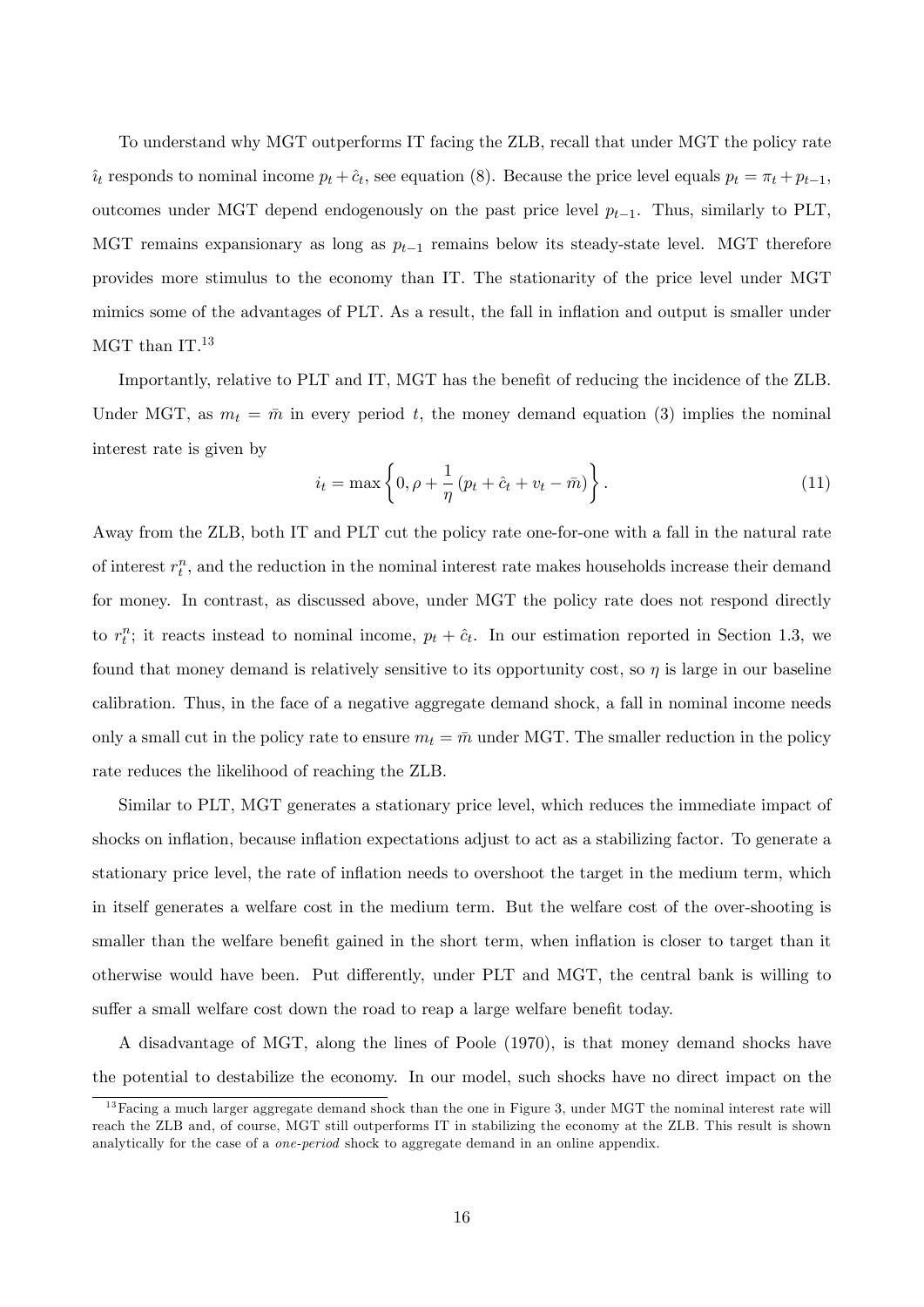economy conditional on the nominal interest rate, because the stock of money is redundant for the determination of output and inflation. But under  $MGT$ , as equation  $(11)$  shows, the nominal interest rate responds to money demand shocks  $(v_t)$ , with consequences for output and inflation. Figure 4 shows the dynamic responses after a negative shock to money demand, with and without the ZLB. Under IT and PLT, the money stock falls temporarily but this has no impact on the rest of the economy. In contrast, MGT cuts the nominal interest rate to stabilize money growth and therefore output and inflation rise. Under MGT when facing the ZLB, the cut in the nominal (and real) interest rate is limited, so the increase in output and inflation are more modest.<sup>14</sup>

The model outcomes presented so far with Figures 2 to  $4$ —illustrating the responses of the economy after shocks to aggregate demand and money demand, under the three policy regimes—can be summarized as follows. Compared with the conventional IT regime, MGT has the advantage that inflation is more stable initially when the economy is hit by negative aggregate demand shocks, due to the stationarity of the price level. The over-shooting of ináation in the medium term generates more volatility in inflation under MGT than under IT in the medium term, but in parallel with the welfare costs, the higher volatility in the medium term is dominated by lower volatility for both inflation and output in the short term. Furthermore, relative to IT and PLT, the ZLB is much less likely to bind under MGT after aggregate demand shocks. However, in the face of money demand shocks, the MGT regime leads to volatility in the economy that is avoided under IT and PLT.

To evaluate the three policy regimes, Table 2 reports the welfare loss of a representative household (measured by (4)) with and without the ZLB constraint, as well as the ZLB frequency. Without the ZLB, monetary policy is able to fully stabilize the economy after shocks to both aggregate demand and money demand under IT and PLT. In the MGT regime, however, monetary policy stabilizes money growth, leading to volatility in output and inflation and thus a welfare loss.

With the ZLB, as Table 2 shows, PLT is the dominant regime, but the benefits of MGT over IT facing aggregate demand shocks mean that the overall welfare loss is substantially lower under MGT than under conventional IT.<sup>15</sup> While PLT does better than MGT in the face of aggregate demand shocks, the ZLB occurs much more frequently under PLT than under MGT (and IT). Hence, the better welfare performance of PLT is very dependent on its credibility—that is, expectations have

<sup>&</sup>lt;sup>14</sup> In our baseline calibration, under MGT the time spent at the ZLB is rather short. With a smaller value of  $\eta$ , the interest semi-elasticity of money demand, under MGT the periods at the ZLB are longer and thus the consequences for the economy are larger (Section 2.2).

<sup>&</sup>lt;sup>15</sup>With the ZLB, even if the standard deviation of the money demand shock  $\sigma_v$  is increased by as much as 100% above its baseline (not shown), the overall welfare loss and ZLB frequency remain lower under MGT than under IT.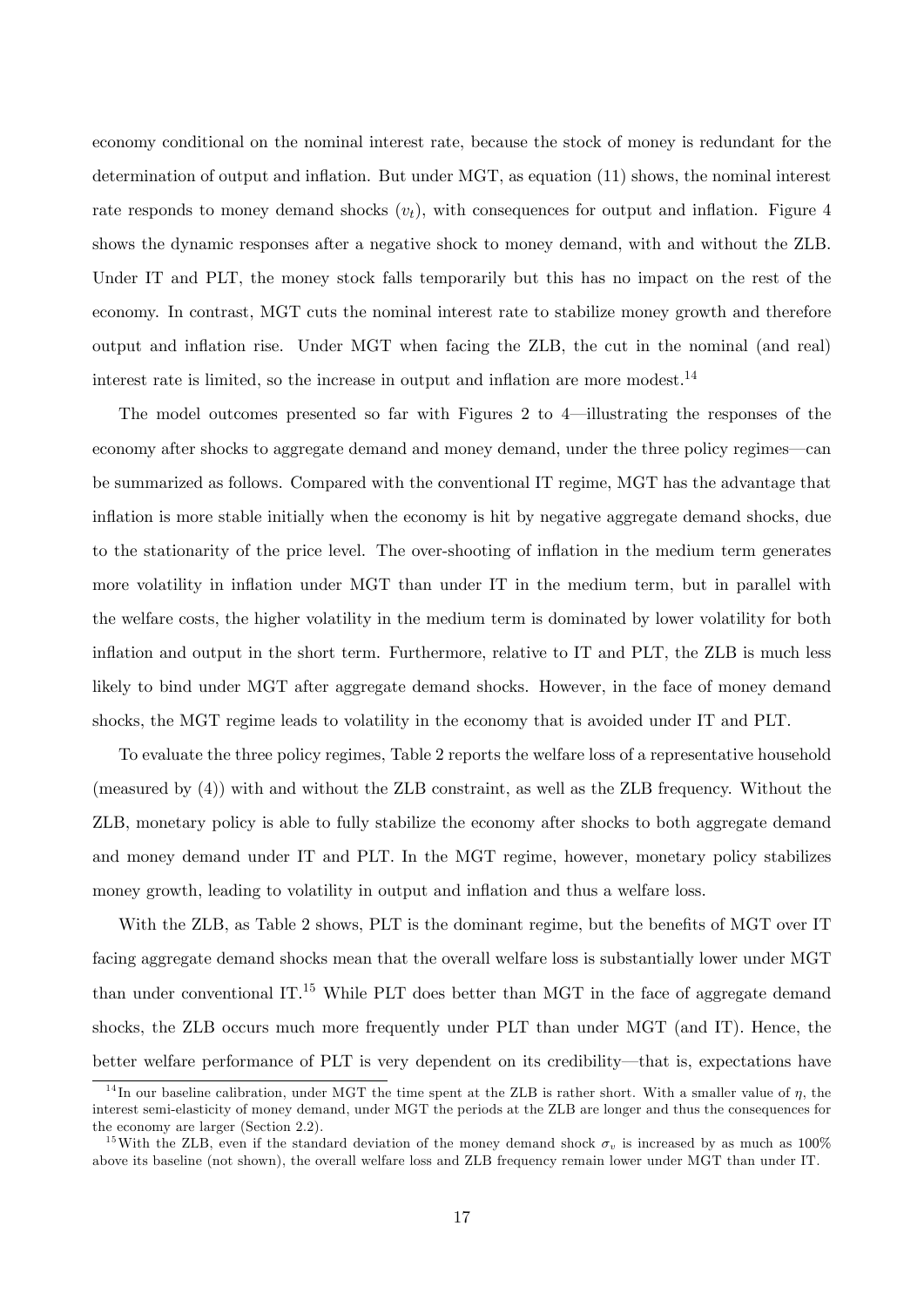to move appropriately during the much more frequent episodes at the ZLB, when monetary policy is inactive. In contrast, MGT relies to a lesser extent on its credibility, as monetary policy is less often constrained by the ZLB and is active also during large negative shocks to aggregate demand.<sup>16</sup>

### 2.2 Sensitivity to Money Demand Elasticity

The analysis so far relies on a money demand equation estimated on U.S. data. Many doubts about MGT as a feasible strategy for monetary policy, illustrated by the quotations on monetary targeting from Mishkin (2001) and Clarida (2019b) as we noted above, relate to the perceived instability of money demand. Our estimated money demand equation uses MZM as a measure of the money stock, for which Teles and Zhou (2005) argue there is a stable money demand relationship. Nevertheless, the concerns about money demand stability motivate us to study more carefully the properties of MGT for alternative parameterizations of the money demand elasticity in the model.

With the ZLB, Figures 5 and 6 show the dynamic responses of the economy under MGT after negative shocks to aggregate demand and money demand for a very wide range of values for  $\eta$ , the interest semi-elasticity of money demand, around its baseline value.<sup>17</sup> A smaller value of  $\eta$  means that a larger cut in the nominal interest rate is needed to stabilize money growth after a negative shock to either aggregate demand or money demand. And if the shock pushes the nominal interest rate to the ZLB, a smaller value of  $\eta$  leads to a longer spell at the ZLB. With a smaller value of  $\eta$ , the larger interest rate cut has a stabilizing impact on output and inflation after an aggregate demand shock (see Figure 5). A larger interest rate cut has a destabilizing effect after a money demand shock (Figure 6), because inflation and the output gap would be stabilized in the face of such a shock by keeping the nominal rate constant.

To evaluate the policy regimes, Figures 7 and 8 show the welfare loss as a function of  $\eta$  with and without the ZLB, respectively. The baseline value  $\eta = 26$  is indicated by a vertical line. Without the ZLB, Figure 7 shows the welfare loss is always zero under both IT and PLT. Under MGT, however, the welfare loss is increasing in  $\eta$  after aggregate demand shocks, but decreasing in  $\eta$  conditional on money demand shocks. When facing both types of shock together, the aggregate welfare loss will depend on the relative volatility of the aggregate demand shocks and the money demand shocks.

 $16$ Our baseline calibration implies a real (and nominal) interest rate of 2 percent in steady state. With a lower steady-state interest rate, the ZLB is hit more often and thus the benefits of MGT increase further relative to IT.

<sup>&</sup>lt;sup>17</sup>The estimated standard error of  $\eta$  is 1.75 (Section 1.3). Hence the range of values  $\eta \in [14, 38]$  that we consider corresponds to about  $\pm 7$  standard errors around the point estimate  $\eta = 26$ .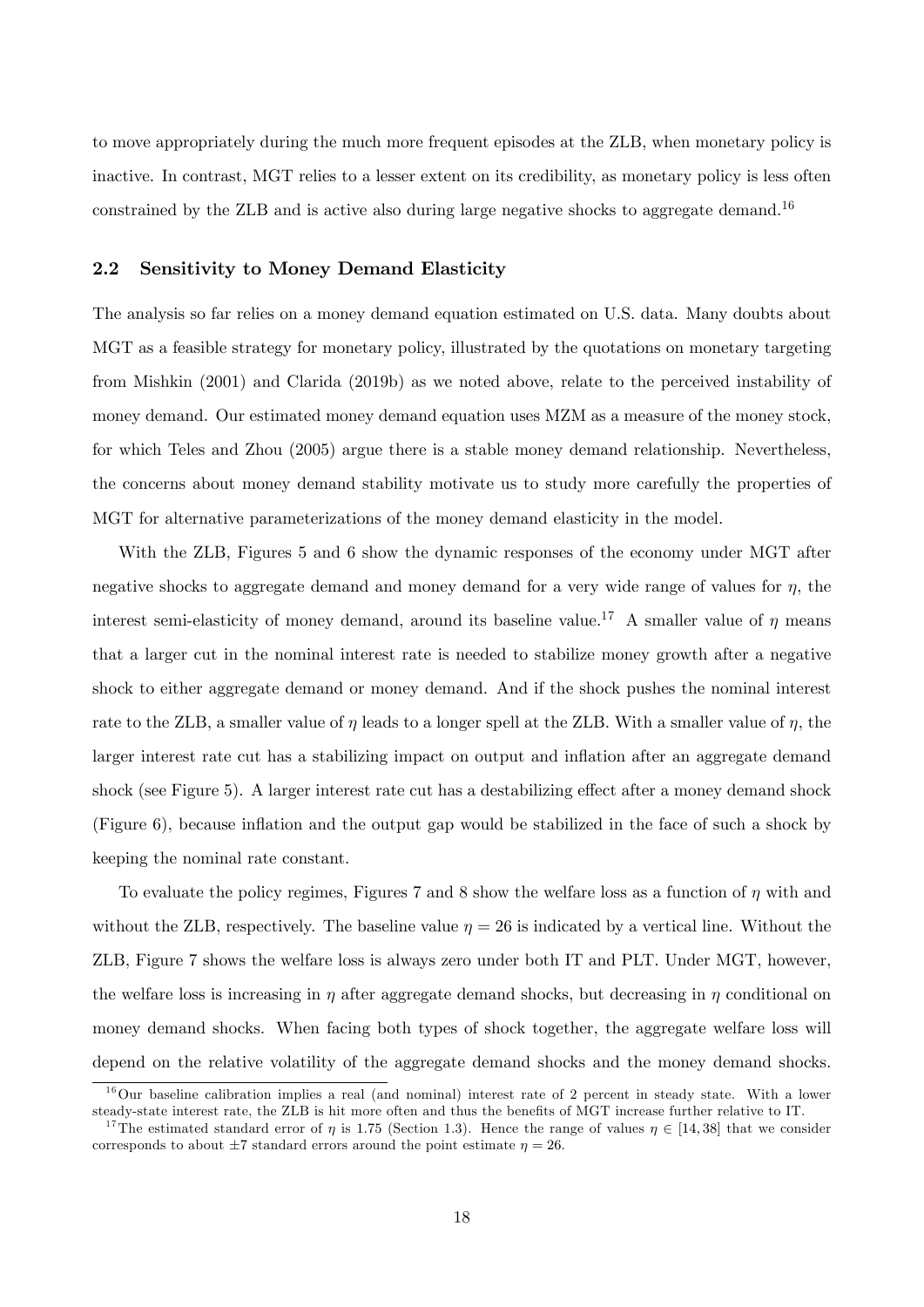Under our calibration, the welfare loss from the combined shocks is decreasing in  $\eta$ .

More importantly, Figure 8 shows that in the presence of the ZLB constraint, the welfare loss is much lower under MGT than under IT for aggregate demand shocks as well as in the aggregate for every value of  $\eta$  shown. Under MGT, a smaller value of  $\eta$  leads to more variability in the nominal interest rate and therefore the frequency of ZLB episodes is higher. However, even with smaller values of  $\eta$ , the ZLB frequency remains lower under MGT than under either IT or PLT. In summary, variations in the interest semi-elasticity of money demand affect the performance of MGT, but it does not change our finding that MGT outperforms IT when the ZLB is occasionally binding.

### 3 The Fiscal Benefit of Stabilizing Money Growth

We now consider an explicit role for expansionary fiscal policy as an additional stabilization tool at the ZLB. That is, we no longer impose  $\hat{g}_t = 0$  in every period t, as has been assumed so far in the analysis. Instead, in the scenarios considered here, we introduce a simple rule for the fiscal authority to raise government purchases during recessions. This simple fiscal rule takes the form

$$
\hat{g}_t = \max\left\{0, -\psi \tilde{y}_t\right\},\tag{12}
$$

where the parameter  $\psi \geq 0$  denotes the responsiveness of (real) government purchases in relation to the output gap in the same period  $t$ . The purchases are financed by lump-sum taxes. The "max" operator in the fiscal rule implies that, in any given period  $t$ , the fiscal authority raises government purchases above steady state,  $\hat{g}_t > 0$ , only when the output gap is negative,  $\tilde{y}_t < 0$ . By contrast, as long as output does not fall below its potential level,  $\tilde{y}_t \geq 0$ , then government purchases remain at steady state,  $\hat{g}_t = 0$ . We interpret this simple fiscal rule as a stylized representation of fiscal policy used as an asymmetric and automatic stabilizer to fight recessions; see, for example, Eichenbaum (2019) or Blanchard and Summers (2020).

Equipped with the fiscal rule  $(12)$ , we proceed to study the implications of expansionary fiscal policy for the performance of a money growth target in the presence of a ZLB constraint. To calibrate the parameter  $\psi$ , we start by choosing a value that reflects the size of the American Recovery and Reinvestment Act (ARRA) of 2009. According to the Congressional Budget Office  $(2015)$ , almost 75% of the total outlays under the ARRA, i.e. \$496 billion out of a total of \$663 billion, occurred from 2009 to 2011, or on average \$165.3 billion per year. During the same period, nominal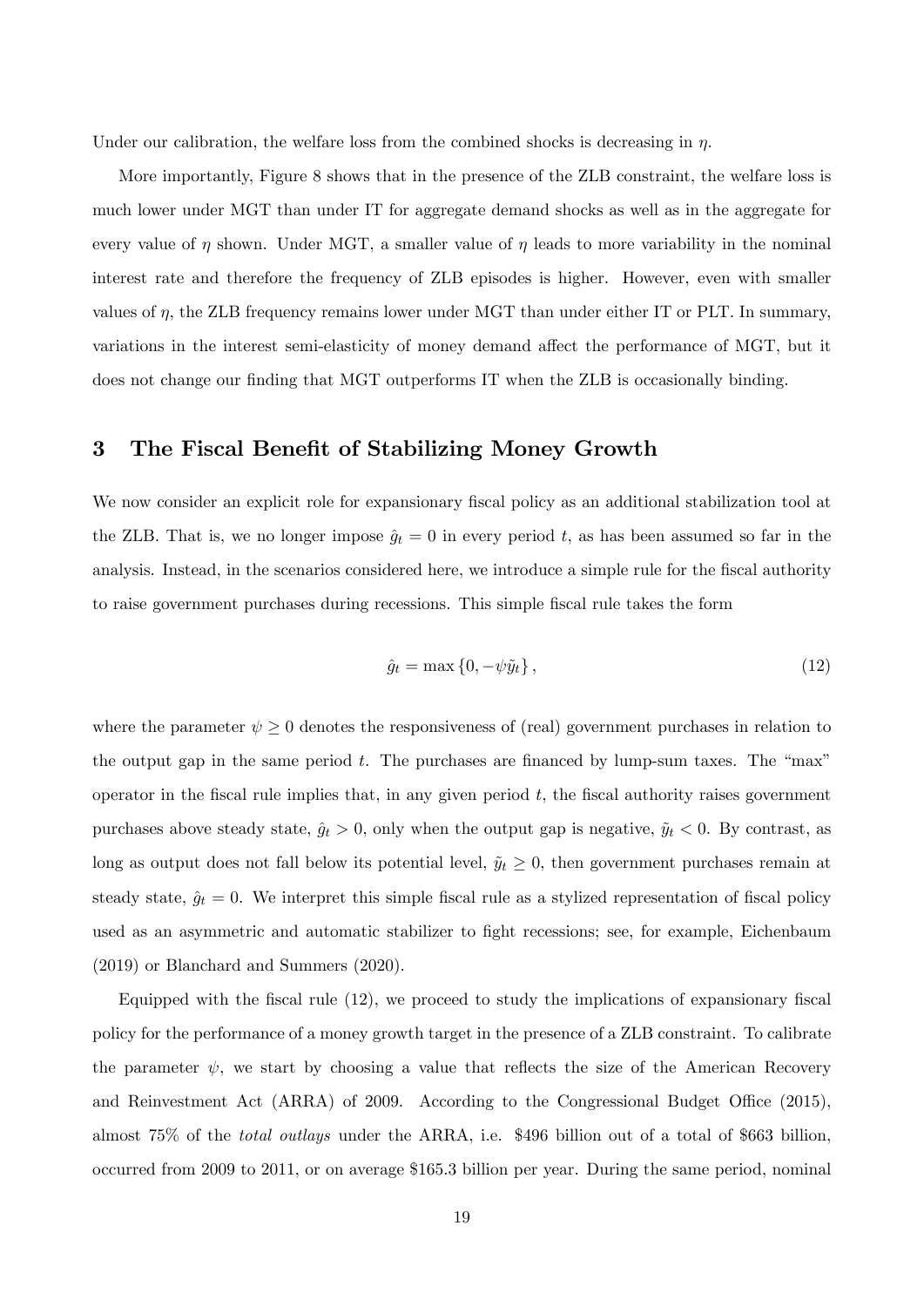potential GDP was on average \$15.68 trillion per year. Rather than employ the average output gap during 2009-2011, the severity of the recession is better captured by the trough output gap of  $-5.6\%$  that occurred in 2009Q2.<sup>18</sup> Thus, in the fiscal rule (12), the ARRA would correspond to  $\psi = (165.3/15, 680) / 0.056 \approx 0.19$  if the \$165.3 billion consisted entirely of government purchases of goods and services. However, outlays include transfers as well as purchases, and a large share of expenditures under ARRA were transfer payments.<sup>19</sup> We thus view  $\psi = 0.19$  as an upper bound for the magnitude of ARRA through the lens of the model economy.

Furthermore, based on the Congressional Budget Office (2020, 2021), we carry out similar calculations for the Coronavirus Aid, Relief, and Economic Security (CARES) Act of 2020 and for the American Rescue Plan (ARP) of 2021. For both Acts, we use the trough output gap of  $-10.5\%$ that occurred in 2020Q2, associated with the COVID-19 recession. These further calculations yield  $\psi = 0.27$  for the CARES Act and  $\psi = 0.45$  for the ARP. As was the case with the ARRA, a large share of the CARES and ARP programs constitute transfer payments. We therefore view these values for  $\psi$  as upper bounds for the programs passed in response to the COVID-19 recession. Their rising values does indicate that over the past dozen years, with the Fed's inflation targeting strategy and an era of low interest rates, fiscal policy has become increasingly active in fighting recessions alongside monetary policy.

With the ZLB, Figure 9 shows the effects of expansionary fiscal policy on the dynamic responses of the economy after a negative aggregate demand shock. The left panels have  $\psi = 0$ , as in Figure 3, while the right panels have  $\psi = 0.19$ , corresponding to the fiscal responsiveness based on ARRA. The dashed vertical line indicates the liftoff from the ZLB under IT. Under all three monetary policy regimes, if the output gap is negative, the increase in government purchases lifts the natural interest rate, which raises the output gap and inflation. Because there is more scope for fiscal stimulus under IT, the boost from the fiscal stimulus is largest under IT. With the fiscal stimulus, the recession is less deep under IT than under MGT for our benchmark negative aggregate demand shock.

The effect of fiscal policy on the nominal interest rate is barely visible under any regime. Under IT, the liftoff from the ZLB occurs and the fiscal stimulus is removed only when inflation is back

<sup>&</sup>lt;sup>18</sup>We use data from the FRED database, series GDPC1, GDPPOT, and NGDPPOT. We compute the real GDP gap as  $GDPC1/GDPPOT-1$ .

<sup>&</sup>lt;sup>19</sup> In fact, using BEA data on ARRA from the FRED database, transfers (series CUTRPAQ027SBEA) as a share of total expenditures (series TOTEXPQ027SBEA) represented just slightly over 75% of total expenditures under the ARRA. However, G in the model corresponds to purchases by the government sector and would therefore include spending by state and local governments. Thus, some ARRA transfers payments to state and local governments would count in our calibration of  $\psi$ .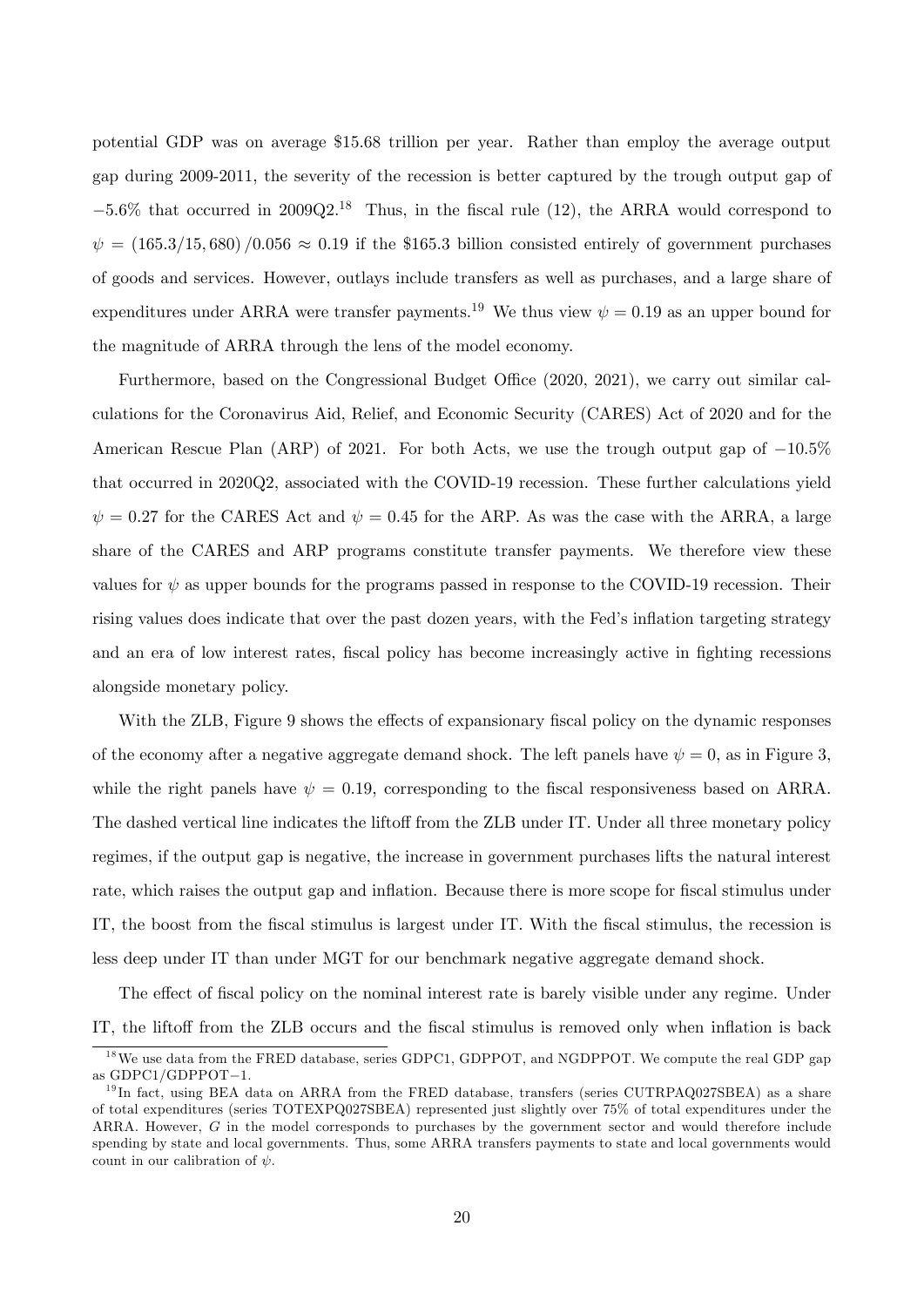at target. Under PLT, there is slightly less need of "low for longer" due to the fiscal stimulus and the slightly larger boost to inflation. And in the MGT regime, there is in principle scope for fiscal stimulus even if the ZLB is not binding, which would motivate less monetary stimulus. However, under our baseline calibration, with the coefficient of relative risk aversion set to  $\sigma = 1$ , government purchases crowd out consumption but raise the price level. The fall in consumption is exactly offset by the price increase, leaving the nominal income level unchanged; given equation (11), the nominal rate is not affected by the fiscal stimulus. With a larger value for  $\sigma$  (not shown), the fiscal stimulus would result in a fall in consumption that is smaller than the price increase, and nominal income rises. The fiscal stimulus would then raise the nominal rate under MGT.

To evaluate the policy regimes, Table 3 reports the effects of ARRA-equivalent fiscal policy on the welfare loss and ZLB frequency. The fiscal stimulus is particularly welfare enhancing for IT, but MGT still dominates IT. Because the fiscal stimulus in our model has little effect on the nominal interest rate under PLT (and no effect under IT and MGT), the ZLB incidence is barely affected.

With the ZLB, Figure 10 shows the welfare loss over a wide range of parameter values for the fiscal rule,  $\psi \in [0, 0.7]$ . The ARRA value  $\psi = 0.19$  is indicated by a dashed vertical line, the CARES value  $\psi = 0.27$  is indicated by a dash-dotted vertical line, and the ARP value  $\psi = 0.45$  is indicated by a dotted vertical line. The  $\psi = 0$  case corresponds to the baseline in Figure 8. Conditional on only aggregate demand shocks, the welfare loss is decreasing in  $\psi$  under all three regimes, but the effect is notably larger under IT than under MGT and PLT. The same is true when facing both types of shock together. MGT still dominates IT for values of  $\psi$  below the ARRA and CARES values. Only for the much larger fiscal response represented by the 2021 ARP does IT perform marginally better than MGT. Thus, if the Öscal authority fails to make up for a substantial share of the shortfalls in GDP, then IT performs worse than MGT from the perspective of society. In other words, relative to conventional IT, MGT is more desirable when fiscal space is limited.

### 4 Concluding Remarks

The current low-interest-rate environment, with the presence of an effective lower bound on nominal interest rates, has drawn increasing scrutiny to alternative monetary policy frameworks. A particularly debated framework is price-level targeting, which (conceptually) succeeds in making inflation expectations adjust automatically in a stabilizing fashion by ensuring the price level is trend station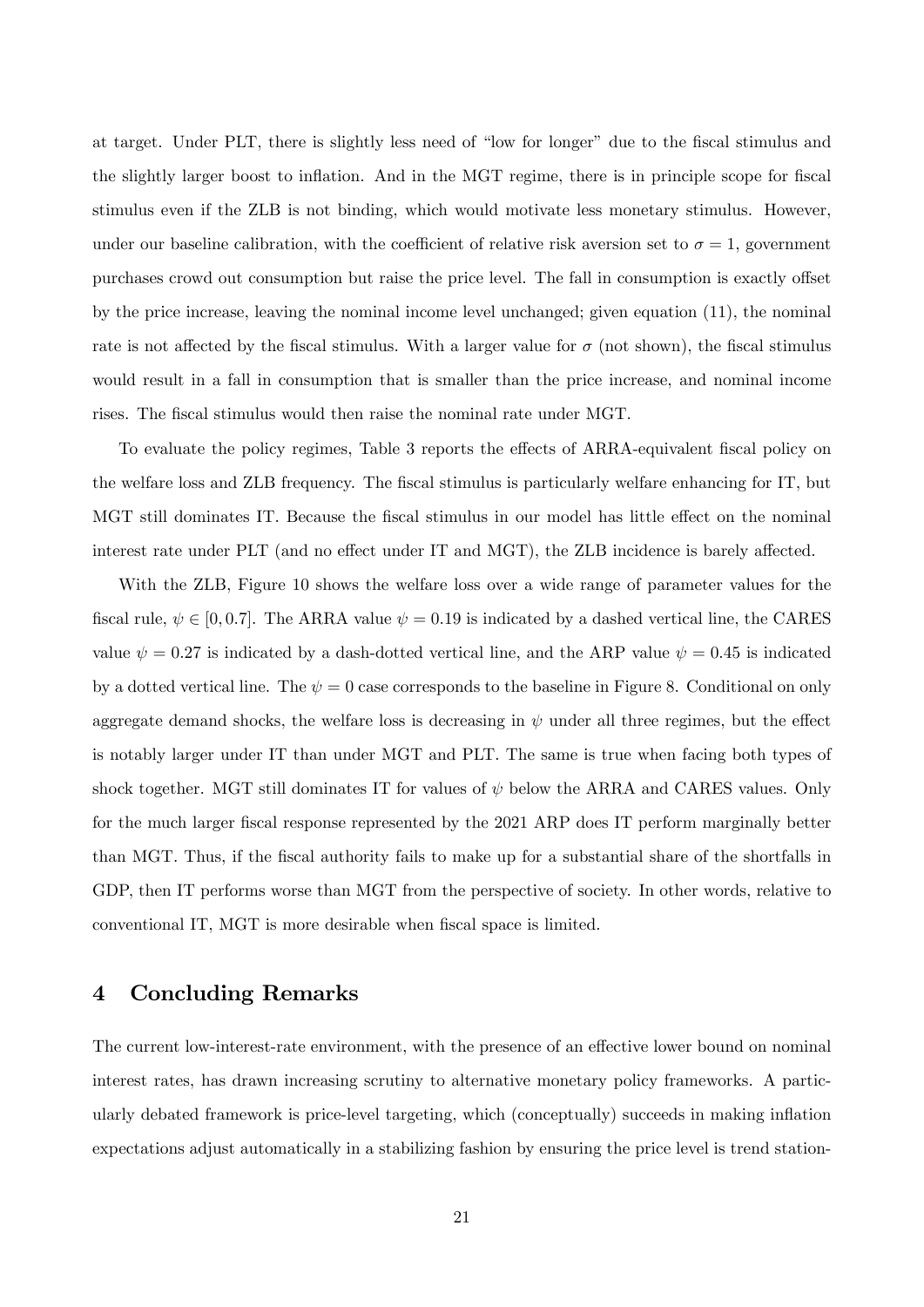ary. Sixty years ago, Milton Friedman (1960) proposed a simple targeting rule for the money supply that also can ensure price-level trend stationarity. Yet recent debates on whether ináation targeting should be replaced by an alternative policy framework have failed to examine the role money growth targeting might play in alleviating problems arising from the lower bound on nominal rates.

In this paper, we investigate the performance of strict money growth targeting in the presence of a zero lower bound (ZLB) on nominal interest rates. We carry out the analysis in a simple New Keynesian model in which the ZLB binds occasionally, using a welfare measure to compare the performance of strict money growth targeting (MGT) with strict price level targeting (PLT) and standard flexible inflation targeting (IT). In each case, we characterize policy in terms of a targeting criterion that the central bank maintains unless constrained by the ZLB, rather than interpret alternative policy strategies in terms of the variables in a simple instrument rule. In the face of aggregate demand shocks and the ZLB, MGT clearly dominates IT, reducing the welfare loss by 77%, while reducing the frequency of hitting the ZLB from 20% to 0:2% (a 99% reduction).

A primary criticism of MGT has long been that it allows money demand shocks to affect output and inflation, whereas the economy is insulated from such shocks under IT and PLT. We calibrate the volatility of money demand shocks based on an estimate of the demand for MZM (money zero maturity) in the U.S. economy. When both aggregate demand shocks and money demand shocks are present, MGT leads to a welfare loss that is 63% lower than under IT, while the frequency of hitting the ZLB is reduced by 72%. Although PLT still delivers the best overall performance according to our welfare measure, MGT leads to significantly fewer periods during which the ZLB binds  $(25\%$ under PLT versus below 6% under MGT).

The finding that MGT makes ZLB episodes less frequent is important. In fact, the advantages of PLT are based on the way in which, if credible, it can steer ináation expectations in a way that helps stabilize the economy at the ZLB. Because MGT, like PLT, delivers a stationary price level, MGT also generates stabilizing movements in inflation expectations. Yet, because the ZLB is much less frequent under MGT, monetary policy is constrained less often and therefore relies to a lesser extent on its credibility. For the same reason, it is also potentially less dependent on balance-sheet policies, or fiscal policy support, during recessions.

We also examine how an automatic fiscal response that occurs only when the output gap is negative affects performance under each targeting rule. When the fiscal response is calibrated based on the U.S. American Recovery and Reinvestment Act (ARRA) of 2009 or the Coronavirus Aid,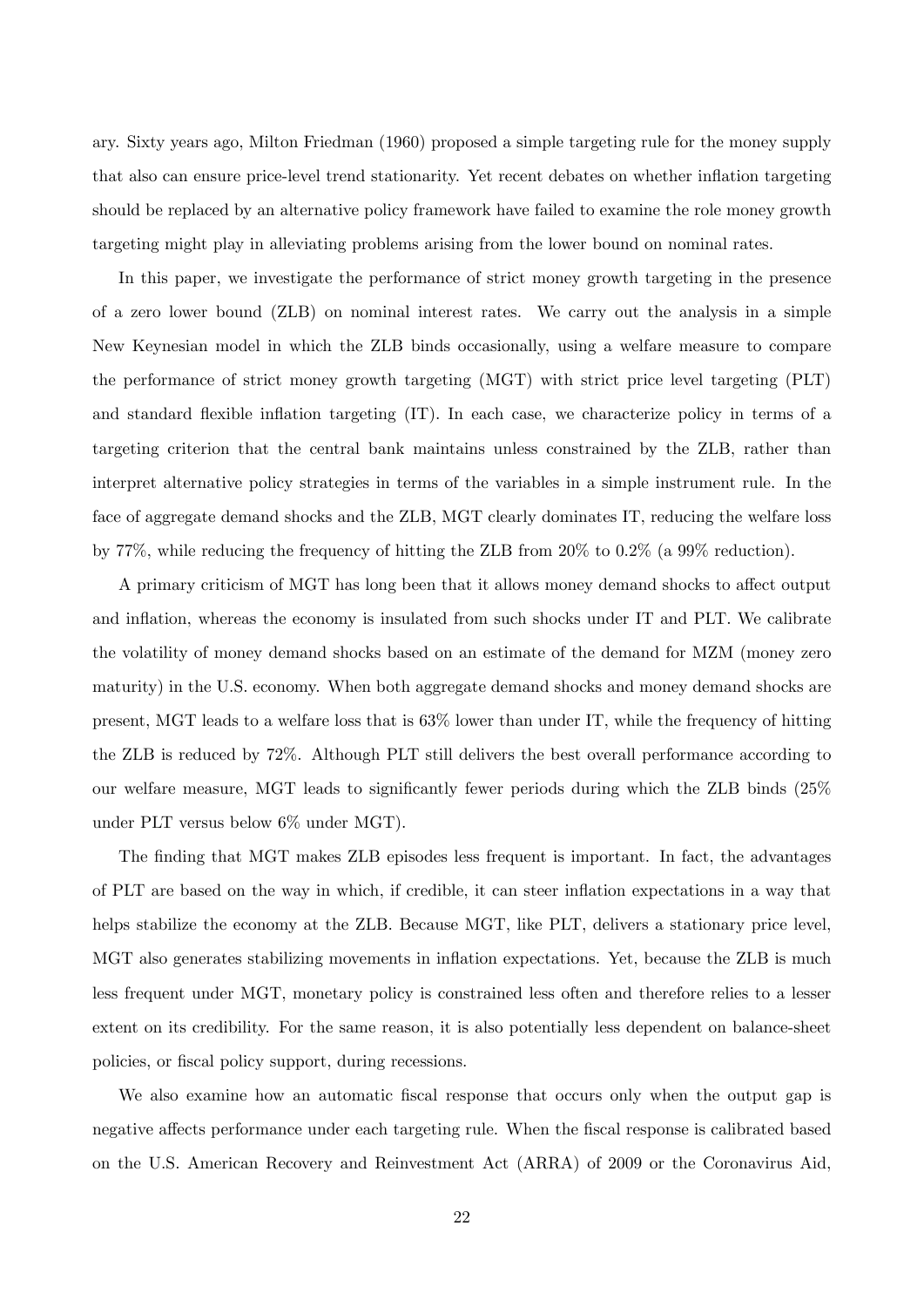Relief, and Economic Security (CARES) Act of 2020, we find that welfare under IT is significantly increased when such fiscal support occurs. However, despite the fiscal support, MGT still performs better than IT. Only with the much stronger fiscal response of the American Rescue Plan (ARP) of 2021 obtained by counting all outlays as purchases does IT improve over MGT. Therefore, IT may be much more dependent on large and supportive fiscal policies at the ZLB than either PLT or MGT.

The results of this paper suggest that the standard dismissal of a role for money in monetary policy may be unwarranted in a low-interest-rate environment in which episodes at the ZLB are increasingly common. While the framework we employ is a stylized, but common, New Keynesian model, our findings suggest a productive avenue for future research will be to explore the re-introduction of money into monetary policy in a wider class of model environments.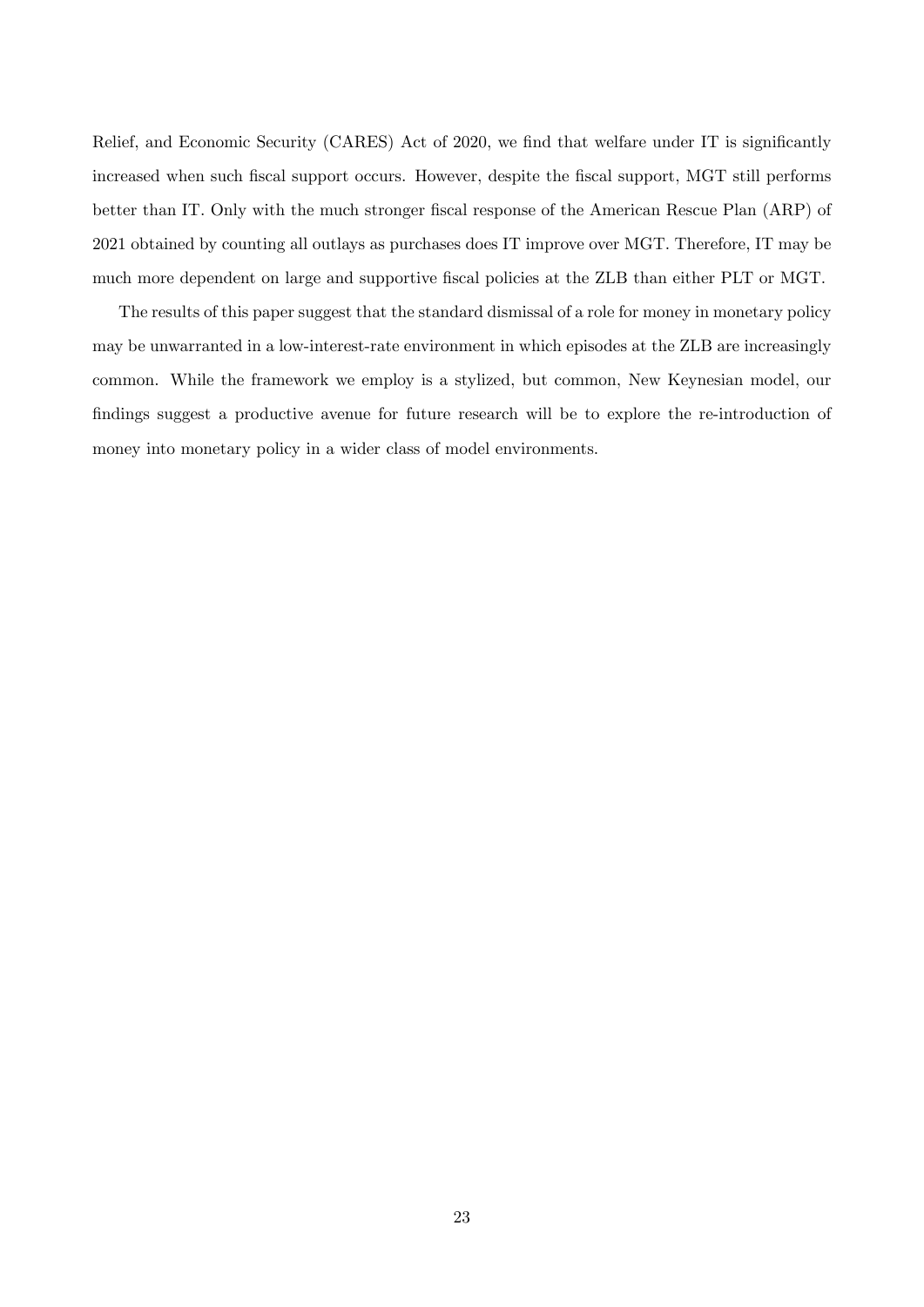## A Appendix

This appendix is organized in three parts providing some extensions and robustness checks to our baseline model. Appendix A.1 introduces a positive trend in the rate of inflation and money growth, thereby reducing the frequency of the ZLB and the benefits of MGT relative to IT. Appendix A.2 considers aggregate supply (markup) shocks, with negligible effects on the analysis. Appendix A.3 introduces nonnegligible welfare costs of money holdings, which are shown to increase the benefits of MGT relative to IT.

### A.1 Positive Trend Inflation

The benchmark model assumes that inflation and money growth are equal to zero in steady state. Ascari and Sbordone (2014) discuss how, with positive trend ináation, the simple linearized Phillips curve with Calvo price rigidity is replaced by an inflation equation in which the coefficients depend on the underlying rate of trend ináation. In broader models designed to be taken to the data, the Calvo model is typically modified to assume that, in periods in which a firm is not optimally resetting its price, the firm follows a simple pricing rule. For instance, when it cannot optimize, the firm indexes its price to trend inflation, as in Coibion, Gorodnichenko and Wieland (2012), or to a combination of lagged inflation and the central bank's target inflation rate, as in Justiniano, Primiceri and Tambalotti (2013).<sup>20</sup>

We here allow for a positive trend in both inflation and money growth, by assuming that in any given period firms fully index prices to the trend rate of inflation  $\pi \geq 0$  if they cannot reset prices optimally. In this case, the Phillips curve (1) and IS equation (2) remain the same as shown in the main text, but  $\pi_t$  now represents the deviation of inflation from trend and  $\hat{i}_t \equiv \hat{i}_t - \rho - \pi$ . The money demand equation (3) also remains the same, but  $p_t$  and  $m_t$  now represent the deviations of the price level and nominal money holdings from trend paths. The inflation trend is pinned down by the growth rate of the money supply  $\pi = \mu \geq 0$ , under the maintained assumption of zero growth in real output. Thus, allowing for a positive trend in money growth raises the steady-state value of the nominal interest rate and therefore the ZLB constraint becomes  $\hat{i}_t + \rho + \mu \geq 0$ , which is less binding for  $\mu > 0$ .

Recall that under our baseline calibration, Table 2 showed that in the face of both aggregate

<sup>&</sup>lt;sup>20</sup> Justiniano, Primiceri and Tambalotti (2013) assume indexation to  $\pi_{t-1}^{t_p} \pi^{1-t_p}$  where  $\pi$  is trend inflation. Their posterior mean estimate is  $\nu_p = 0.16$  so indexation is based primarily on the trend rate of inflation.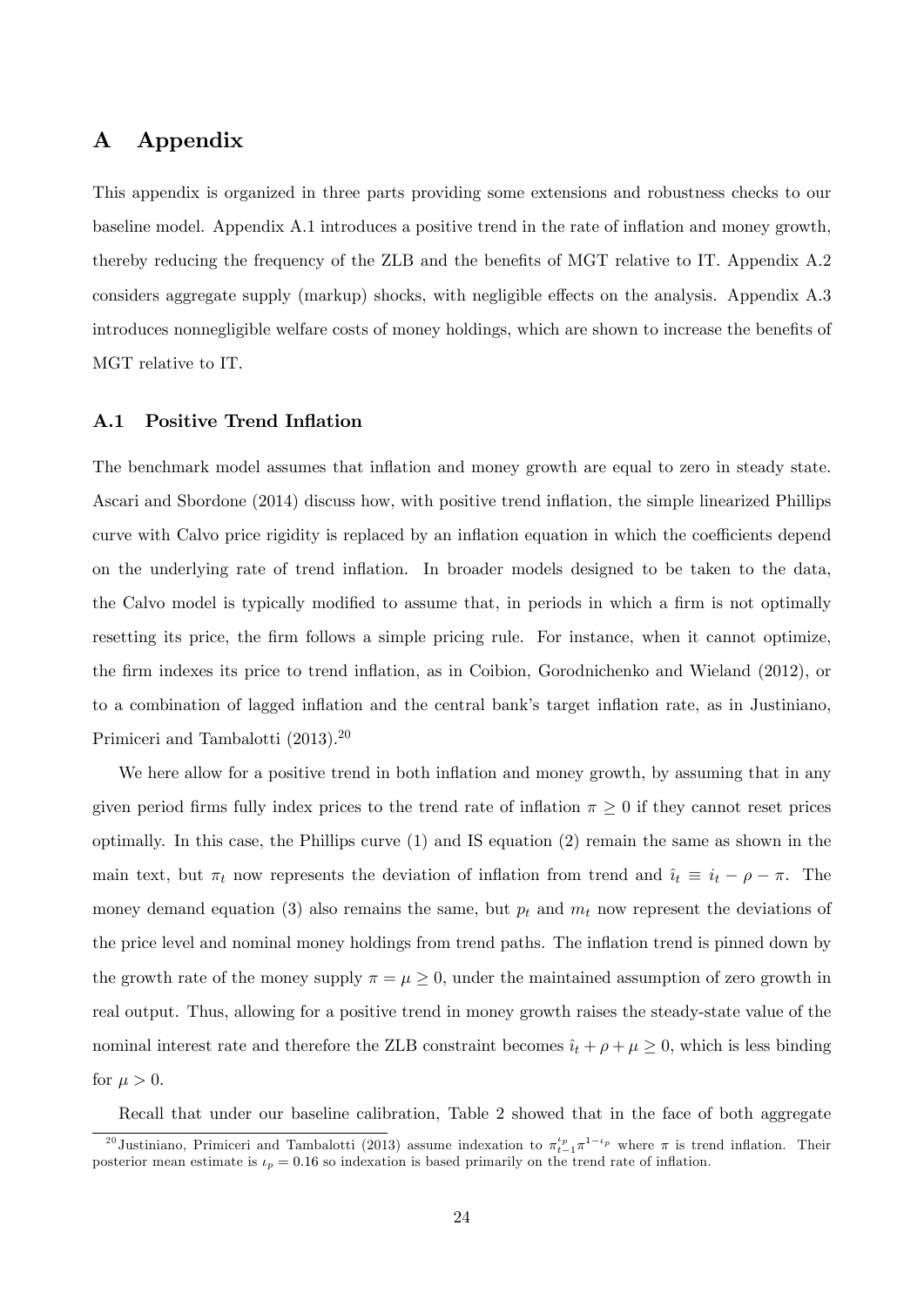demand and money demand shocks, the frequency of the ZLB was 20.1% under IT but only 5.6% under MGT. This ZLB frequency under IT reflects the U.S. experience since 1983, during which core PCE ináation averaged 2.3% per year. The lower frequency of the ZLB was a major factor in the Önding that MGT dominated IT from a welfare perspective. One might ask how much trend inflation would need to increase for the frequency of the ZLB under IT to be reduced to  $5.6\%$  to match MGT. To answer this question, we vary the growth rate of money and find that trend inflation would need to increase by just under 1.8 percentage points annualized for the ZLB frequency under IT to match that achieved under the baseline MGT simulations. We interpret this finding to mean trend inflation would need to rise from  $2.3\%$ , the historical average inflation rate used to calibrate the ZLB frequency, to 4.1% to achieve the same ZLB frequency as under MGT.

With the ZLB, Figure A1 shows the dynamic responses of the economy to the same negative aggregate demand shock as in Figures 2 and 3, but with  $\mu$  and  $\pi$  set to 1.8% at an annual rate. In contrast with Figure 3, now the ZLB binds less often and the period at the ZLB under IT and PLT is much shorter. With IT and PLT, inflation and output fall just slightly due to the contractionary shock. As a consequence, MGT becomes less attractive relative to IT. In the limit, if  $\mu$  is raised high enough, the ZLB ceases to bind and we are back in the case of Figure 2, where IT and PLT manage to fully stabilize the economy after aggregate demand shocks. That is, if the central bank sets the trend rate of money growth (and ináation) high enough that the ZLB rarely or never binds, then there is no benefit of adopting MGT (and very little of adopting PLT) relative to IT.

#### A.2 Supply Shocks

In our main analysis, we do not consider the effects of aggregate supply shocks, focusing on the effects of negative demand shocks that can push the economy to the ZLB. Aggregate supply shocks could arise from stochastic fluctuations in aggregate productivity or from markup shocks to the Phillips curve (1). A large, positive but temporary productivity shock would increase output, but the real interest rate would need to fall to ensure consumption also rose to maintain a zero output gap. Under IT, this could push the economy to the ZLB. However, in this case, the ZLB would be associated with a strong expansion of output, a scenario that does not align well with historical periods at the ZLB. A negative markup shock calls for an expansionary policy to stabilize inflation, but such shocks are unlikely to push the nominal interest rate to the ZLB. Nevertheless, we here introduce a markup shock  $u_t$  which gives rise to a trade-off between stabilizing inflation and output. In this case, the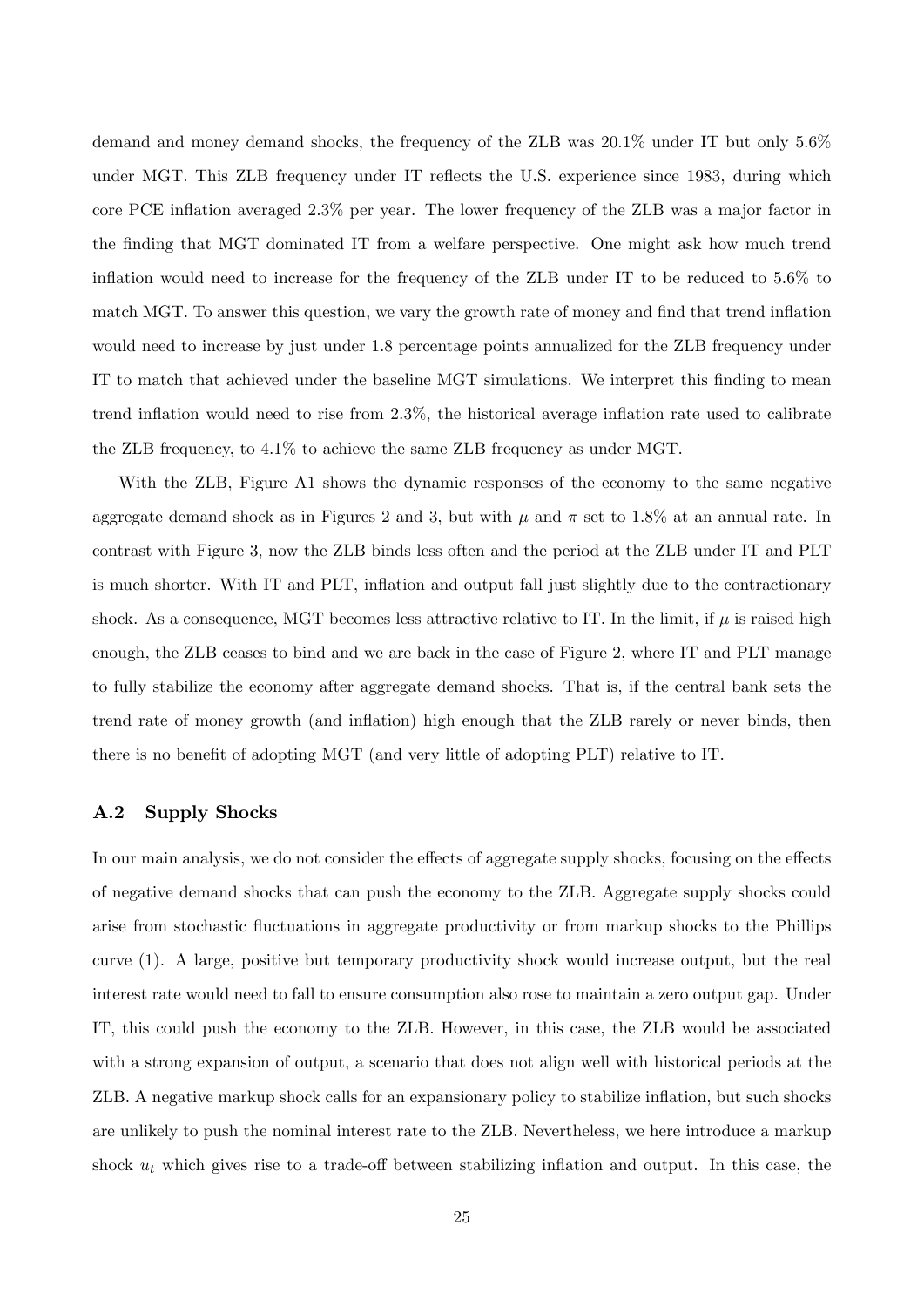Phillips curve (1) becomes

$$
\pi_t = \beta E_t \left\{ \pi_{t+1} \right\} + \kappa \tilde{y}_t + u_t. \tag{13}
$$

Figure A2 shows the dynamic responses of the economy after a negative markup shock,  $u_t < 0$ , that warrants an expansionary monetary policy response under IT. To calibrate the shock  $u_t$ , we set its persistence  $\rho_u = 0.9$ , and we set its standard deviation  $\sigma_u = 0.1\%$  so that under IT the nominal interest rate falls as much as half the way to the ZLB after a two-standard-deviation shock. Despite the shock, MGT keeps the policy rate unchanged and so is less effective stabilizing inflation but more effective stabilizing output, relative to the other regimes. In fact, under our baseline calibration, with the coefficient of relative risk aversion set to  $\sigma = 1$ , the shock reduces the price level but raises consumption, which exactly offset each other leaving the nominal income level unchanged. As nominal income is unchanged, and given equation  $(11)$ , the nominal rate is not affected by the shock. However, with a larger value for  $\sigma$  (not shown), the shock would result in a fall in the price level that is larger than the increase in consumption, then nominal income falls and the nominal rate falls.

Furthermore, under all three policy regimes, the quantitative effects of markup shocks are relatively small. Under MGT, the fall in inflation due to the negative markup shock is only one-tenth of that caused by a negative aggregate demand shock at the ZLB (Figure 3). Because of the small volatility generated by markup shocks, the welfare costs associated with such shocks are also small. When measured by metric  $(4)$  and expressed as a fraction of the household's permanent consumption, the welfare loss due to markup shocks amounts to only  $0.03\%$  under MGT,  $0.02\%$  for IT, and  $0.01\%$ for PLT. These welfare losses are much smaller than those caused by shocks to aggregate demand and money demand if facing the ZLB (Table 2). In sum, the welfare consequences of introducing aggregate supply (markup) shocks into the analysis are negligible, relative to the effects of aggregate demand shocks and an occasionally binding ZLB constraint.

#### A.3 Welfare Costs of Money Holdings

Throughout the main analysis, we have assumed explicitly that the welfare consequences of money holdings are negligible. We now modify this assumption to investigate whether the model's predictions remain intact if accounting for nonnegligible welfare costs of money holdings.

Specifically, we modify the model to allow for changes in the nominal interest rate to act as a ìtaxîon money holdings. At the same time, to continue focusing entirely on the welfare e§ects due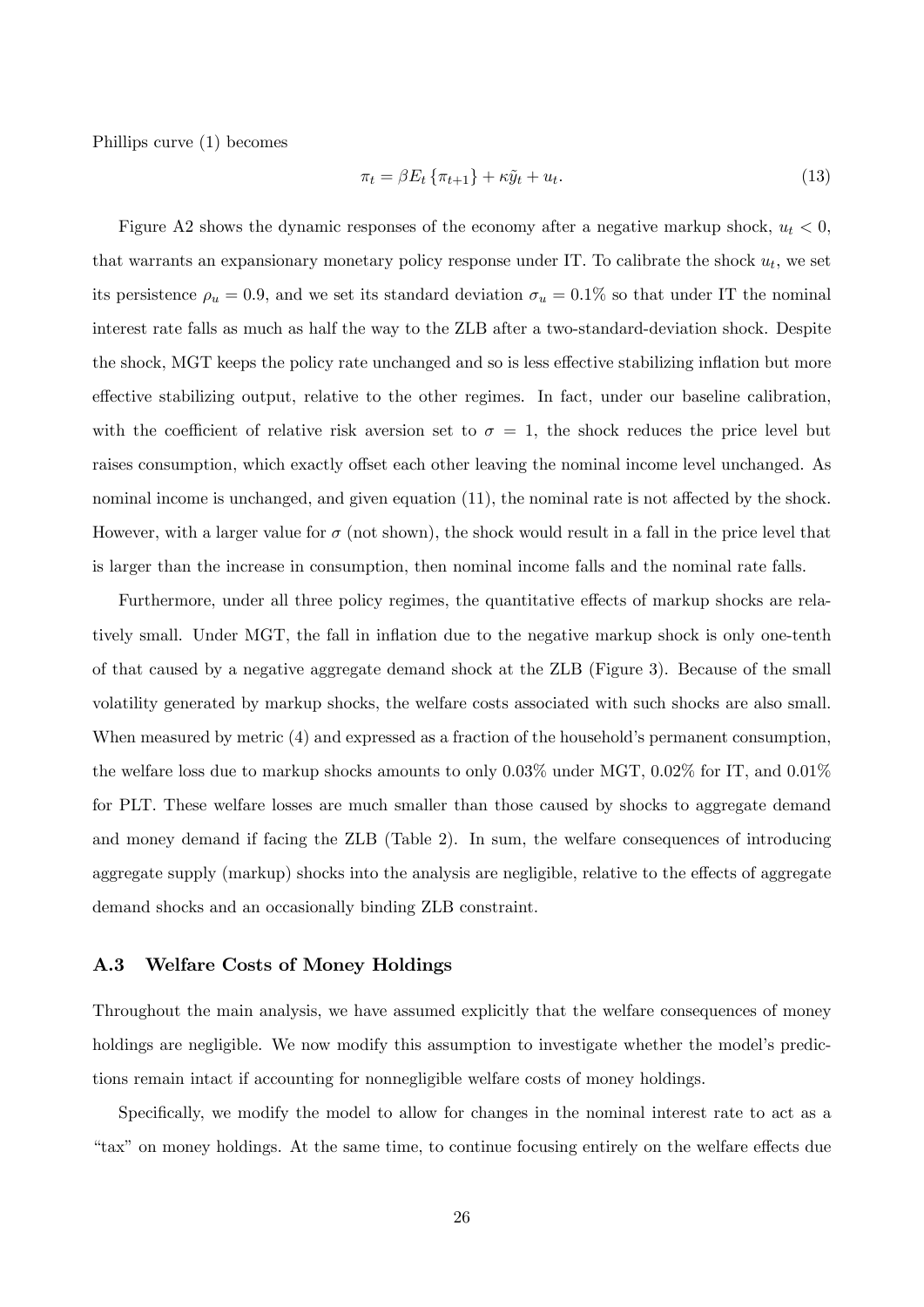to fluctuations rather than steady-state distortions, we assume the steady-state return on money holdings equals the steady-state value of the nominal interest rate. Thus, we introduce into the welfare metric (4) an additional component associated with the volatility of the nominal interest rate,  $(\eta \kappa/\lambda)$  var  $(\hat{i}_{t})$ . This term is consistent with Woodford (2003) chapter 6, assuming that household utility is additively separable in real monetary balances. Because we continue to assume the central bank does not pursue any goals other than ináation and output gap stability and therefore no other model equations are modified, the responses to shocks remain exactly the same as shown in the main text, even though the welfare loss is affected.

As in Figure 10, Figure A3 shows the welfare loss with the ZLB for different values of the fiscal rule responsiveness  $\psi$ , but now with nonnegligible welfare costs of money holdings. The welfare loss from money holdings is shown in the right panel. Conditional on only aggregate demand shocks or facing both types of shock together, the welfare cost of money holdings is notably lower under MGT compared to IT. This is because the nominal interest rate moves much more under IT and PLT (Figure 3). The welfare costs of money holdings are not affected by the responsiveness of fiscal policy under IT and MGT but are slightly decreasing in  $\psi$  under PLT (barely visible). Overall, MGT performs better than IT up to an even higher value of  $\psi$  than in Figure 10. Thus, including into the analysis the welfare costs of money holdings reinforce the benefits of MGT relative to IT.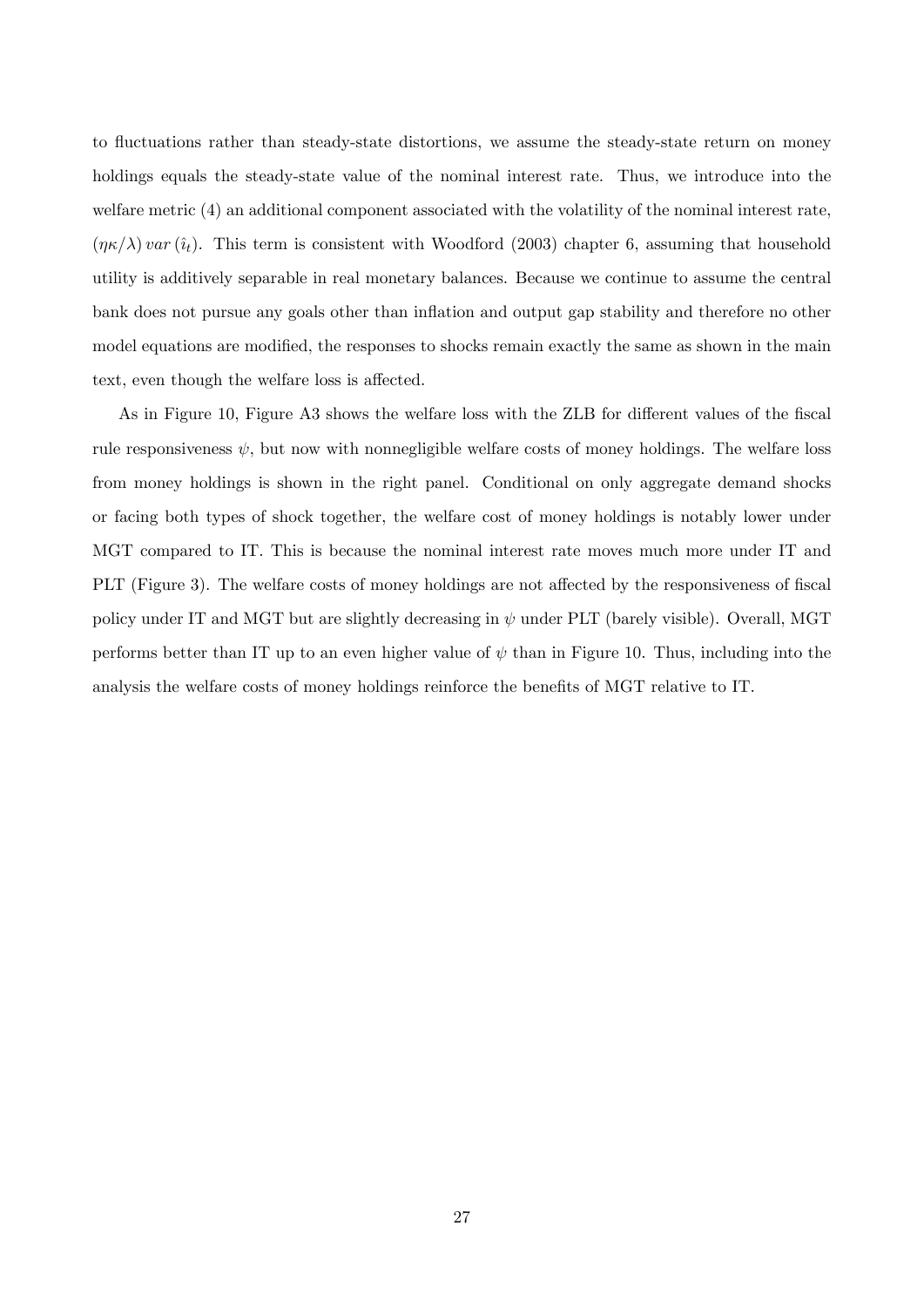### References

- ADAM, K., AND R. M. BILLI (2006): "Optimal Monetary Policy under Commitment with a Zero Bound on Nominal Interest Rates," Journal of Money, Credit and Banking, 38(7), 1877-1905.
- (2007): "Discretionary Monetary Policy and the Zero Lower Bound on Nominal Interest Rates," Journal of Monetary Economics, 54(3), 728–752.
- ASCARI, G., AND A. M. SBORDONE (2014): "The Macroeconomics of Trend Inflation," Journal of Economic Literature,  $52(3)$ ,  $679-739$ .
- BECK, G. W., AND V. WIELAND (2007): "Money in Monetary Policy Design: A Formal Characterization of ECB-Style Cross-Checking," Journal of the European Economic Association,  $5(2-3)$ , 524-533.
- BELONGIA, M. T., AND P. N. IRELAND (2017): "Circumventing the Zero Lower Bound with Monetary Policy Rules Based on Money," Journal of Macroeconomics, 54, 42–58.
- $(2018)$ : "Targeting Constant Money Growth at the Zero Lower Bound," International Journal of Central Banking,  $14(2)$ ,  $159-204$ .
- (2019): "A Reconsideration of Money Growth Rules," *Boston College, Working Papers in* Economics No. 976.
- BIANCHI, F., L. MELOSI, AND M. ROTTNER (2021): "Hitting the Elusive Inflation Target," Journal of Monetary Economics,  $124$ ,  $107-122$ .
- BILLI, R. M. (2011): "Optimal Inflation for the U.S. Economy," American Economic Journal:  $Macroeconomics, 3(3), 29-52.$
- $-$  (2017): "A Note on Nominal GDP Targeting and the Zero Lower Bound," Macroeconomic Dynamics,  $21(8)$ ,  $2138-2157$ .
- $-$  (2020): "Unemployment Fluctuations and Nominal GDP Targeting," Economics Letters, 188, 108970.
- BILLI, R. M., AND J. GALÍ (2020): "Gains from Wage Flexibility and the Zero Lower Bound," Oxford Bulletin of Economics and Statistics,  $82(6)$ ,  $1239-1261$ .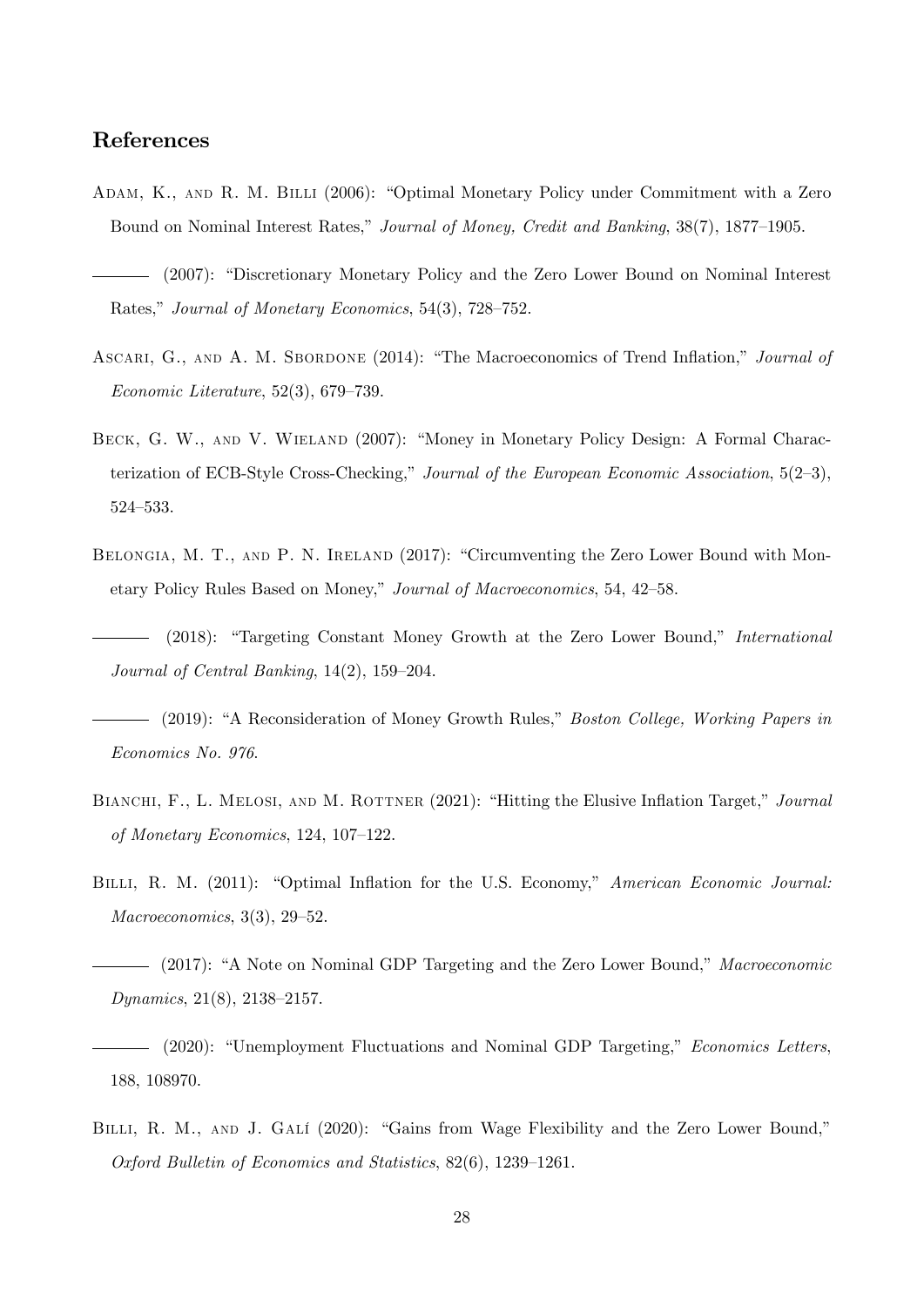- BLANCHARD, O. (2019): "Public Debt and Low Interest Rates," American Economic Review, 109(4), 1197-1229.
- BLANCHARD, O. J., AND L. H. SUMMERS (2017): "Rethinking Stabilization Policy: Evolution or Revolution?," NBER Working Paper No. 24179.

 $-$  (2020): "Automatic Stabilizers in a Low-Rate Environment," *Policy Brief*, Peterson Institute for International Economics,  $20-2$ .

- BUDIANTO, F., T. NAKATA, AND S. SCHMIDT (2020): "Average Inflation Targeting and the Interest Rate Lower Bound," ECB Working Paper No. 2394.
- CLARIDA, R. H. (2019a): "The Federal Reserve's Review of Its Monetary Policy Strategy, Tools, and Communication Practices," Speech at the 2019 U.S. Monetary Policy Forum, University of Chicago Booth School of Business.
- $-$  (2019b): "Models, Markets, and Monetary Policy," Speech at the Hoover Institution Monetary Policy Conference on Strategies for Monetary Policy, Stanford University.
- COCHRANE, J. H. (2018): "A Brief Parable of Over-Differencing," Manuscript, University of Chicago, Booth School of Business.
- COIBION, O., Y. GORODNICHENKO, AND J. WIELAND (2012): "The Optimal Inflation Rate in New Keynesian Models: Should Central Banks Raise Their Inflation Targets in Light of the ZLB?," The Review of Economic Studies,  $79(4)$ ,  $1371-1406$ .
- COLLARD, F., AND H. DELLAS (2005): "Poole in the New Keynesian Model," European Economic  $Review, 49(4), 887-907.$
- CONGRESSIONAL BUDGET OFFICE (2015): "Estimated Impact of the American Recovery and Reinvestment Act on Employment and Economic Output in 2014," February 20, 2015.

<sup>– (2020): &</sup>quot;Preliminary Estimate of the Effects of H.R. 748, the CARES Act, Public Law 116-136, Revised," April 27, 2020.

 $-$  (2021): "Estimated Budgetary Effects of H.R. 1319, American Rescue Plan Act of 2021," March 6, 2021.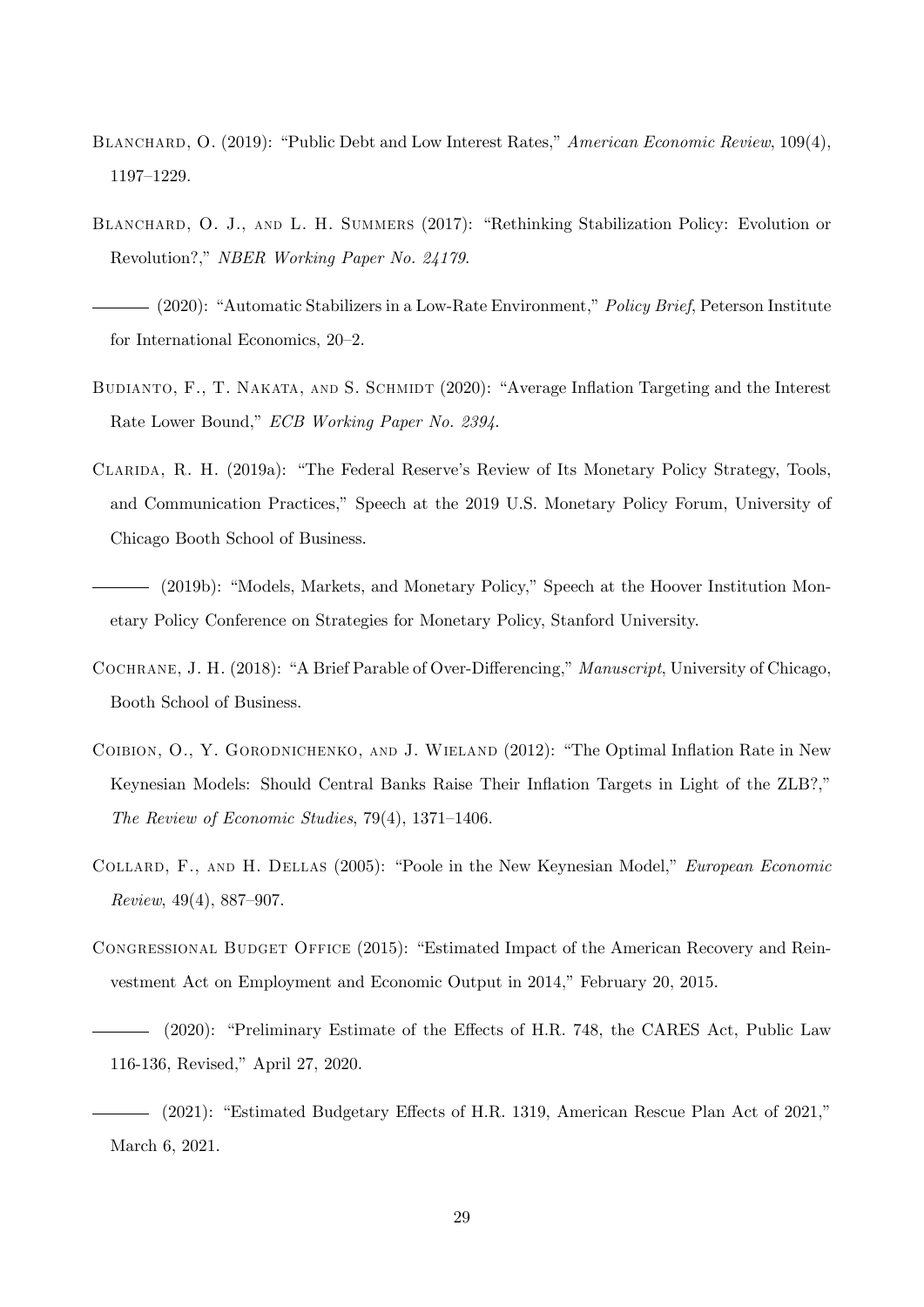- DYBOWSKI, T. P., AND B. KEMPA (2020): "The European Central Bank's Monetary Pillar After the Financial Crisis," Journal of Banking and Finance, 121, December 2020, 105965.
- EGGERTSSON, G. B., AND M. WOODFORD (2003): "The Zero Bound on Interest Rates and Optimal Monetary Policy," *Brookings Papers on Economic Activity*, 34(1), 139–235.
- EICHENBAUM, M. S. (2019): "Rethinking Fiscal Policy in an Era of Low Interest Rates," Manuscript, Northwestern University, Department of Economics.
- ENGLISH, W. B., C. J. ERCEG, AND D. LOPEZ-SALIDO (2017): "Money-Financed Fiscal Programs: A Cautionary Tale," Federal Reserve Board, Finance and Economics Discussion Series 2017-060.

FRIEDMAN, M. (1960): A Program for Monetary Stability. Fordham University Press, New York.

- GALÍ, J. (2003): "New Perspectives on Monetary Policy, Inflation, and the Business Cycle," in Advances in Economic Theory, ed. by M. Dewatripont, L. Hansen, and S. Turnovsky, vol. III, pp. 151–197. Cambridge University Press.
	- $-$  (2015): Monetary Policy, Inflation, and the Business Cycle: An Introduction to the New Keynesian Framework and its Applications. Princeton University Press, Princeton NJ, second edn.
- (2020): "The Effects of a Money-Financed Fiscal Stimulus," Journal of Monetary Economics,  $115, 1-19.$
- GARÍN, J., R. LESTER, AND E. SIMS  $(2016)$ : "On the Desirability of Nominal GDP Targeting," Journal of Economic Dynamics and Control, 69, 21–44.
- IRELAND, P. N. (2000): "Interest Rates, Inflation, and Federal Reserve Policy Since 1980," Journal of Money, Credit and Banking,  $32(3)$ ,  $417-434$ .
- JUSTINIANO, A., G. E. PRIMICERI, AND A. TAMBALOTTI (2013): "Is There a Trade-Off Between Inflation and Output Stabilization?," American Economic Journal: Macroeconomics, 5(2), 1–31.
- MCKAY, A., AND R. REIS (2016): "The Role of Automatic Stabilizers in the U.S. Business Cycle,"  $Econometrica, 84(1), 141-194.$
- MERTENS, T. M., AND J. C. WILLIAMS (2020): "Tying Down the Anchor: Monetary Policy Rules and the Lower Bound on Interest Rates," in Strategies for Monetary Policy, ed. by J. H. Cochrane, and J. B. Taylor, pp. 103–154. Stanford, CA: Hoover Institution Press.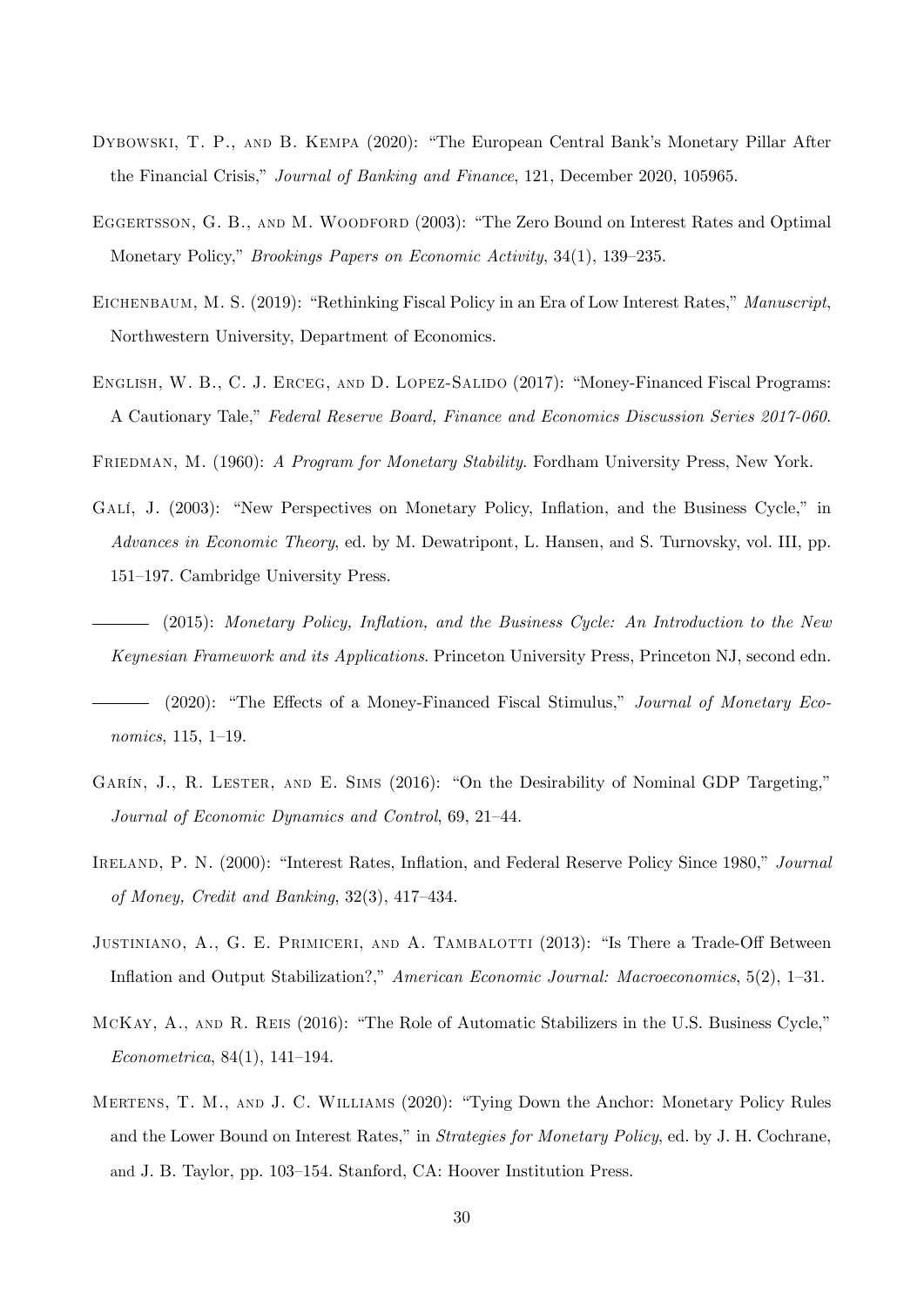- MISHKIN, F. S. (2001): "From Monetary Targeting to Inflation Targeting: Lessons from Industrialized Countries," The World Bank, Policy Research Working Paper Series No. 2684.
- MOTLEY, B. (1988): "Should M2 be Redefined?," *Economic Review*, Federal Reserve Bank of San Francisco, issue Winter, 33–51.
- NAKOV, A. (2008): "Optimal and Simple Monetary Policy Rules with Zero Floor on the Nominal Interest Rate," International Journal of Central Banking,  $4(2)$ , 73–127.
- POOLE, W. (1970): "Optimal Choice of Monetary Policy Instruments in a Simple Stochasic Macro Model," Quarterly Journal of Economics, 84(2), 197–216.
- (1991): Testimony before the U.S. Congress, Committee on Banking, Finance, and Urban Affairs, Subcommittee on Domestic Monetary Policy.
- POWELL, J. H. (2020): "Opening Remarks: New Economic Challenges and the Fed's Monetary Policy Review," pp. 1–18. Federal Reserve Bank of Kansas City.
- SVENSSON, L. E. O. (1999): "Inflation Targeting as a Monetary Policy Rule," Journal of Monetary  $Economics, 43, 607–654.$
- $(2020)$ : "Monetary Policy Strategies for the Federal Reserve," *International Journal of* Central Banking,  $16(1)$ ,  $133-193$ .
- SÖDERSTRÖM, U. (2005): "Targeting Inflation with a Role for Money," *Economica*, 72, 577–596.
- TELES, P., AND R. ZHOU (2005): "A Stable Money Demand: Looking for the Right Monetary Aggregate," Economic Perspectives, Federal Reserve Bank of Chicago, issue Q1, 20–63.
- WALSH, C. E. (2017): *Monetary Theory and Policy.* MIT Press, Cambridge MA, fourth edn.
- (2019): "Alternatives to Inflation Targeting in Low Interest Rate Environments," Bank of Japan, Monetary and Economic Studies, 37, 41-70.
- WOODFORD, M. (2003): Interest and Prices: Foundations of a Theory of Monetary Policy. Princeton University Press, Princeton NJ.
- $-$  (2011): "Simple Analytics of the Government Expenditure Multiplier," American Economic Journal: Macroeconomics,  $3(1)$ ,  $1-35$ .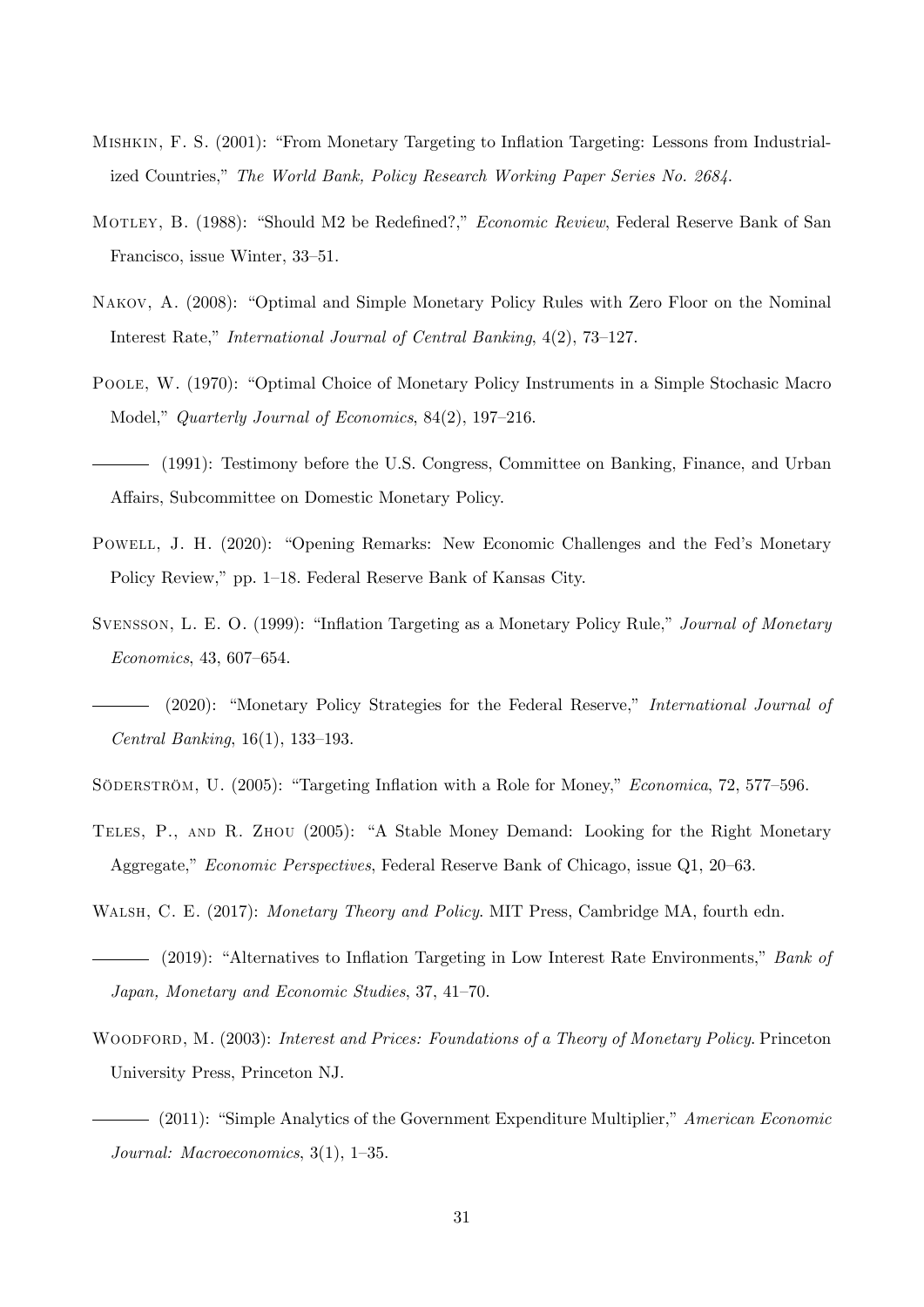| Table 1: Baseline calibration |
|-------------------------------|
|-------------------------------|

| Parameter  | Description                                    | Value    |
|------------|------------------------------------------------|----------|
| β          | Discount factor                                | 0.995    |
| $\sigma$   | Curvature of consumption utility               | 1        |
| $\delta$   | Curvature of government purchases utility      | 1        |
| $\varphi$  | Curvature of labor disutility                  | 5        |
| $\epsilon$ | Elasticity of substitution of goods            | 9        |
| $\alpha$   | Index of decreasing returns to labor           | 0.25     |
| $\theta$   | Calvo index of price rigidities                | 0.75     |
| $\eta$     | Interest semi-elasticity of money demand       | 26       |
| $\psi$     | Fiscal rule coefficient on negative output gap | $\Omega$ |
| $\rho_v$   | Persistence of money demand shock              | 0.92     |
| $\rho_z$   | Persistence of aggregate demand shock          | 0.9      |
| $\sigma_v$ | Std. deviation of money demand shock           | 0.11     |
| $\sigma_z$ | Std. deviation of aggregate demand shock       | 0.06     |

Note: Values are shown in quarterly rates.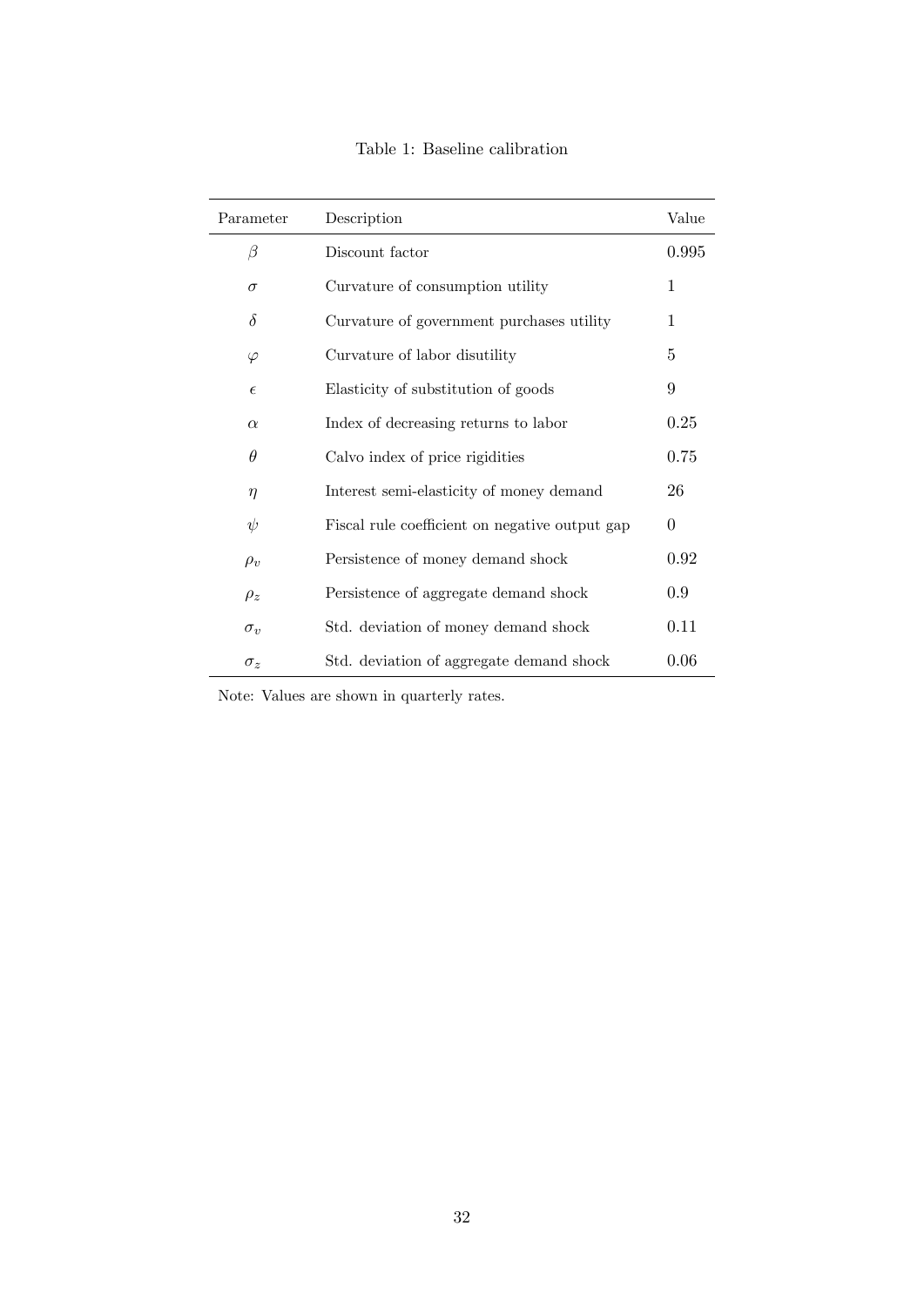|                          | $\mathbb{L}(\%)$ no ZLB<br>$\mathbb{L}(\%)$ with ZLB |                | ZLB frequency $(\%)$ |  |  |  |
|--------------------------|------------------------------------------------------|----------------|----------------------|--|--|--|
| Aggregate demand shock   |                                                      |                |                      |  |  |  |
| IT                       | $\theta$                                             | 4.55           | 20.1                 |  |  |  |
| <b>PLT</b>               | $\theta$                                             | 0.04           | 25.1                 |  |  |  |
| MGT                      | 1.04                                                 | 1.04           | 0.2                  |  |  |  |
| Money demand shock       |                                                      |                |                      |  |  |  |
| $\ensuremath{\text{IT}}$ | $\theta$                                             | $\theta$       | $\theta$             |  |  |  |
| PLT                      | $\theta$                                             | $\overline{0}$ | $\theta$             |  |  |  |
| MGT                      | 0.62                                                 | 0.62           | 3.2                  |  |  |  |
| Both types of shock      |                                                      |                |                      |  |  |  |
| IT                       | $\theta$                                             | 4.55           | 20.1                 |  |  |  |
| PLT                      | $\theta$                                             | 0.04           | 25.1                 |  |  |  |
| <b>MGT</b>               | 1.67                                                 | 1.68           | 5.6                  |  |  |  |

### Table 2: Welfare loss under the baseline calibration

Note:  $\mathbb L$  is the permanent consumption loss from fluctuations.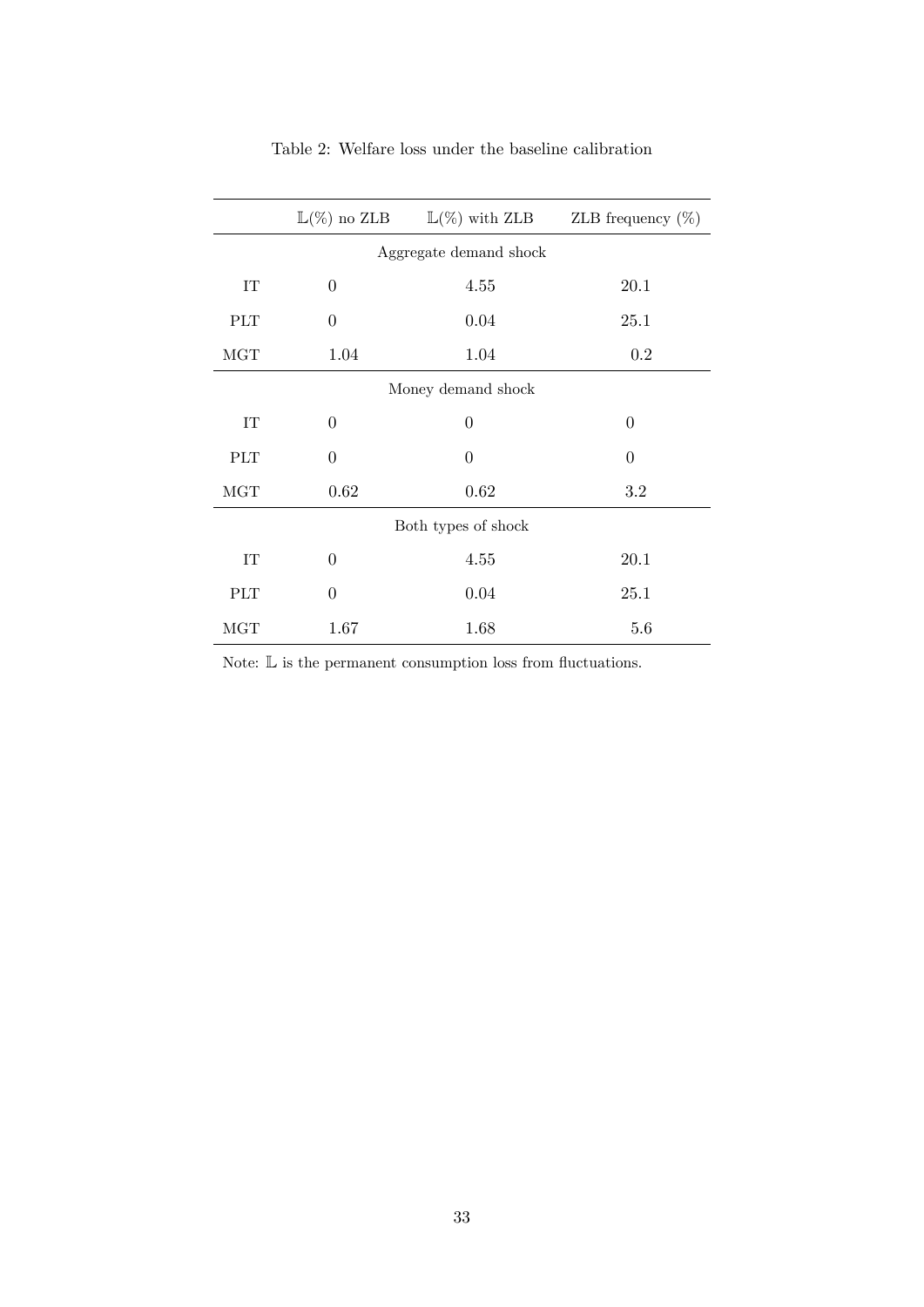|                          | $\psi = 0$       |                      | ARRA $\psi = 0.19$ |                      |  |  |
|--------------------------|------------------|----------------------|--------------------|----------------------|--|--|
|                          | $\mathbb{L}(\%)$ | ZLB frequency $(\%)$ | $\mathbb{L}(\%)$   | ZLB frequency $(\%)$ |  |  |
| Aggregate demand shock   |                  |                      |                    |                      |  |  |
| $\ensuremath{\text{IT}}$ | 4.55             | 20.1                 | 2.40               | 20.1                 |  |  |
| <b>PLT</b>               | 0.04             | 25.1                 | 0.03               | <b>25.0</b>          |  |  |
| MGT                      | 1.04             | 0.2                  | 0.97               | 0.2                  |  |  |
| Money demand shock       |                  |                      |                    |                      |  |  |
| <b>IT</b>                | $\theta$         | $\theta$             | $\theta$           | $\theta$             |  |  |
| <b>PLT</b>               | $\overline{0}$   | $\theta$             | $\overline{0}$     | $\theta$             |  |  |
| $_{\rm MGT}$             | 0.62             | 3.2                  | 0.58               | 3.2                  |  |  |
| Both types of shock      |                  |                      |                    |                      |  |  |
| IT                       | 4.55             | 20.1                 | 2.40               | 20.1                 |  |  |
| <b>PLT</b>               | 0.04             | 25.1                 | 0.03               | <b>25.0</b>          |  |  |
| MGT                      | 1.68             | 5.6                  | 1.57               | 5.6                  |  |  |

Table 3: Effects of fiscal policy on welfare loss under the ZLB

Note:  $\mathbb L$  is the permanent consumption loss from fluctuations.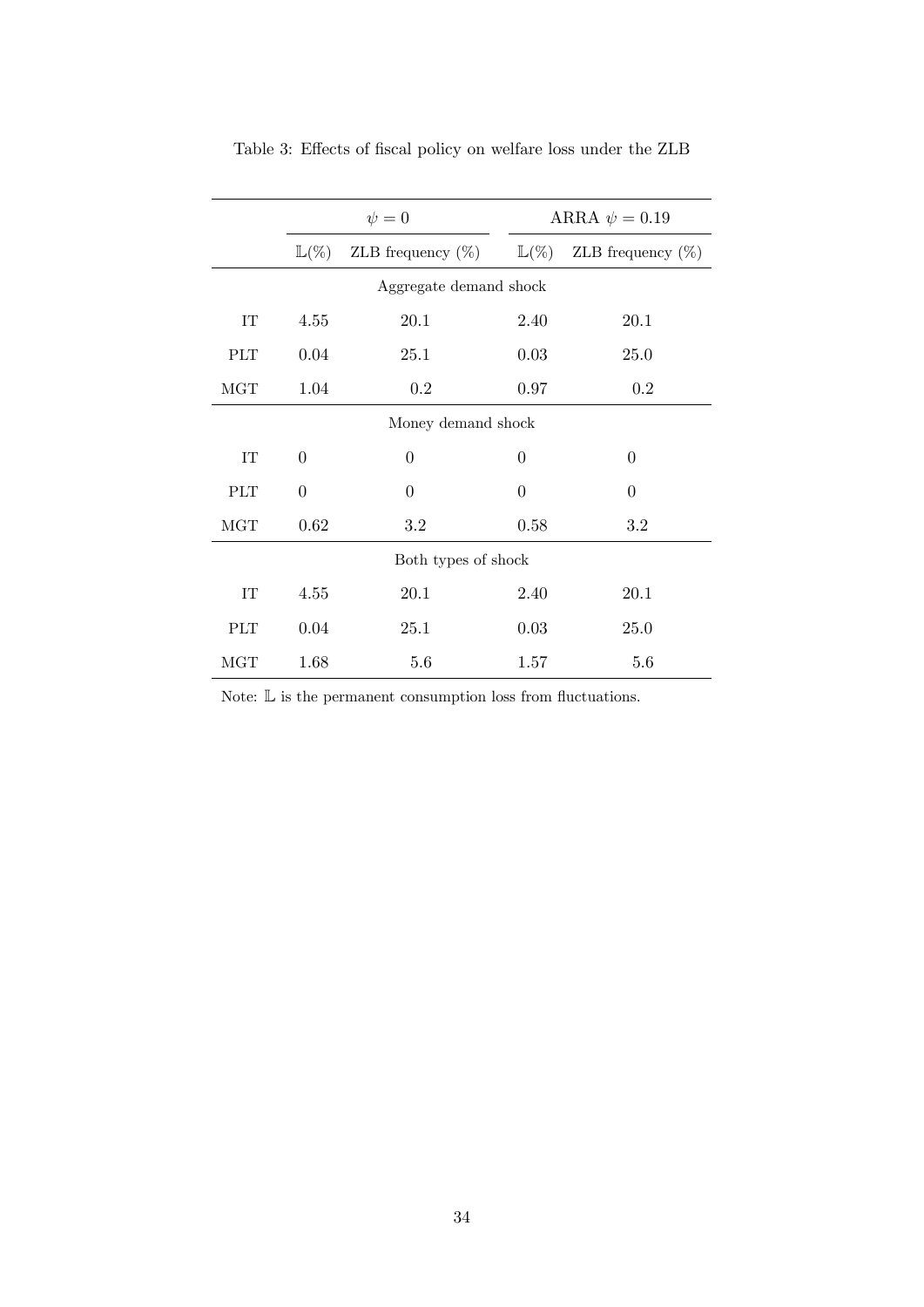

Figure 1: Velocity of MZM money stock and the opportunity cost. Source: FRED database.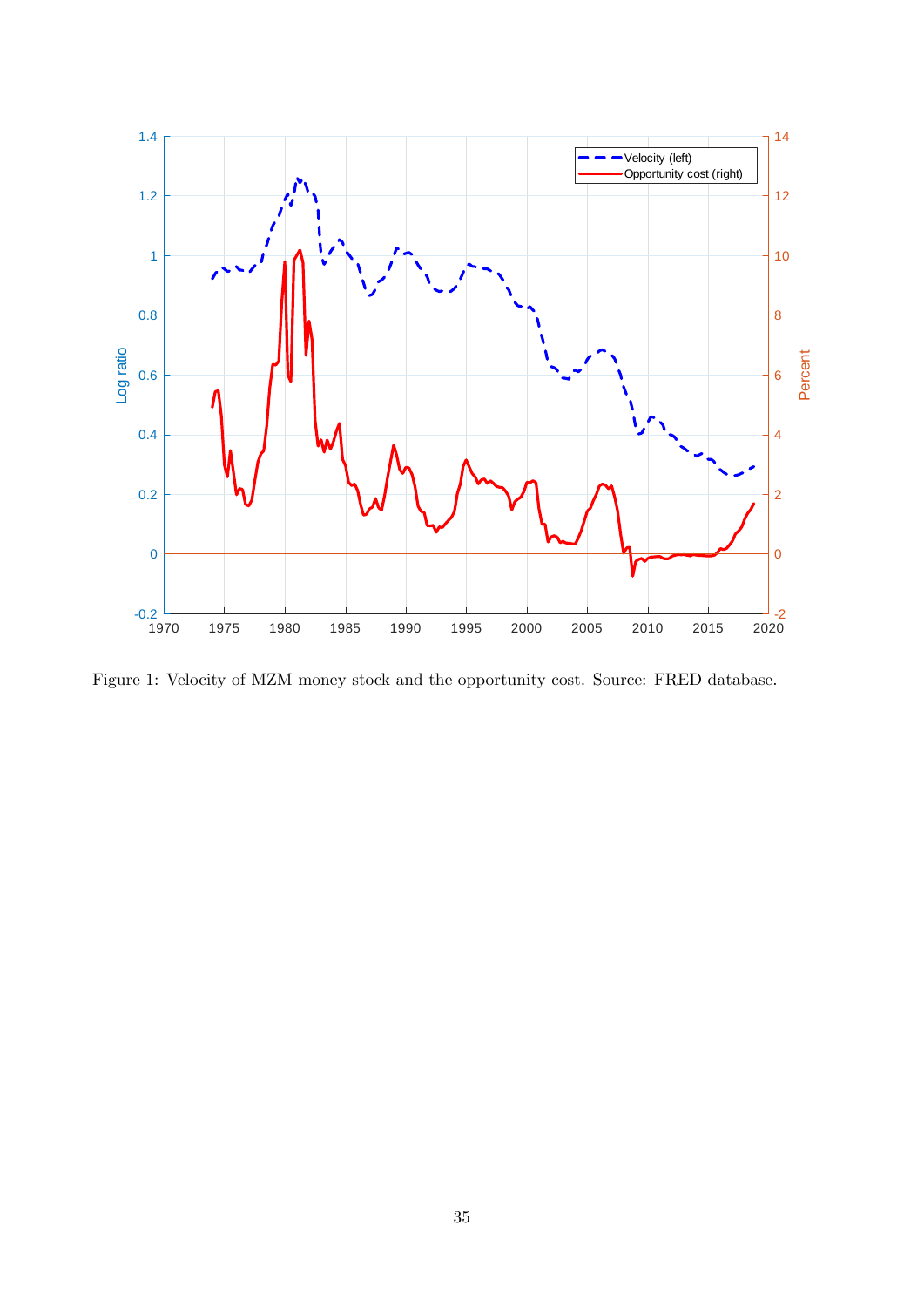

Figure 2: Responses to a negative aggregate demand shock without ZLB. Deviations from steady state.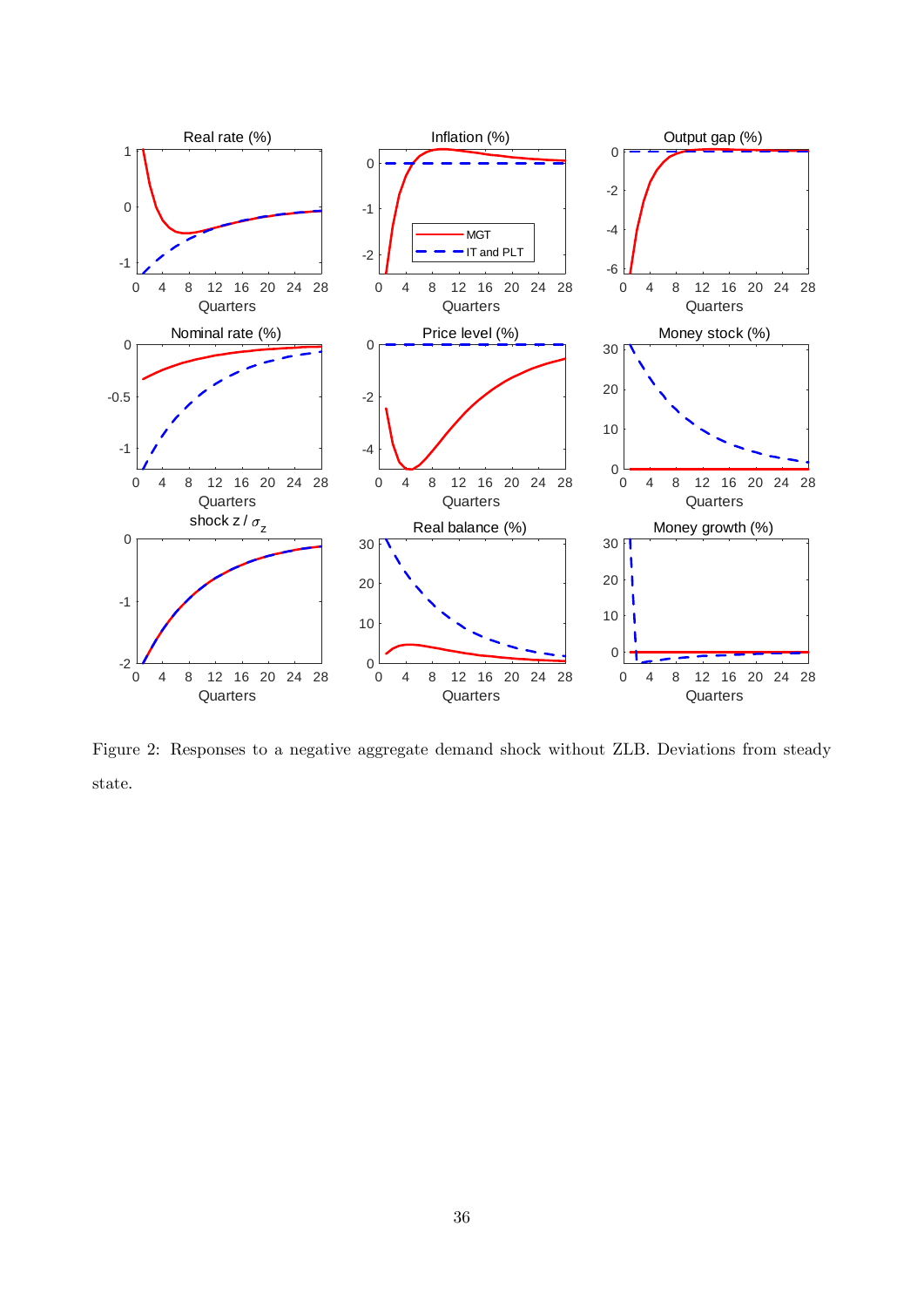

Figure 3: Responses to a negative aggregate demand shock with ZLB. Deviations from steady state.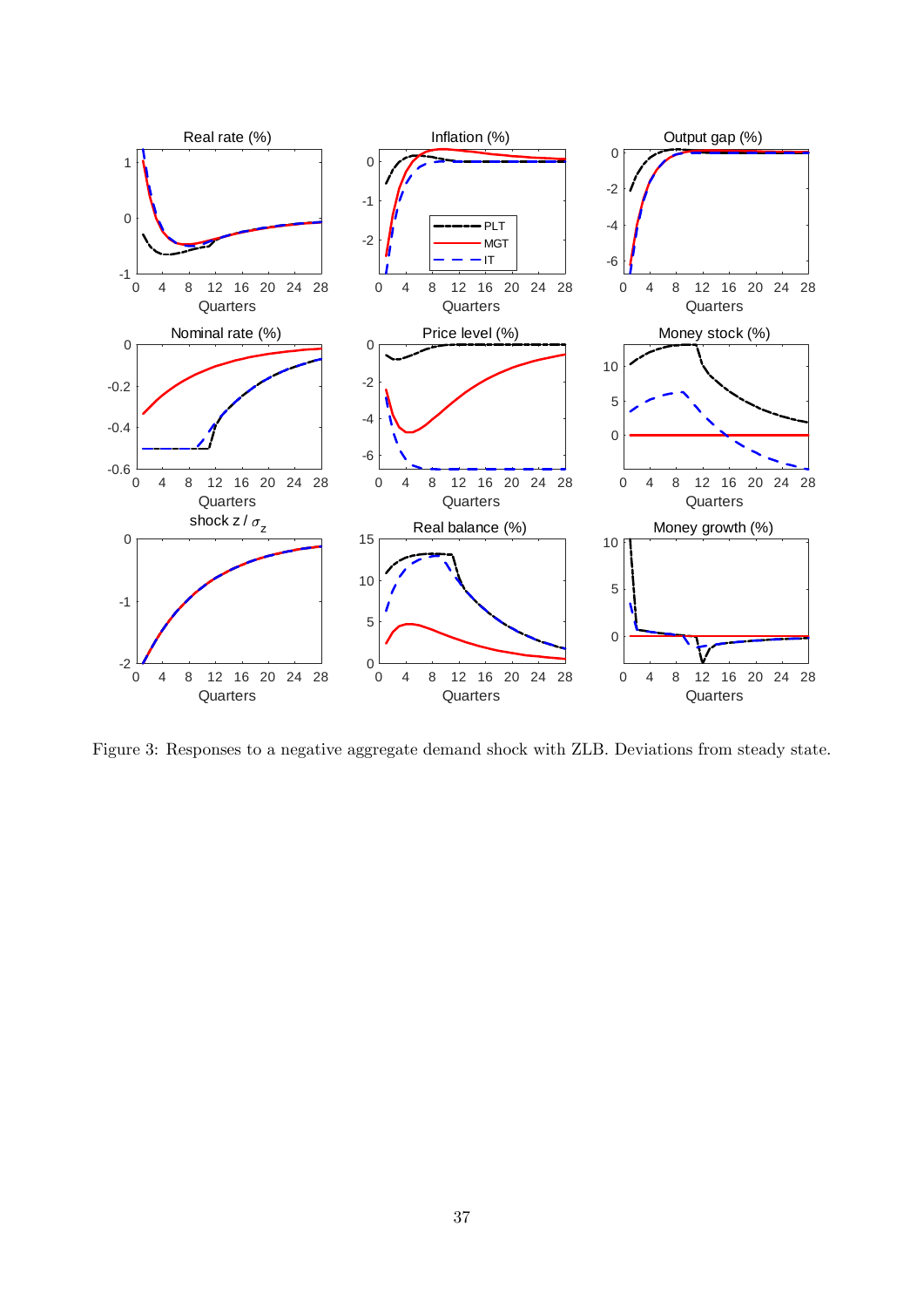

Figure 4: Responses to a negative money demand shock with and without ZLB. Deviations from steady state.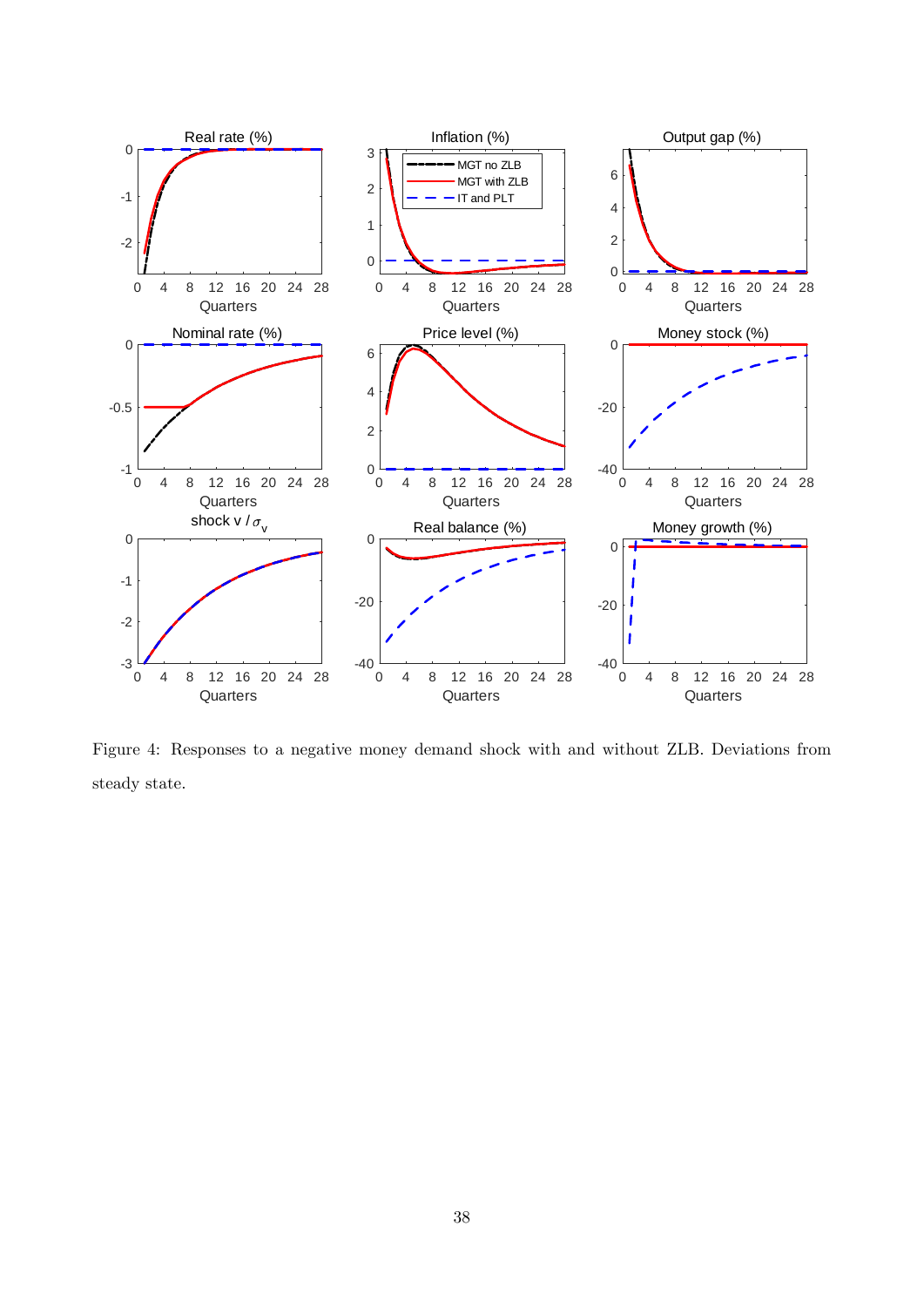

Figure 5: Responses to a negative aggregate demand shock under MGT and the sensitivity to money demand elasticity with ZLB. Deviations from steady state.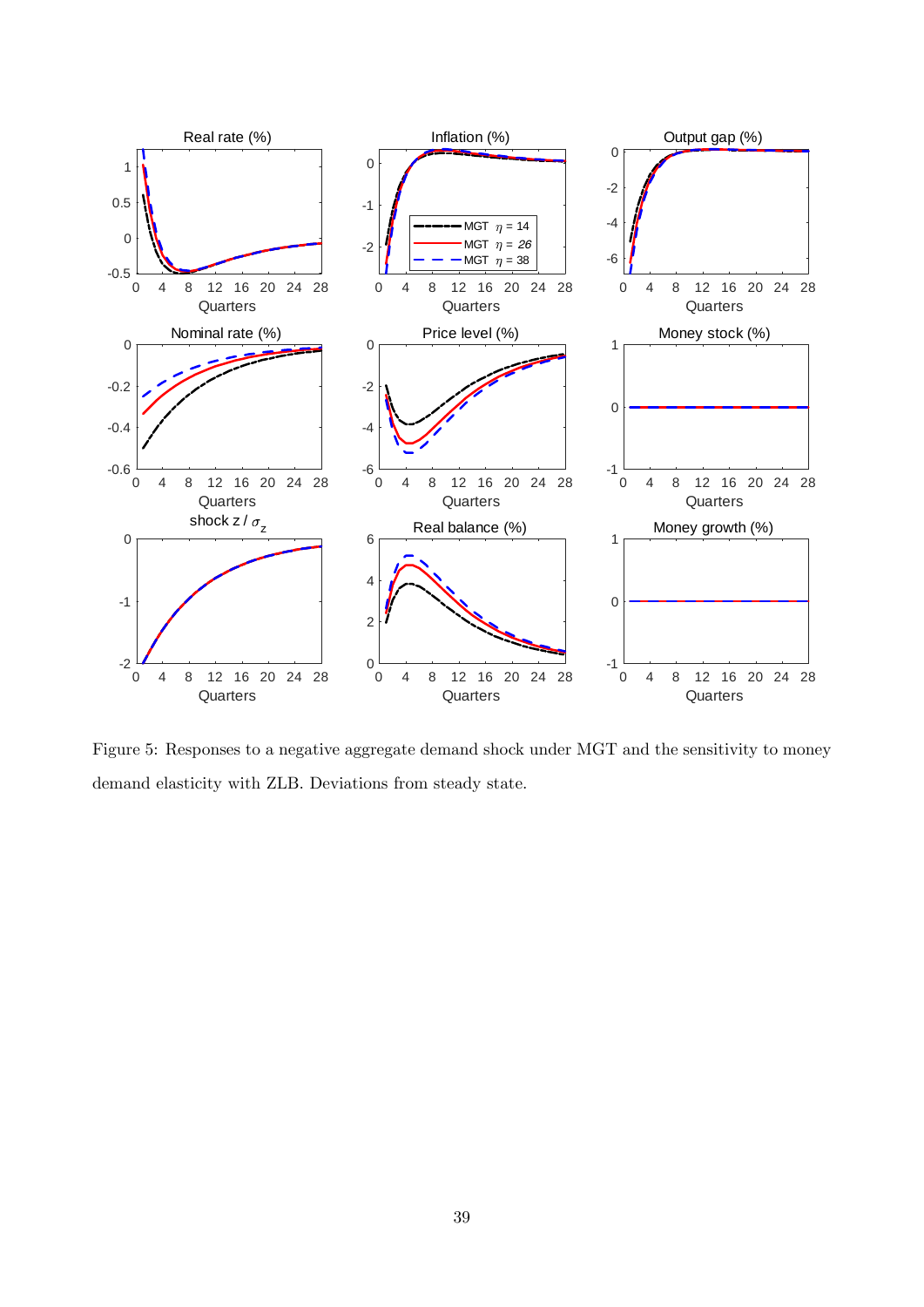

Figure 6: Responses to a negative money demand shock under MGT and the sensitivity to money demand elasticity with ZLB. Deviations from steady state.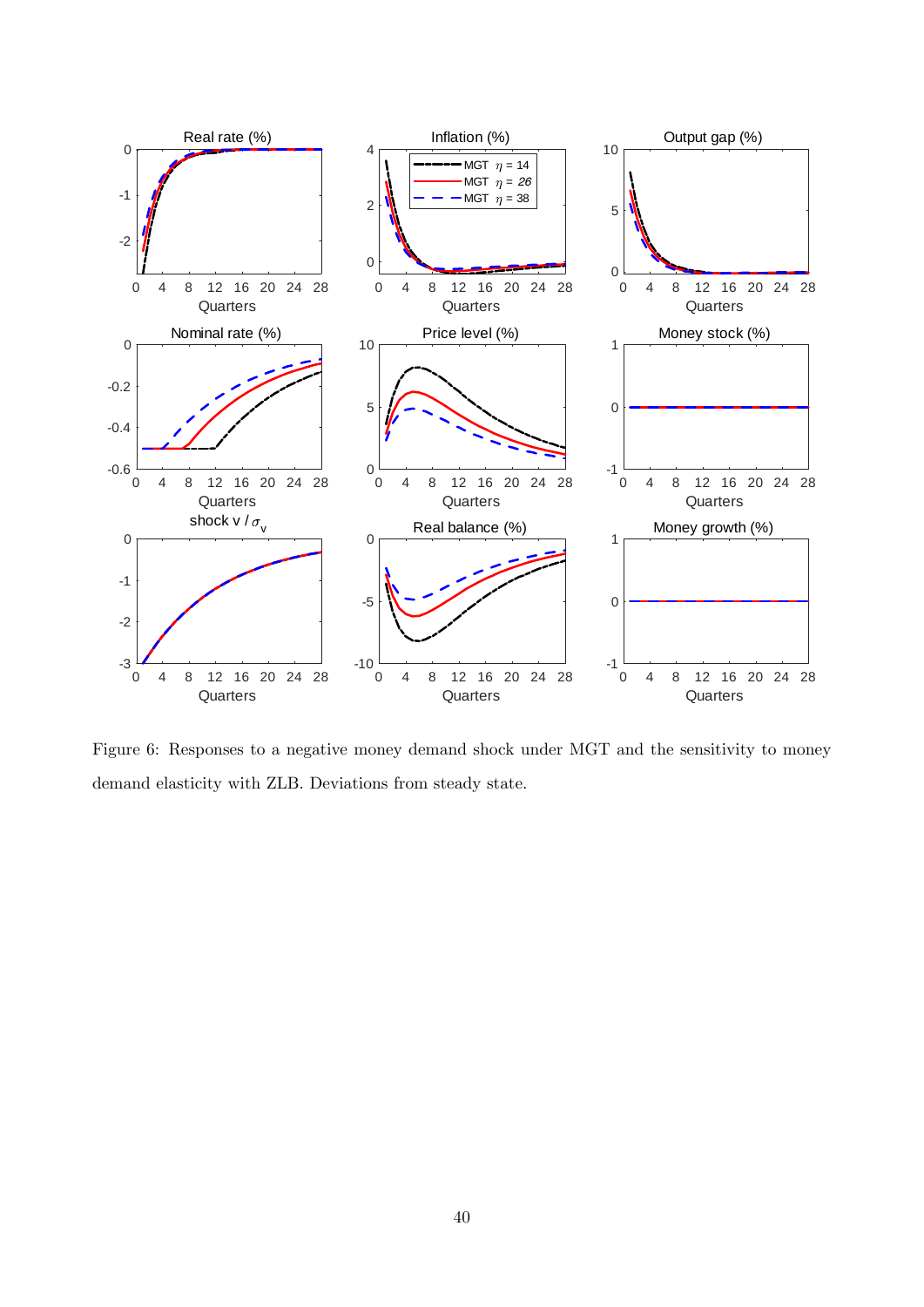

Figure 7: Welfare loss and the elasticity of money demand without ZLB. Percent of permanent consumption.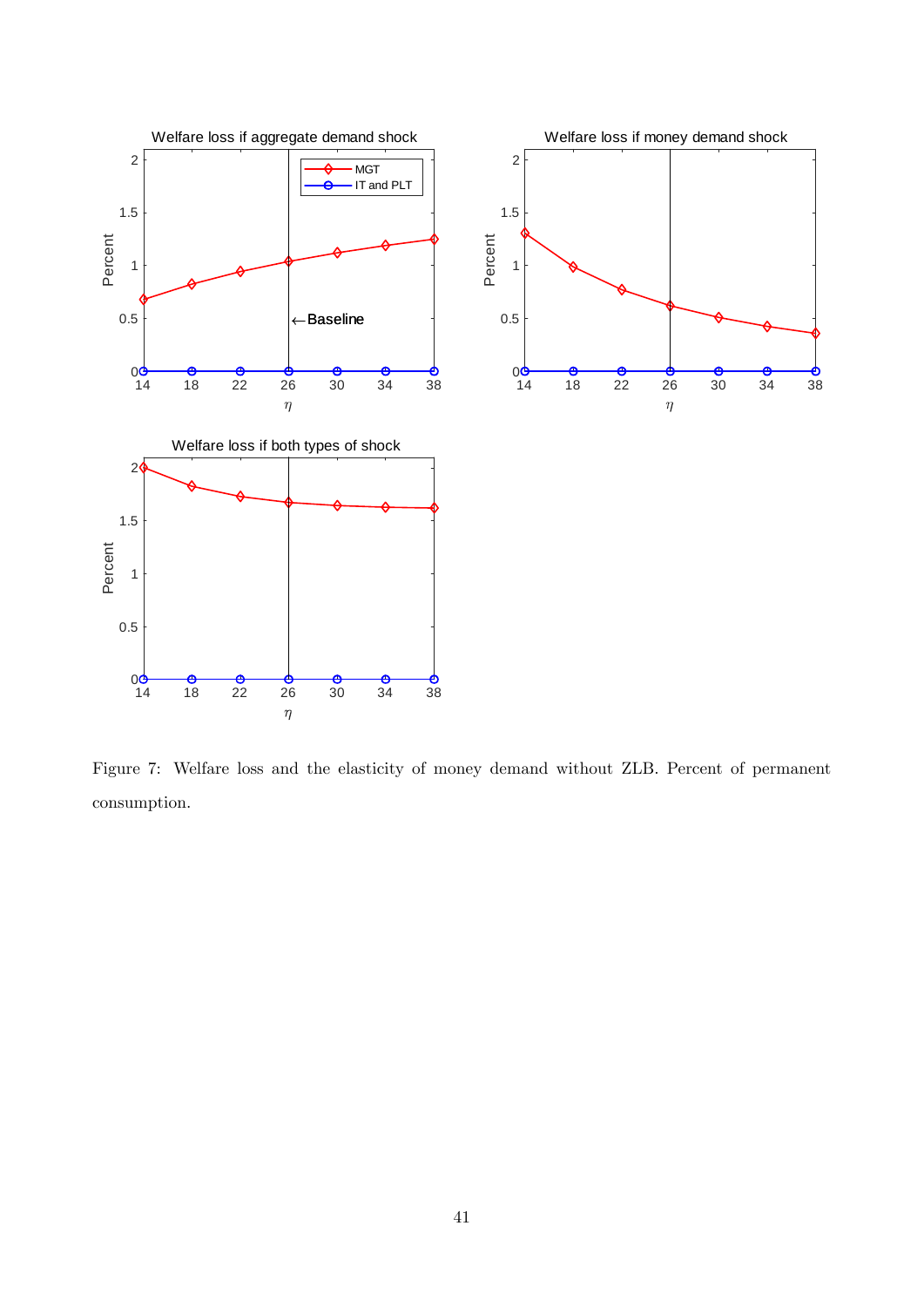

Figure 8: Welfare loss and the elasticity of money demand with ZLB. Percent of permanent consumption.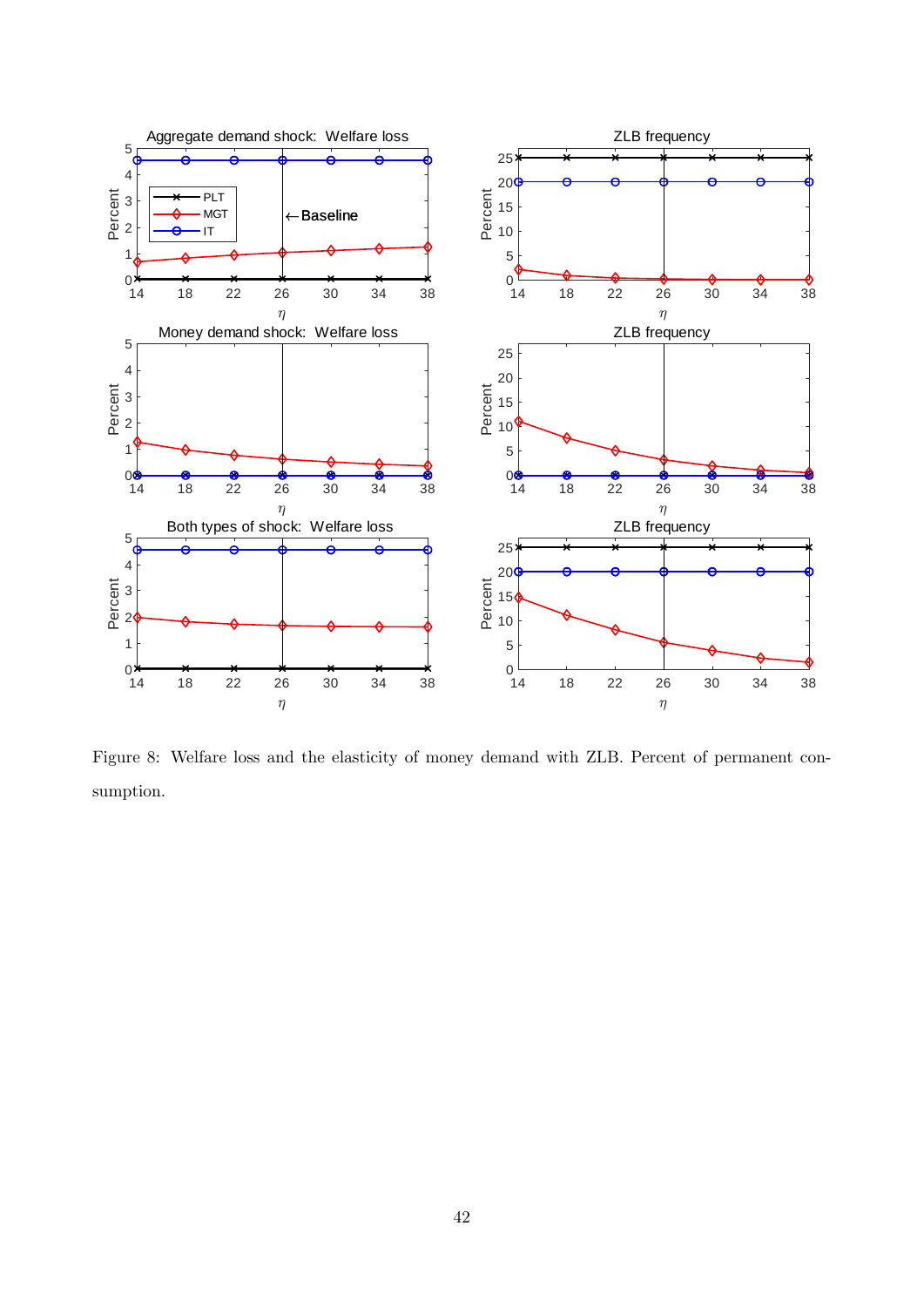

Figure 9: Effects of an increase in government purchases during ZLB episode. Deviations from steady state due to a negative aggregate demand shock of two standard deviations.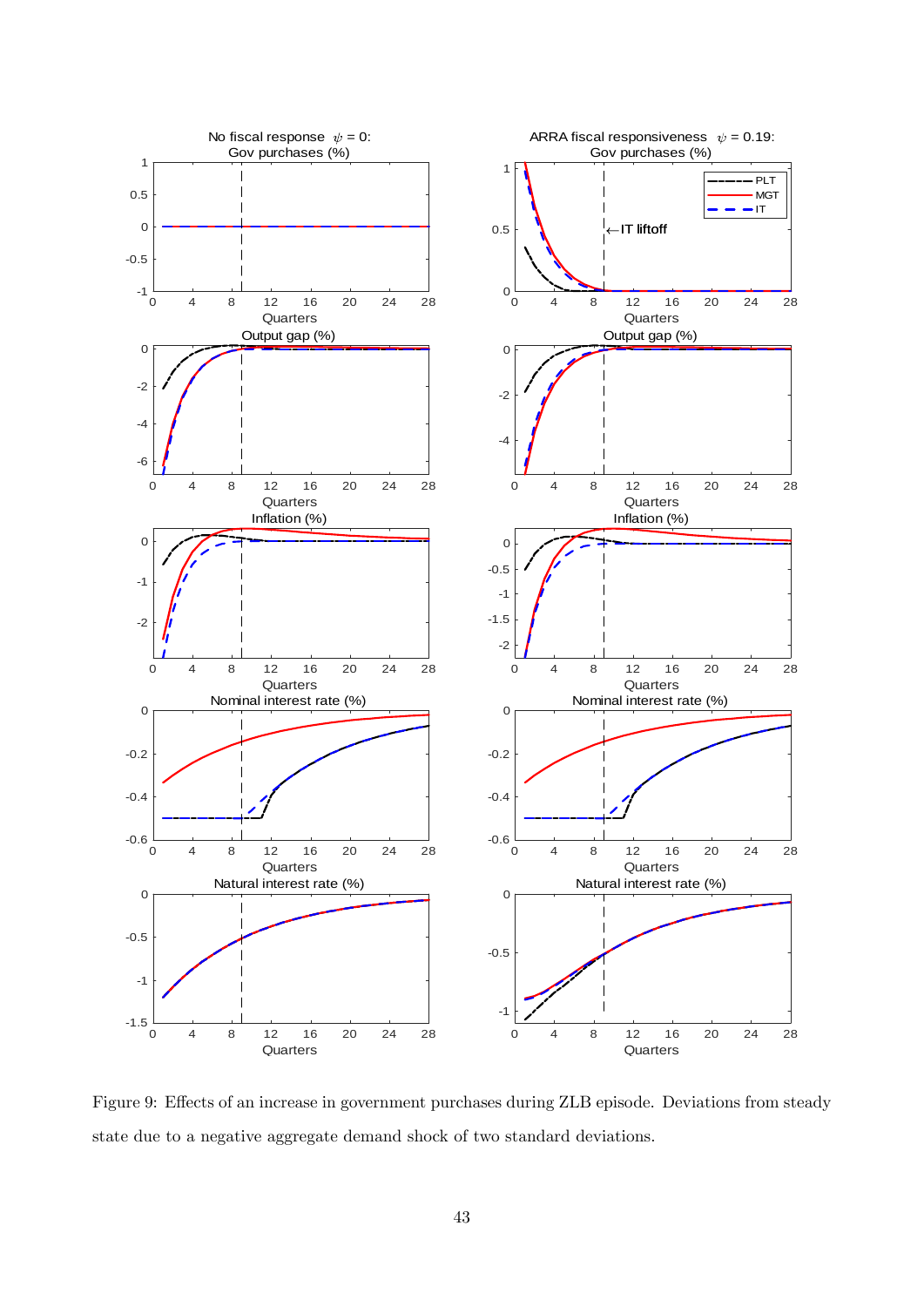

Figure 10: Welfare loss and the responsiveness of government purchases with ZLB. Percent of permanent consumption.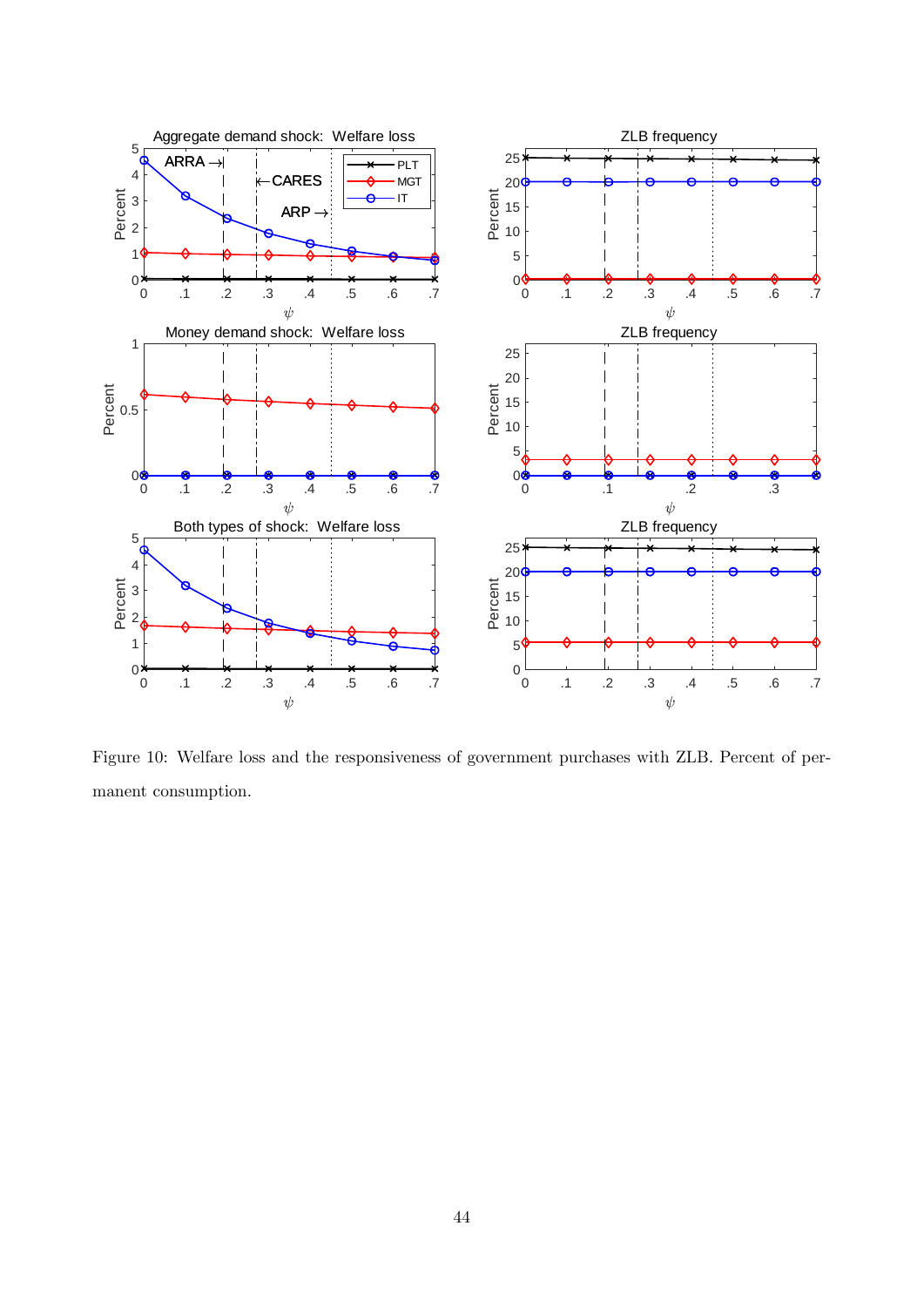

Figure A1: Responses to a negative aggregate demand shock under positive trend inflation with ZLB. The trend in inflation is 1.8 percent annualized. Shown are deviations from *trend rate* (money growth and inflation), trend path (money stock and price level), and steady state (output and interest rates).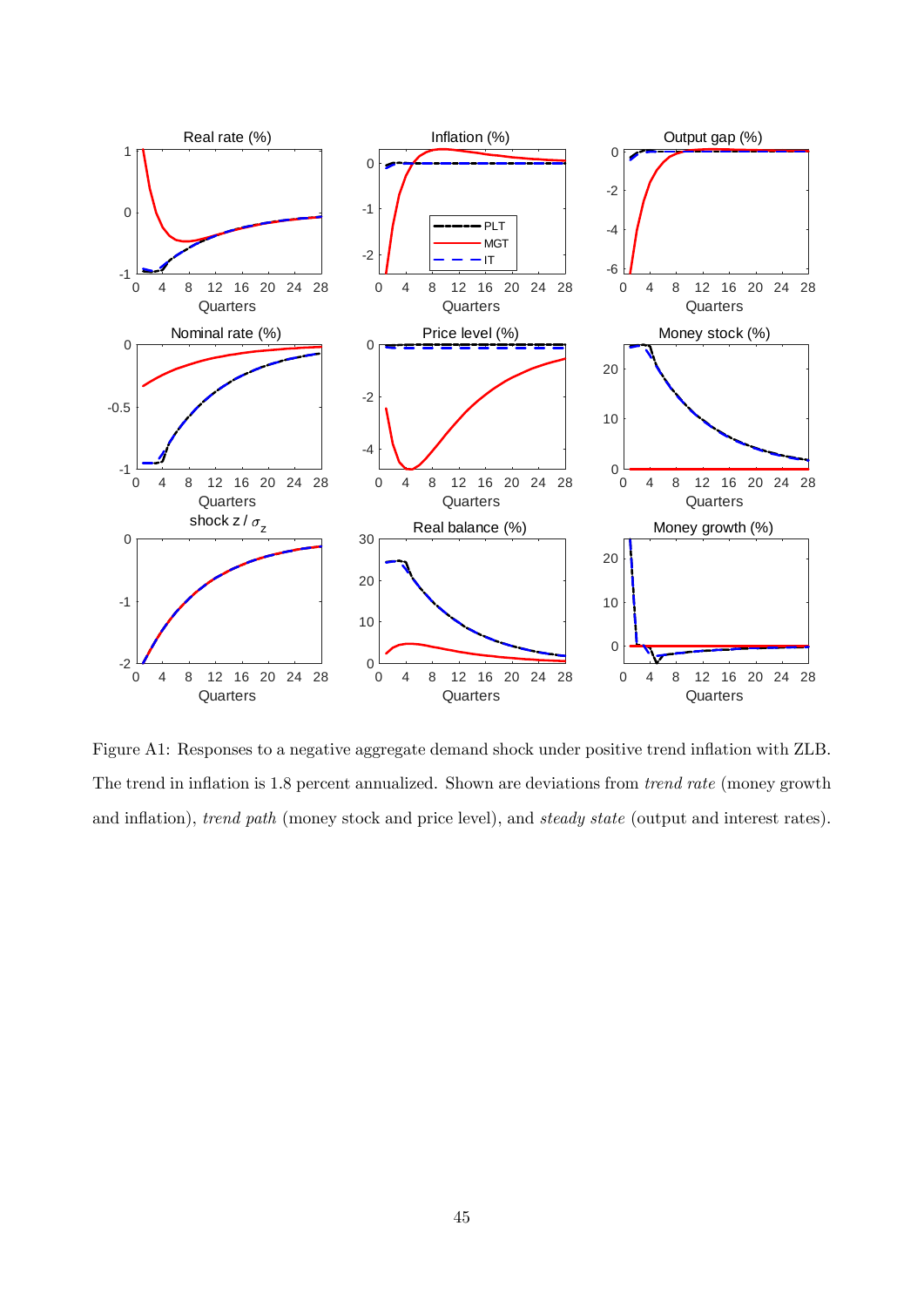

Figure A2: Responses to a negative markup shock, ZLB not reached. Deviations from steady state.